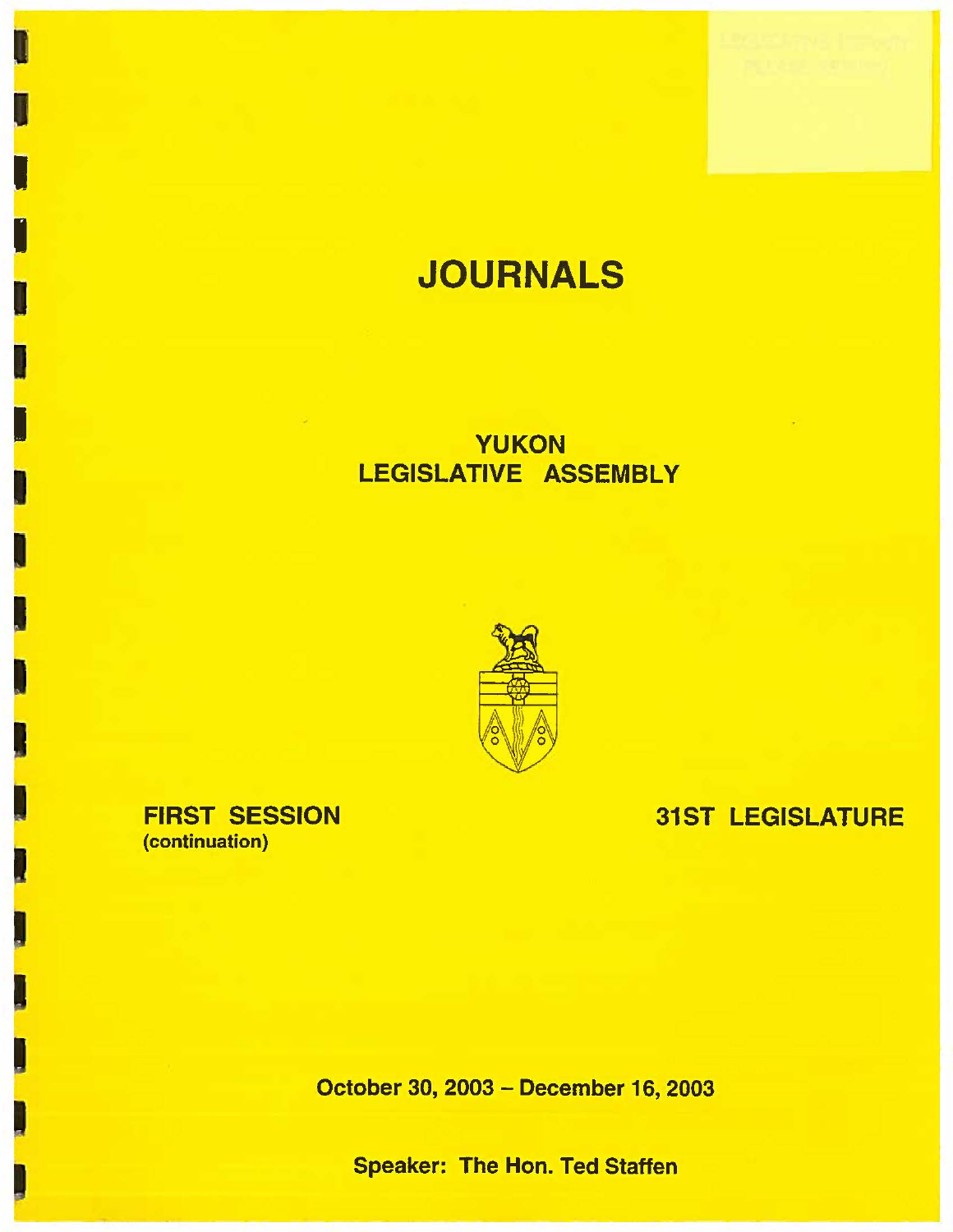## **VOTES AND PROCEEDINGS**

## **of the**

## **YUKON LEGISLATIVE ASSEMBLY**

## **31st Legislative Assembly First Session**

## Thursday, October 30, 2003

The Speaker took the Chair at 1:00 p.m.

#### **INTRODUCTION OF PAGES**

 The Speaker informed the Assembly that Paul Banks, Ben Power, Charlotte Ratcliff, Kieran Slobodin and Mark Young from Vanier Catholic Secondary School and Lisa Beauchemin, Robyn Farrow and Nathan Walker from Porter Creek Secondary School would be serving as Pages during the Fall Sitting. Ben Power and Nathan Walker were introduced and welcomed to the House.

#### **SPEAKER'S STATEMENT (Re: Changes to the Order Paper- withdrawal of Motions)**

 Prior to proceeding with Daily Routine, the Speaker informed the House of changes made to the Order Paper.

 "Motion 88, standing in the name of the Minister of Health and Social Services, Motions #23, #45 and #58, standing in the name of the Member for Porter Creek South, and Motions #35 and #72, standing in the name of the Member for Lake Laberge, were removed from the Order Paper, as they were now outdated."

#### **TABLING RETURNS AND DOCUMENTS**

Hon. Mr. Fentie, Premier

- Public Accounts of the Government of Yukon for the year ended March 31, 2003

**(Sessional Paper #45)** 

#### **INTRODUCTION OF BILLS**

| Bill #6 | - Fourth Appropriation Act, 2002-03<br>-Hon. Mr. Fentie                                           |
|---------|---------------------------------------------------------------------------------------------------|
|         | Bill #37 - Statistics Act<br>-Hon. Mr. Fentie                                                     |
|         | Bill #35 - Act to Amend the Public Printing Act<br>-Hon, Mr. Hart                                 |
|         | Bill #38 - Act to Amend the Employment Standards Act<br>-Hon, Mr. Hart                            |
|         | Bill #40 - Act to Amend the Access to Information and Protection of Privacy Act<br>-Hon. Mr. Hart |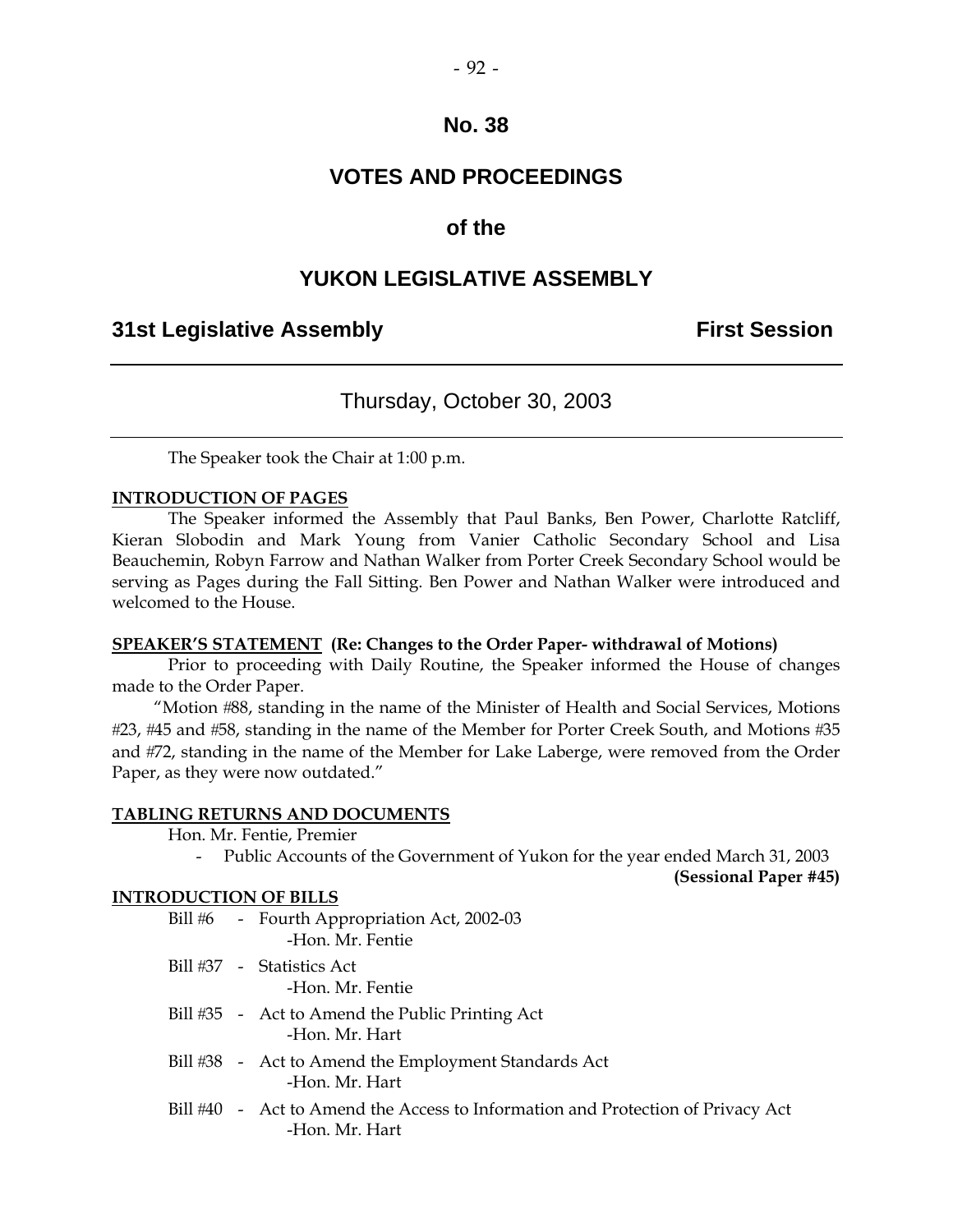#### **MONEY MESSAGE**

Bill #6, *Fourth Appropriation Act, 2002-03*, was accompanied by a money message.

#### **SPEAKER'S STATEMENT (Re: Persons in the Gallery not participating)**

During Question Period the Speaker made the following statement:

"Before the Minister answers I would like to remind members of the gallery that we are delighted to have you here, but we would respectfully ask you not to participate, please."

 $\overline{\phantom{a}}$  , and the set of the set of the set of the set of the set of the set of the set of the set of the set of the set of the set of the set of the set of the set of the set of the set of the set of the set of the s

The Assembly adjourned at 1:47 p.m. until 1:00 p.m., Monday, November 3, 2003.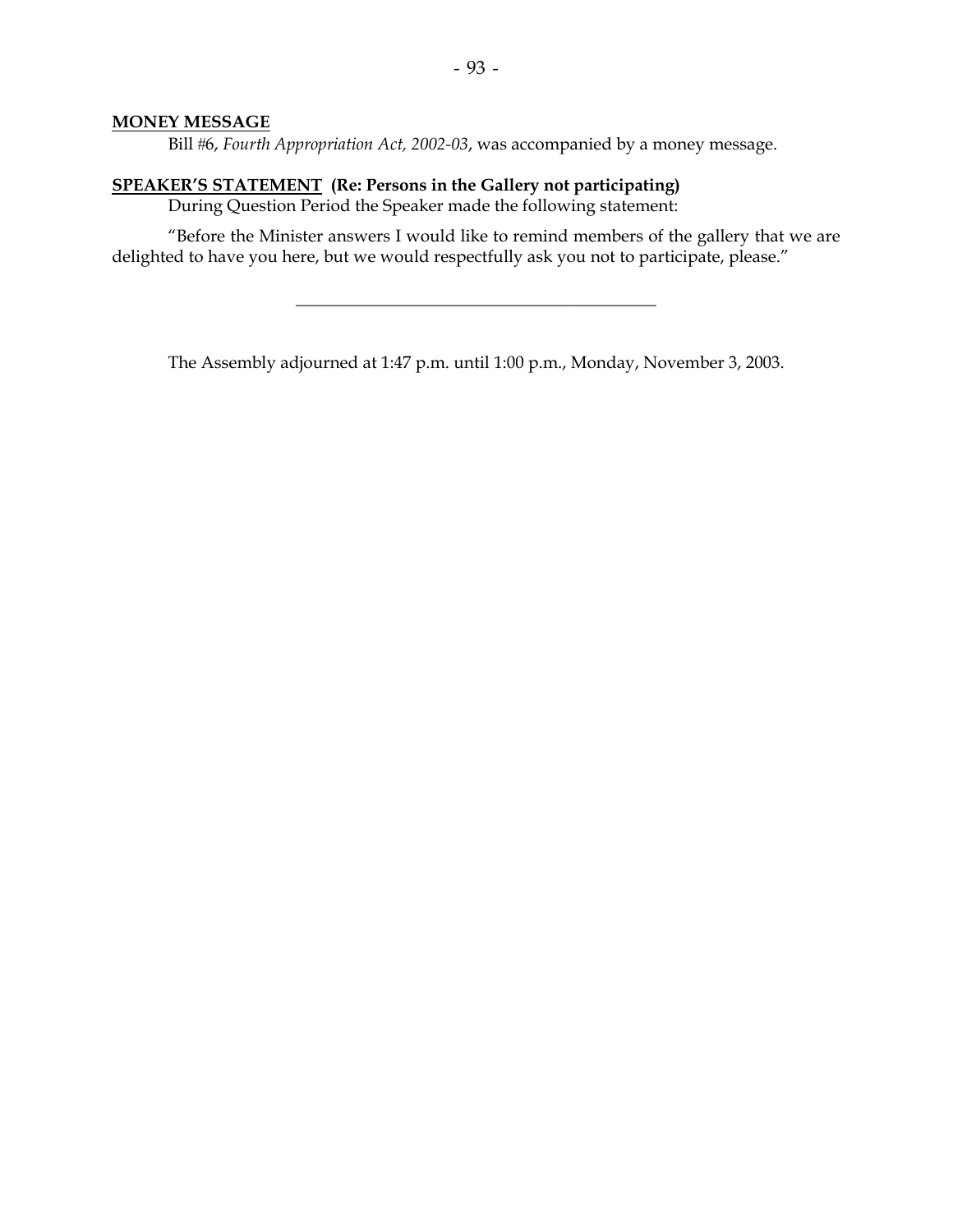## **VOTES AND PROCEEDINGS**

## **of the**

## **YUKON LEGISLATIVE ASSEMBLY**

## **31st Legislative Assembly First Session**

## Monday, November 3, 2003

The Speaker took the Chair at 1:00 p.m.

#### **TRIBUTES**

#### **In remembrance of Gordon McIntyre, Deputy Sergeant-at-Arms**

 The Hon. Ted Staffen, Speaker, paid tribute, on behalf of all Members, to Gordon McIntyre, Deputy Sergeant-at-Arms, who passed away on July 2, 2003. Mr. McIntyre was appointed Deputy Sergeant-at-Arms on March 19, 2003. Condolences were extended to his family and friends.

#### **In remembrance of Max Ayers, former Deputy Sergeant-at-Arms**

 The Speaker paid tribute, on behalf of all Members, to Max Ayers, a former Deputy Sergeant-at-Arms, who passed away on September 27, 2003. Mr. Ayers served as Deputy Sergeant-at-Arms from 1988 to 1991. Condolences were extended to his family and friends.

#### **In recognition of Joyce Hayden receiving Governor General's Award**

 The Hon. Mr. Jenkins, Government House Leader, Mrs. Peter, Member for Vuntut Gwitchin, and Ms. Duncan, Leader of the Third Party, congratulated former Member, Joyce Hayden, on receiving a Governor General's award in commemoration of the Persons case.

#### **Crime Prevention Week and MADD**

 The Hon. Ms. Taylor, Minister of Justice, Mrs. Peter, Member for Vuntut Gwitchin, and Ms. Duncan, Leader of the Third Party, paid tribute to Crime Prevention Week, which was from October 24 to November 3, 2003. Members also recognized the establishment of a local chapter of Mothers Against Drunk Driving (MADD).

#### **INTRODUCTION OF NEW DEPUTY SERGEANT-AT-ARMS (Doris McLean)**

 The Speaker informed the House that the new Deputy Sergeant-at-Arms would be Doris McLean. Ms. Mclean was welcomed to the House.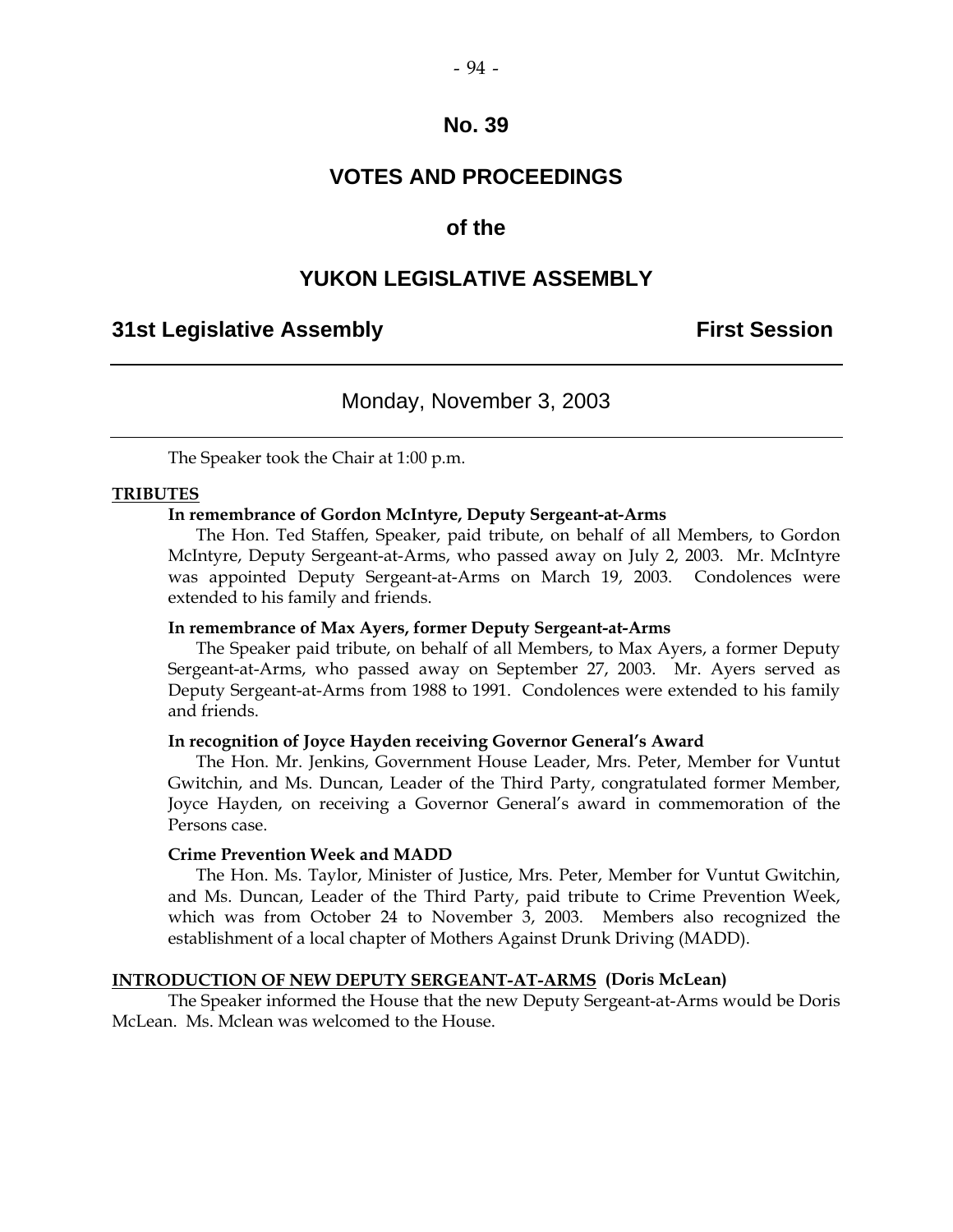#### **TABLING RETURNS AND DOCUMENTS**

- Hon. Mr. Staffen, Speaker
	- Conflict of Interest Commission Annual Report for the period ending March 31, 2003 (dated June 16, 2003) **(Sessional Paper #46)**
	- Election Financing and Political Contributions 2002: Report of the Chief Electoral Officer of Yukon (dated May 2003) **(Sessional Paper #47)**
	- Absence of Members from Sittings of the Legislative Assembly and its Committees: Report of the Clerk of the Legislative Assembly (dated October 30, 2003) **(Sessional Paper #48)**

Hon. Mr. Kenyon, Minister of Environment

Water licenses issuance for government crown corporations or agencies: information pertaining to **(Legislative Return 18)** 

#### **SPEAKER'S STATEMENT (Re: Accusations)**

 Before proceeding to Question Period, the Hon. Ted Staffen, Speaker, made the following statement:

"The Chair would like to make a statement about an exchange that occurred during Question Period last Thursday. At that time the Leader of the Third Party accused the Minister of Environment of furthering his private interest by way of a letter the Minister wrote to the City of Whitehorse. Such an accusation is not in order. If a Member wishes to level an accusation against another Member, he or she has two options. If the issue relates to a potential conflict of interest, the Member may raise the issue with the Conflicts Commissioner. Members can also raise such concerns by way of a substantive motion for which proper notice is given.

The Chair has no interest in limiting the subject matter that Members wish to raise during Question Period; however, such issues must not be raised by accusation.

It must also be noted that after the accusation was made, the Minister of Environment was called to order by the Chair for questioning the motives of the Leader of the Third Party. Such accusations, therefore, lead to disorder. This is another reason Members should avoid making accusations."

## **GOVERNMENT BILLS (Second Reading)**

The following Bill was read a second time and referred to Committee of the Whole:

Bill #35 - Act to Amend the Public Printing Act -Hon. Mr. Hart

#### **COMMITTEE OF THE WHOLE**

According to Order, the Assembly resolved into Committee of the Whole.

The following Bill was reported without amendment:

Bill #35 - Act to Amend the Public Printing Act -Hon. Mr. Hart

The report of the Chair was adopted.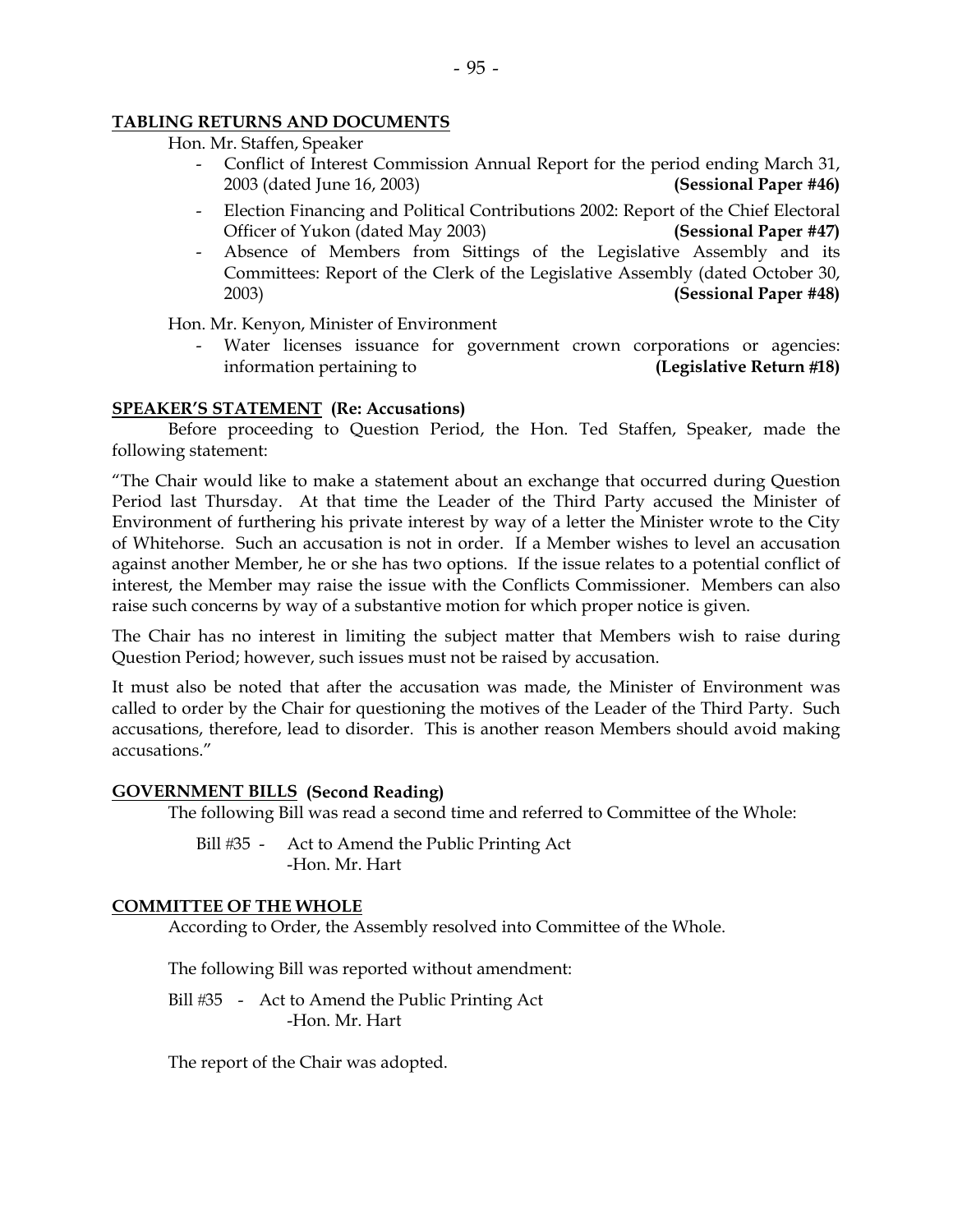#### **GOVERNMENT BILLS (Second Reading)**

The following Bill was read a second time and referred to Committee of the Whole:

Bill #40 - Act to Amend the Access to Information and Protection of Privacy Act -Hon. Mr. Hart

#### **COMMITTEE OF THE WHOLE**

According to Order, the Assembly resolved into Committee of the Whole.

The following Bill was reported without amendment:

Bill #40 - Act to Amend the Access to Information and Protection of Privacy Act -Hon. Mr. Hart

The report of the Chair was adopted.

#### **GOVERNMENT BILLS (Second Reading)**

The following Bill was read a second time and referred to Committee of the Whole:

Bill #38 - Act to Amend the Employment Standards Act -Hon. Mr. Hart

#### **COMMITTEE OF THE WHOLE**

According to Order, the Assembly resolved into Committee of the Whole.

The following Bill was reported without amendment:

Bill #38 - Act to Amend the Employment Standards Act -Hon. Mr. Hart

The report of the Chair was adopted.

#### **GOVERNMENT BILLS (Second Reading)**

The following Bill was read a second time and referred to Committee of the Whole:

Bill #37 - Statistics Act -Hon. Mr. Jenkins

#### **COMMITTEE OF THE WHOLE**

According to Order, the Assembly resolved into Committee of the Whole.

#### **Filed Document**

 During debate on Bill 37, *Statistics Act*, the Hon. Mr. Jenkins, Deputy Premier, filed the following document:

 - *Statistics Act*: letter (dated October 29, 2003) from Ed Schultz, Grand Chief, Council of Yukon First Nations to Premier Dennis Fentie

**(Filed Document 16)** 

The following Bill was reported without amendment:

Bill #37 - Statistics Act -Hon. Mr. Jenkins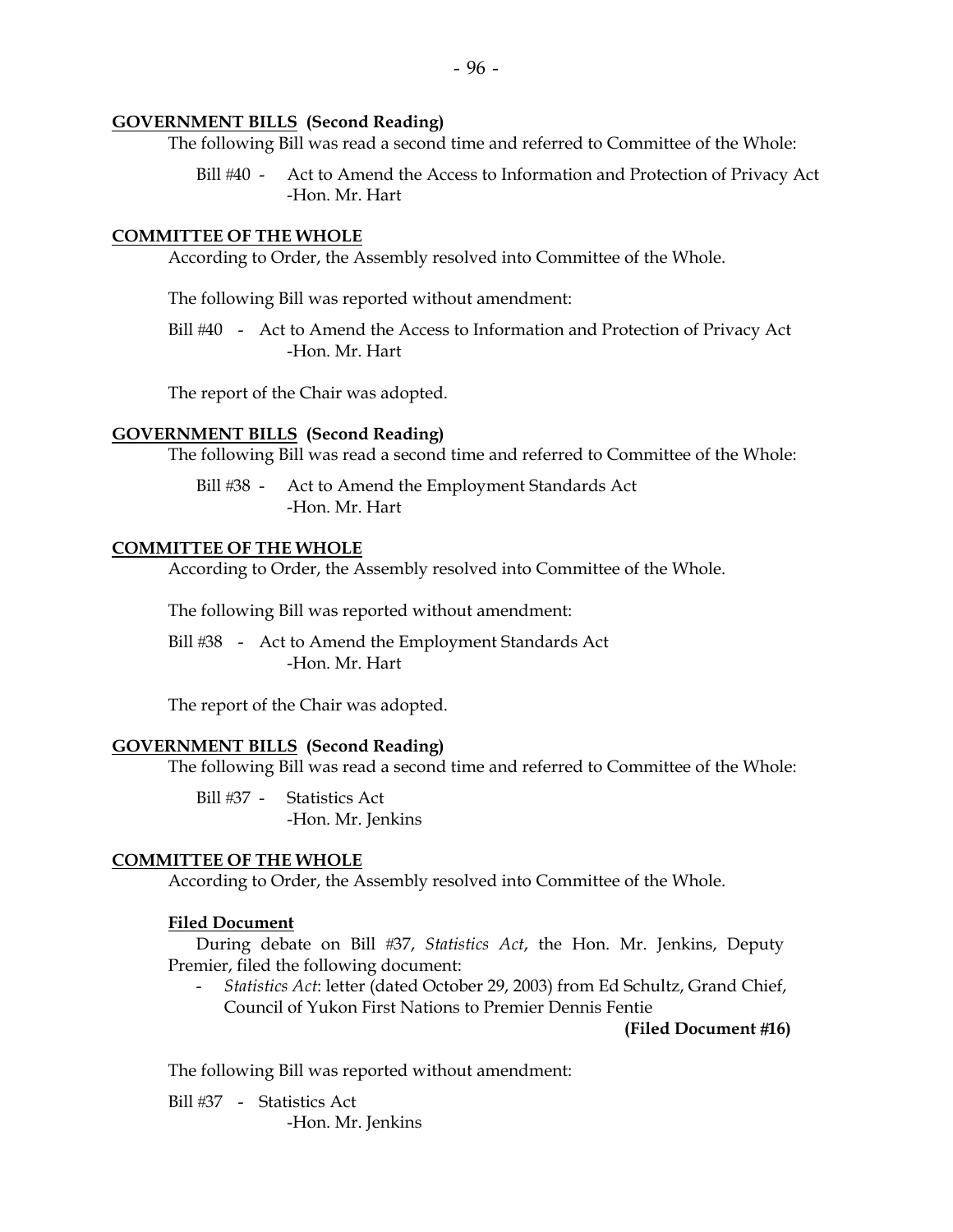The report of the Chair was adopted.

The Assembly adjourned at 5:52 p.m. until 1:00 p.m., Tuesday, November 4, 2003.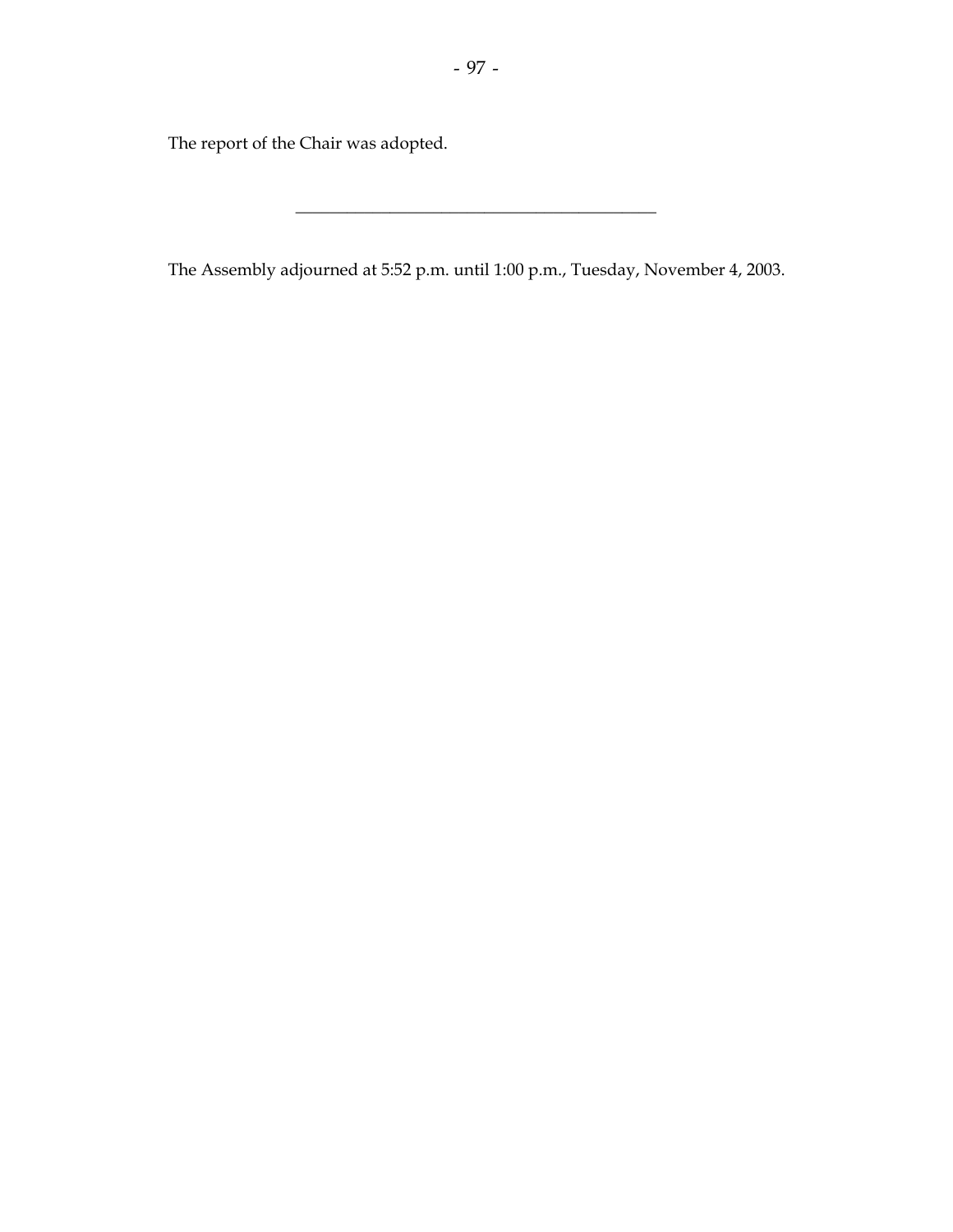## **VOTES AND PROCEEDINGS**

## **of the**

## **YUKON LEGISLATIVE ASSEMBLY**

## **31st Legislative Assembly First Session**

## Tuesday, November 4, 2003

The Speaker took the Chair at 1:00 p.m.

## **TRIBUTES**

#### **Women Abuse Prevention Month**

 The Hon. Mr. Fentie, Premier and Minister responsible for the Women's Directorate, Mrs. Peter, Member for Vuntut Gwitchin, and Ms. Duncan, Leader of the Third Party, recognized November as being Women Abuse Prevention Month.

## **INTRODUCTION OF BILLS (First Reading)**

Bill #7 - Second Appropriation Act, 2003-04 -Hon. Mr. Fentie

#### **MONEY MESSAGE**

Bill #7, *Second Appropriation Act, 2003-04*, was accompanied by a money message.

#### **SPEAKER'S RULING (Re: Point of Order raised on November 3, 2003)**

Before proceeding to Question Period, the Speaker gave the following ruling on the Point of Order raised on November 3, 2003 by the Leader of the Third Party regarding the tabling of documents.

"At that time the Leader of the Third Party argued that since the Leader of the Official Opposition was reading from a document, that document should be tabled.

The Point of Order raised two issues: first, whether the action of the Leader of the Official Opposition constituted quoting from the document such that the document should be tabled. The second issue is whether the document should be tabled even if the Leader of the Official Opposition was quoting from it.

As far as the Chair can determine, the Leader of the Official Opposition was reading a cover page or an inside cover page that contained the name of the document and a release date. It appears that the Leader of the Official Opposition was merely identifying the document and not quoting from it in any substantial way.

As to the second issue, the practice of the Yukon Legislative Assembly is that Members quoting from private correspondence are required to table that correspondence if so requested by another Member of the House. This is required so that all Members participating in debate may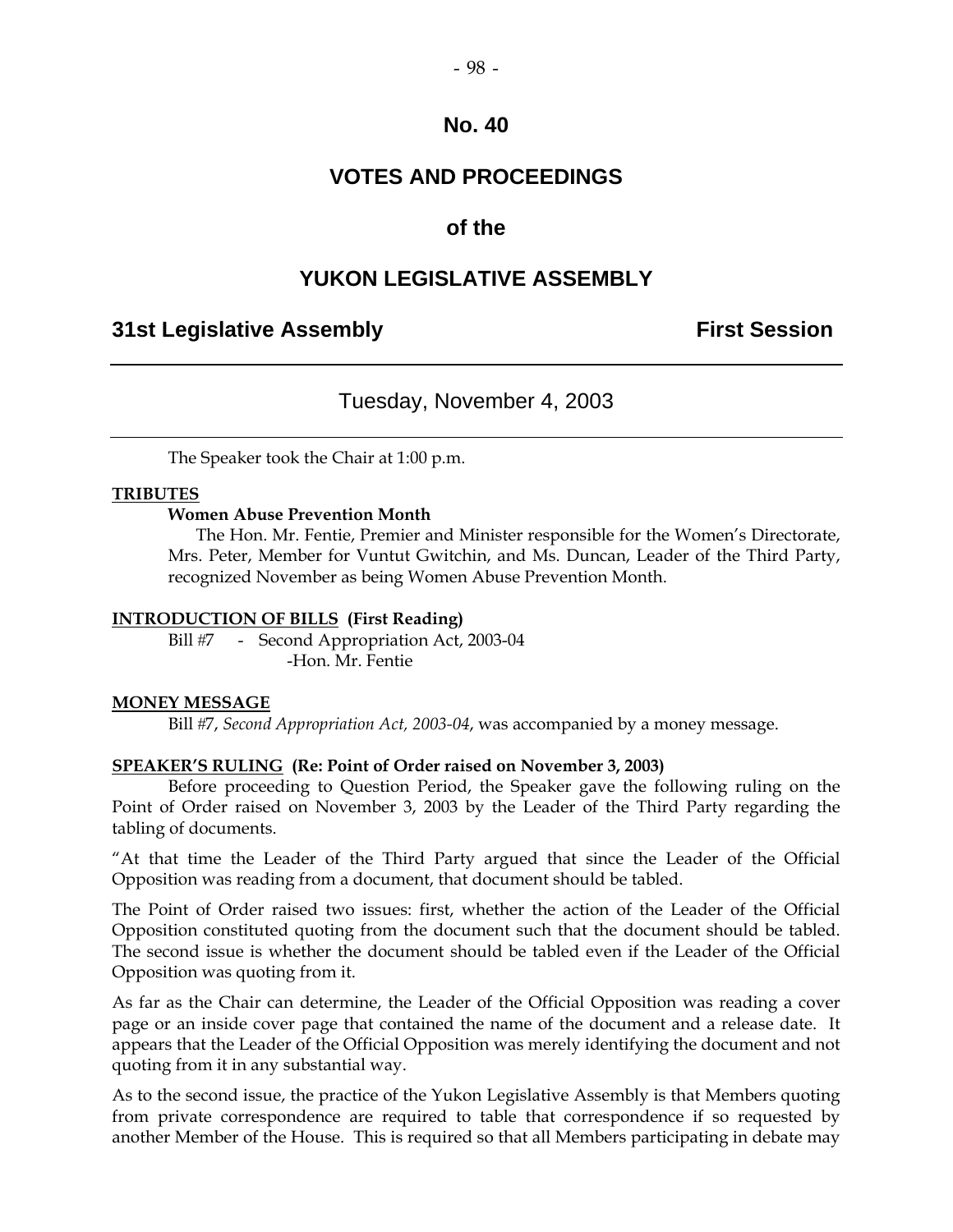have access to documents relevant to that debate. It is the Chair's understanding that in this case Members on both sides of the House were already in possession of the document identified by the Leader of the Official Opposition. The Chair must rule therefore that the action of the Leader of the Official Opposition does not constitute a substantial quotation of the document as it was already available to Members. There is no reason for the Chair to order that it be tabled.  $^{\prime\prime}$ 

## **FILED DOCUMENTS**

 During Question Period, Mr. Cardiff, Member for Mount Lorne, filed the following document:

 - Supervisor for the Town of the City of Dawson – Instructions: letter (dated October 23, 2003) from the Hon. Glenn Hart, Minister of Community Services, to Mr. André Carrel, Official Supervisor for the Town of the City of Dawson

**(Filed Document 17)** 

#### **NOTICE RE OPPOSITION PRIVATE MEMBERS' BUSINESS**

 Pursuant to Standing Order 14.2(3), Mr. McRobb, Official Opposition House Leader identified Motion #54 and Motion #103 as being the items to be called during Opposition Private Members' Business on Wednesday, November 5, 2003.

 Pursuant to Standing Order 14.2(3), Ms. Duncan, Leader of the Third Party, identified Motion #109 and Motion #107 as being the items to be called during Opposition Private Members' Business on Wednesday, November 5, 2003.

#### **GOVERNMENT MOTIONS**

Moved by the Hon. Mr. Jenkins:

 THAT this House shall stand adjourned from its rising on Thursday, November 6, 2003 until 1:00 p.m. on Wednesday, November 12, 2003; and

 THAT this House shall meet at 1:00 p.m. on Friday, November 14, 2003 with 6:00 p.m. as the normal hour of adjournment. **(Motion 101)** 

 A debate arising on the motion, it was moved by Mr. McRobb, Official Opposition House Leader, in amendment thereto:

THAT Motion #101 be amended by replacing the final paragraph with the following:

 "THAT this House shall meet at 1:00 p.m. on Monday December 15, 2003 with 6:00 p.m.. as the normal hour of adjournment."

 A debate arising on the amendment and the question being put, it was agreed to on the following recorded Division:

|         | YEA     |            |    |
|---------|---------|------------|----|
| Fentie  | Arntzen | McRobb     |    |
| Jenkins | Rouble  | Fairclough |    |
| Taylor  | Hassard | Cardiff    | 16 |
| Kenyon  | Cathers | Peter      |    |
| Edzerza | Hardy   | Duncan     |    |
| Hart    |         |            |    |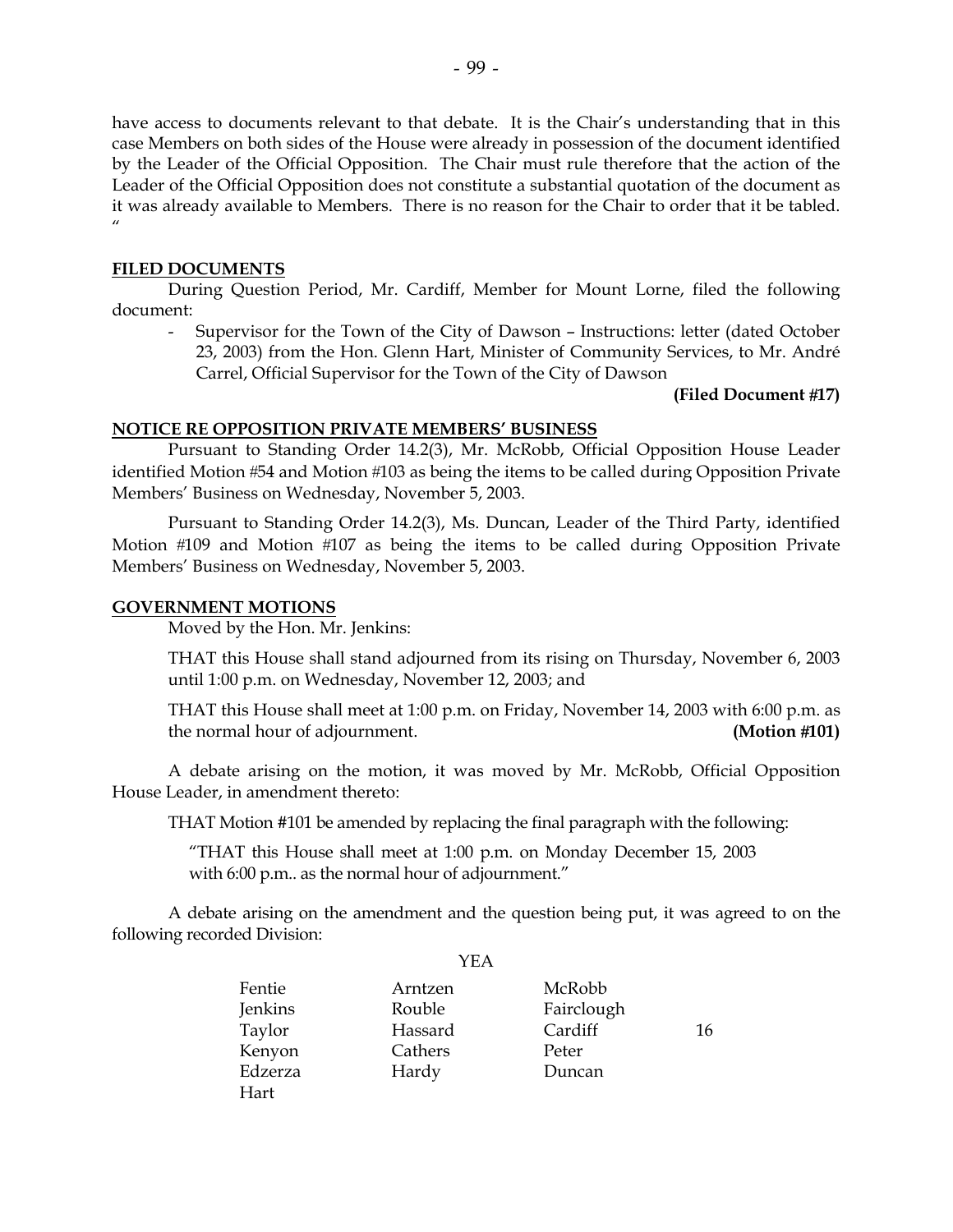#### NAY

 $-100-$ 

0

A debate arising on Motion #101 as amended and the question being put, it was agreed to on the following recorded Division:

|         | YEA     |            |    |
|---------|---------|------------|----|
| Fentie  | Arntzen | McRobb     |    |
| Jenkins | Rouble  | Fairclough |    |
| Taylor  | Hassard | Cardiff    | 16 |
| Kenyon  | Cathers | Peter      |    |
| Edzerza | Hardy   | Duncan     |    |
| Hart    |         |            |    |
|         | NAY     |            |    |

#### **GOVERNMENT BILLS (Second Reading)**

 Pursuant to Standing Order 55(2), the Hon. Mr. Jenkins, Government House Leader, requested unanimous consent to proceed with a motion for Second Reading of Bill #7, entitled *Second Appropriation Act, 2003-04*. Unanimous consent was denied.

\_\_\_\_\_\_\_\_\_\_\_\_\_\_\_\_\_\_\_\_\_\_\_\_\_\_\_\_\_\_\_\_\_\_\_\_\_\_\_\_\_\_

The Assembly adjourned at 3:09 p.m. until 1:00 p.m., Wednesday, November 5, 2003.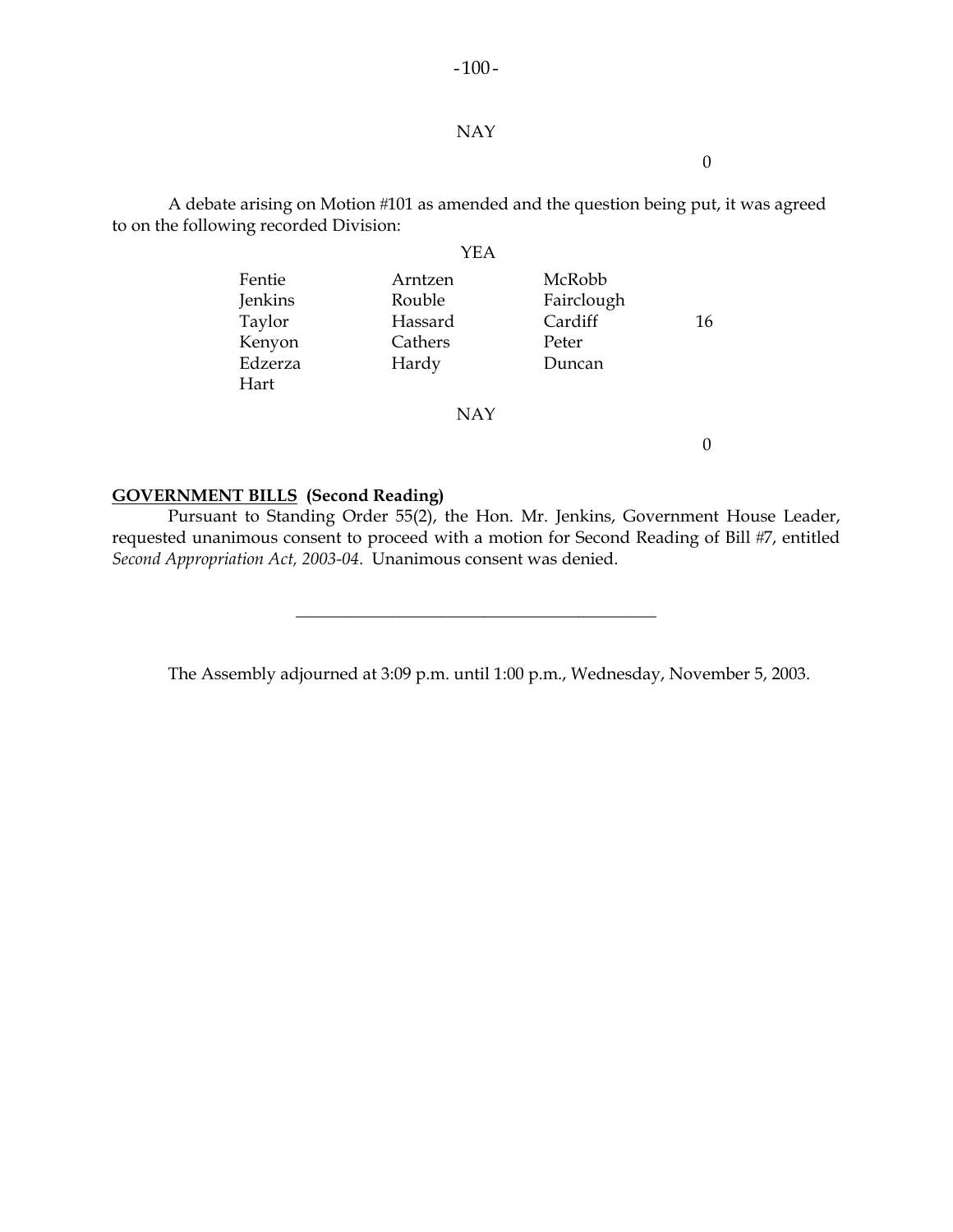#### $-101-$

## **No. 41**

## **VOTES AND PROCEEDINGS**

## **of the**

## **YUKON LEGISLATIVE ASSEMBLY**

## **31st Legislative Assembly First Session**

## Wednesday, November 5, 2003

The Speaker took the Chair at 1:00 p.m.

#### **TRIBUTES**

#### **In remembrance of Al Kapty**

 The Hon. Mr. Fentie, Premier, Mr. McRobb, Member for Kluane, and Ms. Duncan, Leader of the Third Party, paid tribute to aviation pioneer Al Kapty who passed away on October 23, 2003. Mr. Kapty was the founding director of the Northern Air Transport Association, founding president of the Yukon Transportation Association, owner of Trans North Turbo Air and chair of the Yukon Placer Committee. Condolences were extended to Mr. Kapty's family and friends.

#### **Early Childhood Educator Appreciation Day**

 The Hon. Mr. Jenkins, Minister of Health and Social Services, Mr. Cardiff, Member for Mount Lorne, and Ms. Duncan, Leader of the Third Party recognized November 5, 2003 as Early Childhood Educator Appreciation Day.

#### **Down's Syndrome Awareness Week**

 The Hon. Mr. Jenkins, Minister of Health and Social Services, and Mr. Cardiff, Member for Mount Lorne, recognized Down's Syndrome Awareness Week.

#### **TABLING RETURNS AND DOCUMENTS**

Hon. Mr. Edzerza, Minister responsible for the Public Service Commission

- Yukon Public Service Staff Relations Board 2002/2003 Annual Report

**(Sessional Paper 49)** 

- Yukon Teachers Staff Relations Board 2002/2003 Annual Report

**(Sessional Paper 50)** 

#### **INTRODUCTION OF BILLS (First Reading)**

Bill #36 - Act to Amend the Taxpayer Protection Act -Hon. Mr. Fentie

Bill #41 - Health Professions Act -Hon. Mr. Hart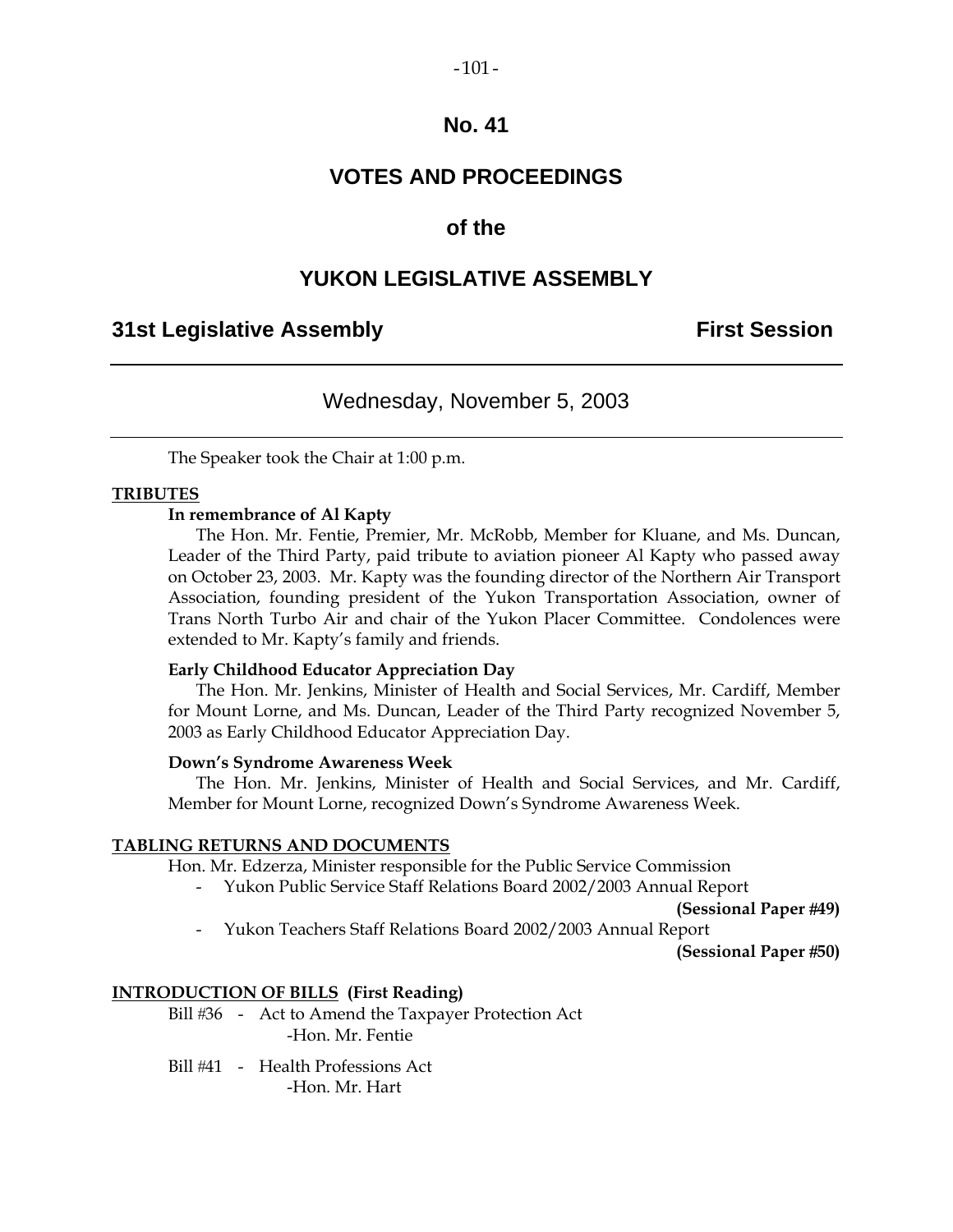#### **MINISTERIAL STATEMENT**

Hon. Mr. Kenyon, Minister of Environment

- Church Report on Yukon Game Farming

#### **Filed Document**

 The Hon. Mr. Kenyon, Minister of Environment tabled the following Sessional Paper while giving his Ministerial Statement:

Church Report on Game Farming in the Yukon and other related documents **(Sessional Paper 51)**

## **OPPOSITION PRIVATE MEMBERS' BUSINESS MOTIONS OTHER THAN GOVERNMENT MOTIONS**

Moved by Mr. Hardy:

THAT it is the opinion of this House that:

- (1) the decision by the Yukon Party Government to reduce public spending by more than \$40 million in the 2003-2004 fiscal year will have a serious negative impact on the territory's economy, which will affect all Yukon communities,
- (2) direct spending by public employees is a major contributor to the economic health and stability of every Yukon community, and
- (3) cutbacks in government spending are already resulting in a loss of income for people who provide services to Yukon Government departments, agencies, or Crown Corporations, particularly in the areas of auxiliary, casual and seasonal employment; and

 THAT this House urges the Yukon Party Government to honour both the letter and the spirit of its commitment not to diminish any kind of workforce within the government, in order to avoid any further erosion of the territory's economy. **(Motion 54)** 

Adjourned debate: Mr. Hardy

Debate on the motion continued from April 23, 2003.

#### **Quorum Count**

 At 4:26 p.m., during debate on the motion, the Hon. Mr. Jenkins, Government House Leader, rose on a Point of Order to state that there did not appear to be a quorum present. Pursuant to Standing Order 3(2), the Speaker rang the bells and then did a count. A quorum was present for the count.

 Debate continued on the motion and the time reaching 6:00 p.m., while Mr. Arntzen, Member for Copperbelt, was speaking to it, the Speaker, pursuant to Standing Order 2(2), adjourned the House until 1:00 p.m. the following day, and debate on Motion  $#54$  was accordingly adjourned.

The Assembly adjourned at 6:00 p.m. until 1:00 p.m., Thursday, November 6, 2003.

\_\_\_\_\_\_\_\_\_\_\_\_\_\_\_\_\_\_\_\_\_\_\_\_\_\_\_\_\_\_\_\_\_\_\_\_\_\_\_\_\_\_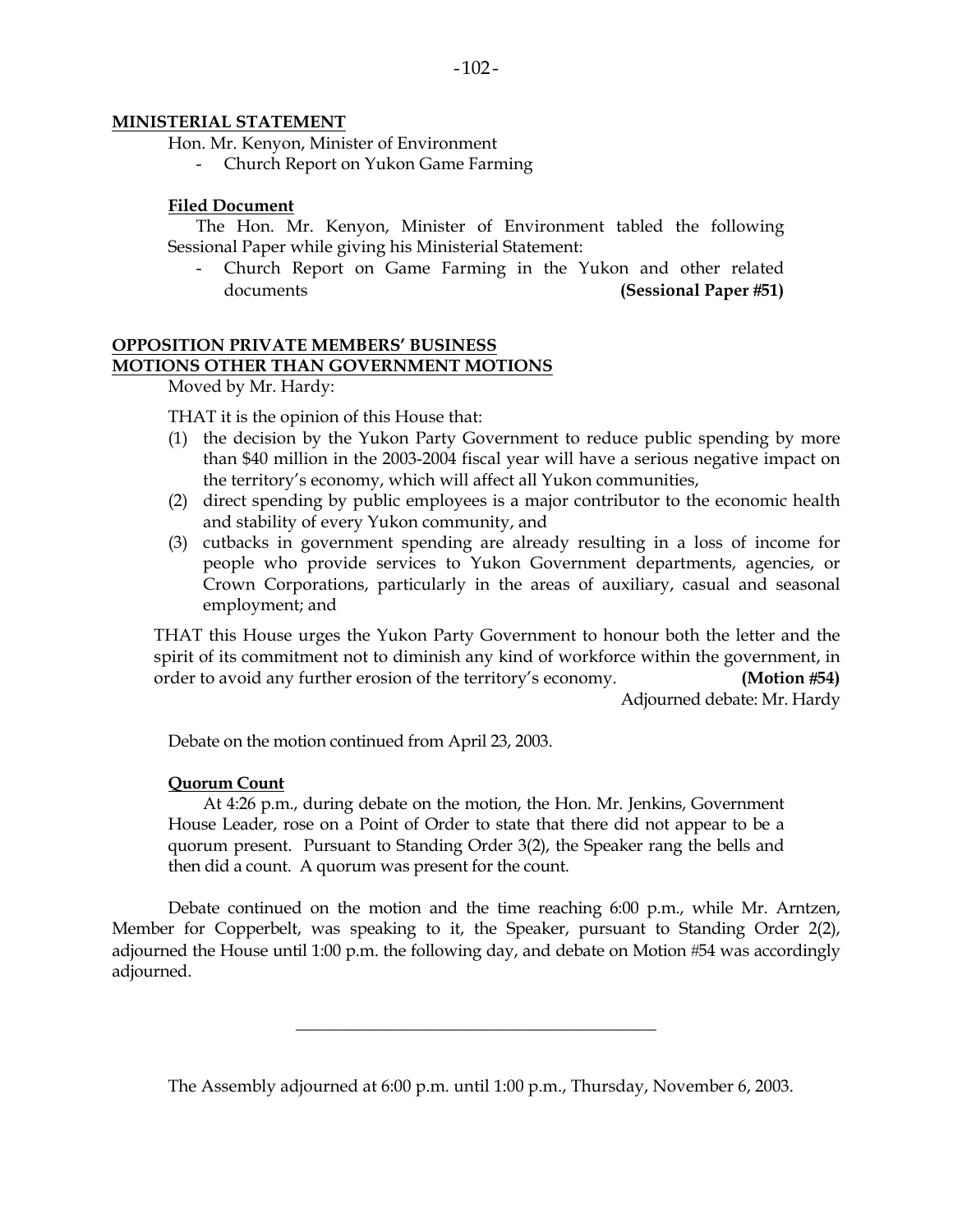## $-103-$

## **No. 42**

## **VOTES AND PROCEEDINGS**

## **of the**

## **YUKON LEGISLATIVE ASSEMBLY**

## **31st Legislative Assembly First Session**

## Thursday, November 6, 2003

The Speaker took the Chair at 1:00 p.m.

#### **REMEMBRANCE DAY OBSERVANCE – MOMENT OF SILENCE**

The Speaker and the House observed Remembrance Day as follows:

 "Before the House goes on to the business of today, we will honour the memory of those who gave their lives in the service of Canada.

 November 11, next Tuesday, is Remembrance Day. On that day services will take place throughout the Yukon. People across the Yukon and across Canada will pay tribute to the men and women who have died defending Canada.

 This year we join with jurisdictions across Canada in paying particular attention to and honouring those veterans who fought in the Korean War.

Since the Yukon Legislative Assembly will not be sitting on the 11<sup>th</sup> of November, it would be appropriate for us to observe a moment of silence today.

 I would ask, therefore, that members and all others present rise, bow their heads and reflect on war and peace and those who gave up everything for us."

#### **TRIBUTES**

#### **In recognition of Mothers Against Drunk Driving and Red Ribbon Campaign**

 The Hon. Mr. Hart, Minister of Highways and Public Works, and Mr. Fairclough, Member for Mayo-Tatchun, recognized Mothers Against Drunk Driving (MADD) and their Red Ribbon Campaign, a two-month public awareness campaign to promote driving sober.

#### **In remembrance of John Hoyt**

 Ms. Duncan, Leader of the Third Party paid tribute to John Hoyt who passed away on October 19, 2003. Condolences were expressed to his family.

#### **INTRODUCTION OF BILLS (First Reading)**

 Bill 42 - Territorial Court Judiciary Pension Plan Act, 2003 -Hon. Ms. Taylor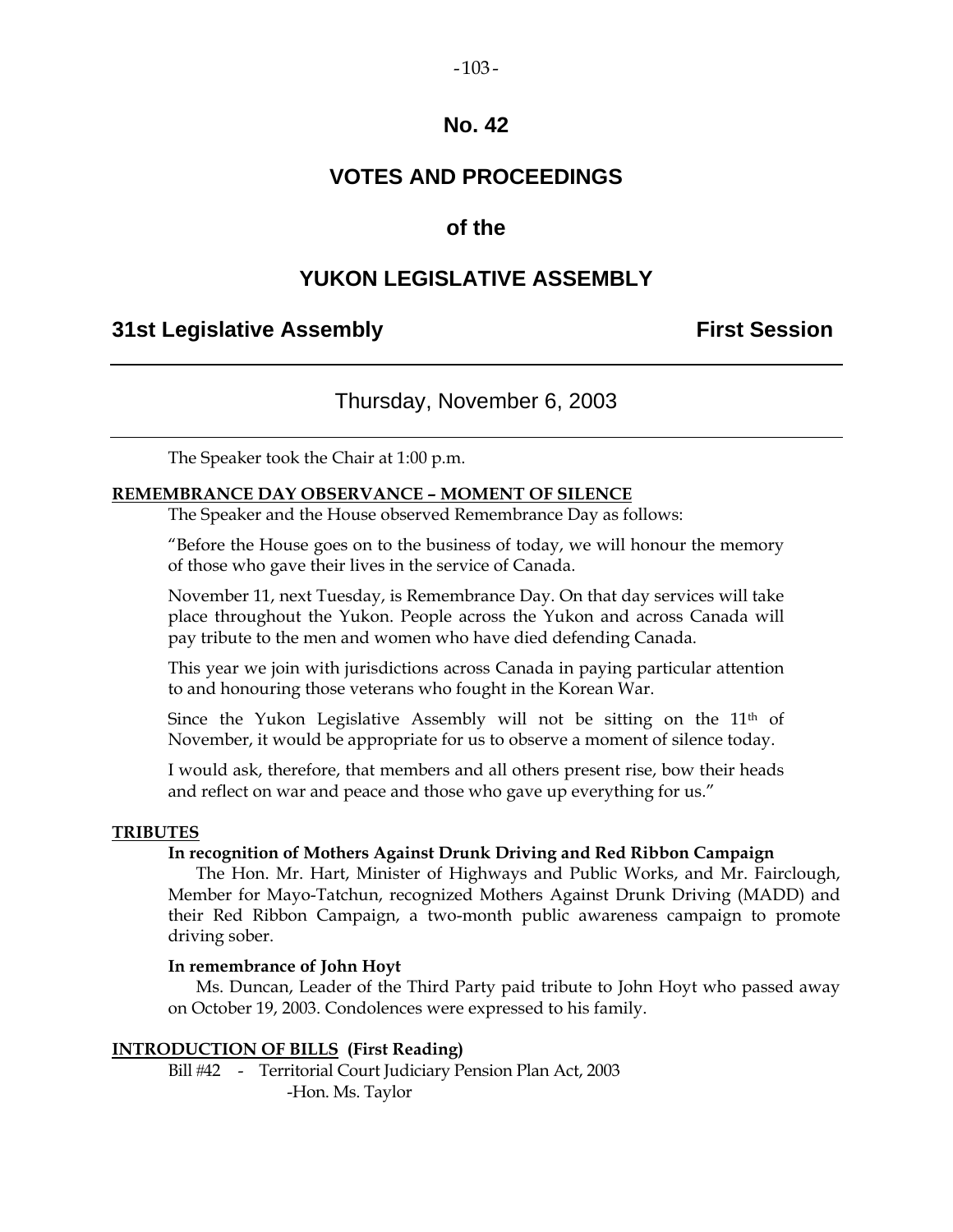## **SPEAKER'S RULING (Re: Unavowed Motives)**

-Hon. Mr. Duncan

 Before proceeding with Question Period, the Speaker made the following ruling on a Point of Order raised on November 5, 2003 by the Member for Southern Lakes during debate on Motion #54:

"At that time, the Member for Southern Lakes argued the Leader of the Third Party had imputed an improper motive by saying, and I quote, 'The Yukon Party Government passed a motion through the House seeking Monday, November 10, off, using a transparent excuse that it would be better for rural Members, when in fact it was about the previously planned personal schedule of the Premier.'

Standing Order 19(g) says it is out of order for a Member to impute 'false or unavowed motives to another Member.' As the Chair recalls the debate on government Motion No. 101, the Government House Leader, who was the only government Member to speak to the motion, did not at any time say that the motive behind the motion was a desire to accommodate the Premier's schedule. Strictly speaking, therefore, the comment by the Leader of the Third Party was out of order in that she attributed to the Government House Leader a motive he did not avow. The Leader of the Third Party is free to speak to the effect of the motion, but not to attribute false or unavowed motives to Members who speak in favour of it.

The Chair would also note that it is not accurate for a Member to state that a particular government or party passed a motion through this House. It would be accurate to note which member introduced a motion to the House. However, when motions pass this House they become resolutions or orders of the House as a whole.

During debate on the Point of Order the Member for Kluane noted that the Member for Southern Lakes did not cite a Standing Order when raising his Point of Order. It is certainly helpful for the Chair if Members refer to a specific Standing Order when raising a Point of Order. However, it is not necessary. Similarly, it is helpful to the Chair if Members raising a Point of Order are as specific as they can be about what words they found to be offensive.

In a related matter, the Chair would wish to remind Members that it is a fundamental principle of parliamentary procedure that Members treat each other honourably in this Assembly. Annotation 494 of *Beauchesne's Parliamentary Rules and Forms* says, 'Statements by members respecting themselves and particularly within their own knowledge must be accepted. It is not unparliamentary temperately to criticize statements made by Members as being contrary to the facts; but no imputation of intentional falsity is permissible. On rare occasions this may result in the House having to accept two contradictory accounts of the same incident.'

Members may use stronger language outside the House if they wish. However, they must abide by the Standing Orders and parliamentary practices while on the floor of this Legislature."

#### **FILED DOCUMENTS**

 During Quesiton Period, Mr. Hardy, Leader of the Official Opposition, filed the following documents: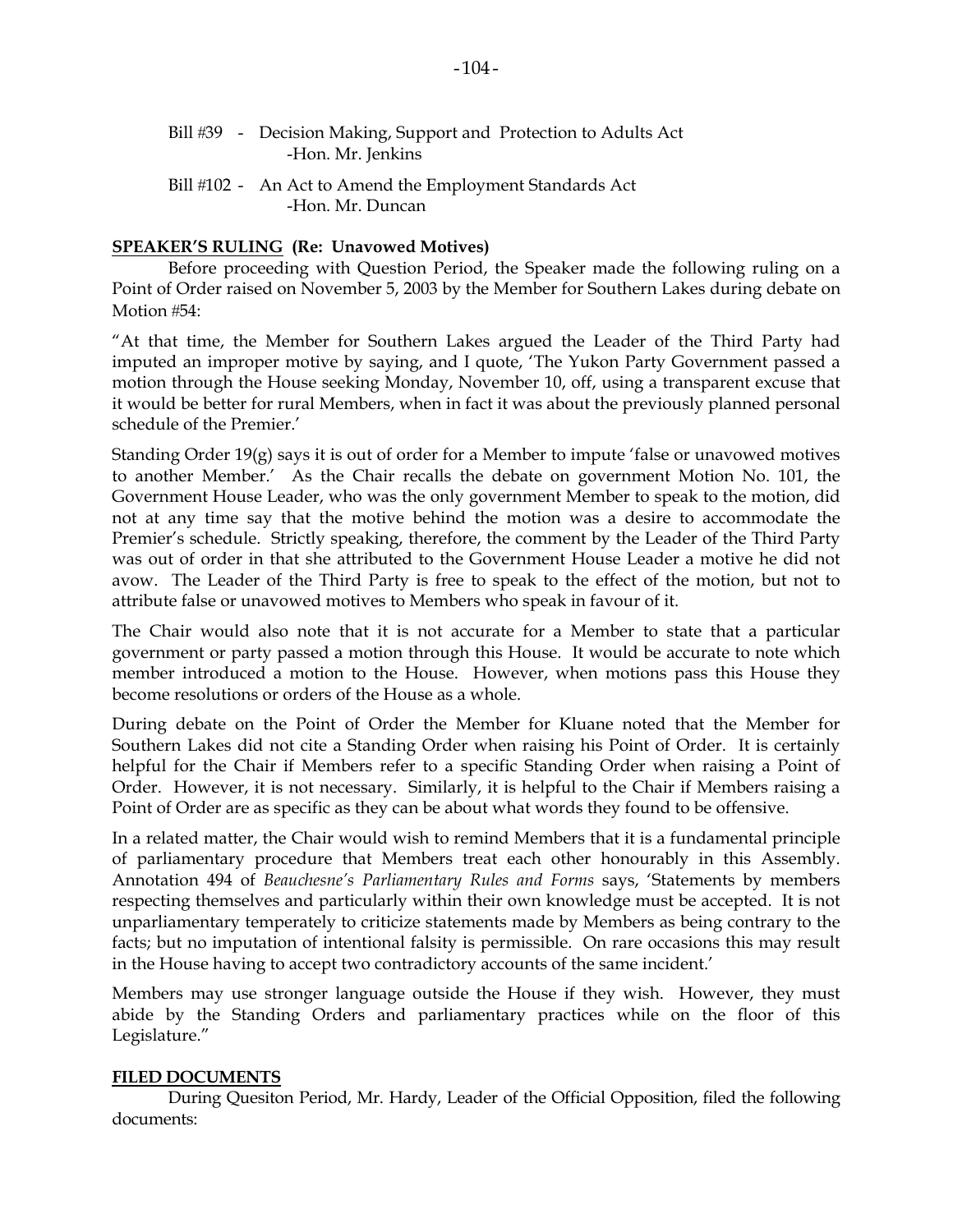- Humane Society Dawson: correspondence relating to funding for

**(Filed Document 18)** 

- Dawson City Supervisor, dismissal of: email relating to **(Filed Document 19)** 

#### **NOTICE RE GOVERNMENT PRIVATE MEMBERS' BUSINESS**

 Pursuant to Standing Order 14.2(7), the Hon. Mr. Jenkins, Government House Leader identified Motion #27 and Motion #112 as being the items to be called during Government Private Members' Business on Wednesday, November 12, 2003.

#### **GOVERNMENT BILLS (Second Reading)**

The following Bill was called for Second Reading:

Bill #7 - Second Appropriation Act, 2003-04 -Hon. Mr. Fentie

A debate arising on the motion for Second Reading of Bill #7, entitled Second Appropriation Act, 2003-04, and the time reaching 6:00 p.m., while Mrs. Peter, Member for Vuntut Gwitchin, was speaking to it, the Speaker, pursuant to Standing Order 2(2), adjourned the House until 1:00 p.m. on Wednesday, November 12, 2003 and debate on second reading was accordingly adjourned.

\_\_\_\_\_\_\_\_\_\_\_\_\_\_\_\_\_\_\_\_\_\_\_\_\_\_\_\_\_\_\_\_\_\_\_\_\_\_\_\_\_\_

The Assembly adjourned at 6:00 p.m. until 1:00 p.m., Wednesday, November 12, 2003.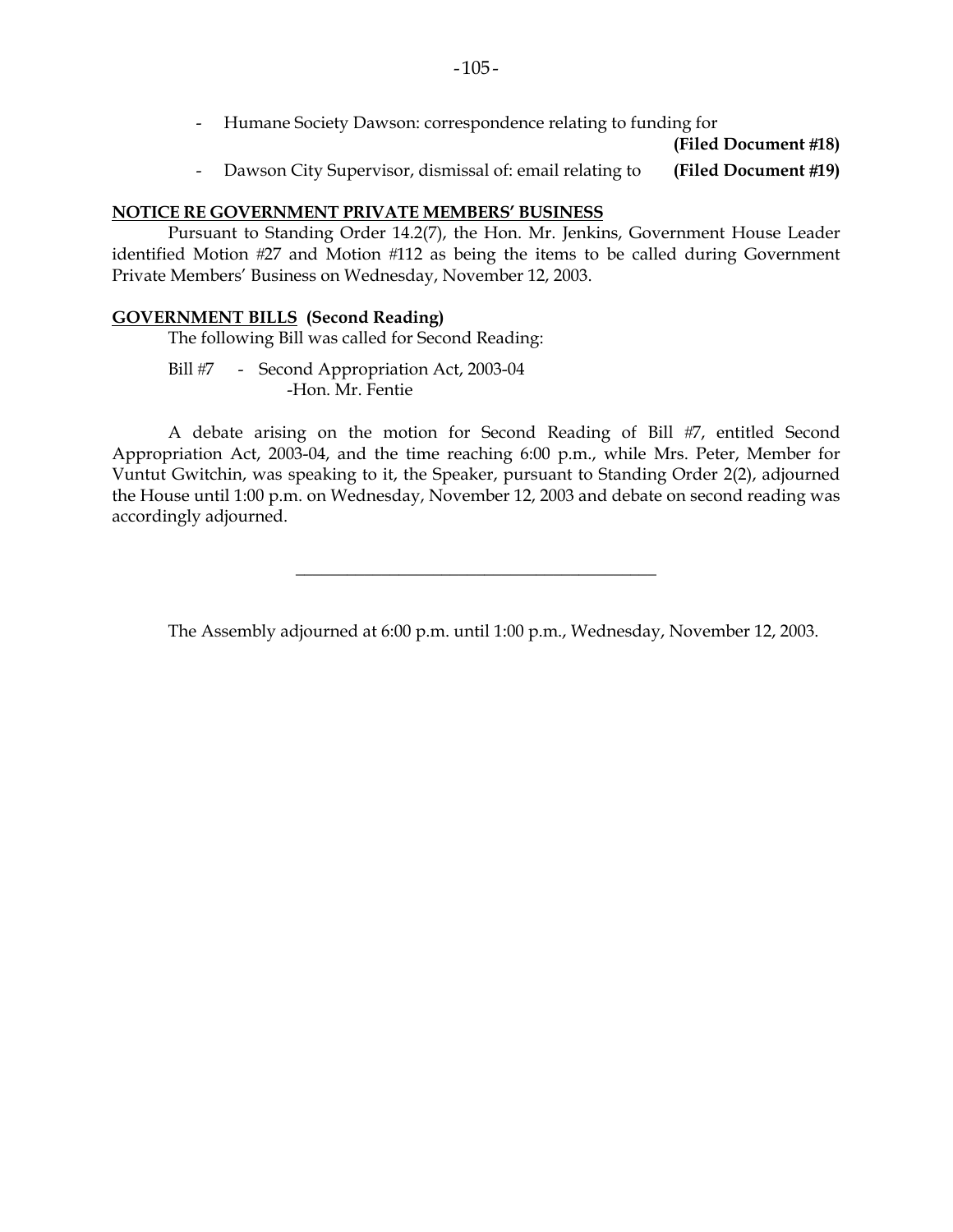#### $-106-$

## **No. 43**

## **VOTES AND PROCEEDINGS**

## **of the**

## **YUKON LEGISLATIVE ASSEMBLY**

## **31st Legislative Assembly First Session**

## Wednesday, November 12, 2003

The Speaker took the Chair at 1:00 p.m.

#### **TABLING RETURNS AND DOCUMENTS**

Hon. Mr. Staffen, Speaker

 - Auditor General of Canada: Report on the Consolidated Financial Statements of the Government of the Yukon Territory for the year ended March 31, 2003

**(Sessional Paper 52)** 

#### **SPEAKER'S RULING (Re: Motion for the Production of Papers out of order)**

 Before calling Private Members' Business the Speaker delivered a ruling regarding Notices of Motion for the Production of Papers. The ruling concerns Notice of Motion for the Production of Papers #19, given by the Leader of the Third Party. The Notice read:

 "That this House do issue an order for the return of records of all correspondence, including verbal, written and electronic, between the MLA for Porter Creek North and Yukon's Conflicts Commissioner regarding the Conflicts Commissioner's investigation into the proposed subdivision on Wann Road and the disposition of Versluce Meadows in Whitehorse, Yukon."

The Speaker ruled:

 "Our standing orders make mention of Motions for the Production of Papers but do not discuss them in detail. Pursuant to Standing Order 1, therefore, we refer to the practice of the House of Commons of Canada in determining what is in order and out of order regarding such motions. This information can be found in House of Commons Procedure and Practice at pages 398 to 404.

 House of Commons Procedure and Practice advises that the basic purpose of Notices of Motion for the Production of Papers is to allow Members to request 'that the Government compile or produce certain papers or documents and table them in the House.' However the documents requested by the Leader of the Third Party are not in the possession of the Government.

 In 1995 the Yukon legislature enacted *the Conflict of Interest (Members and Ministers) Act*. This Act established an independent Conflicts Commission to deal with issues of conflict and potential conflict. The office of the Conflict Commissioner is not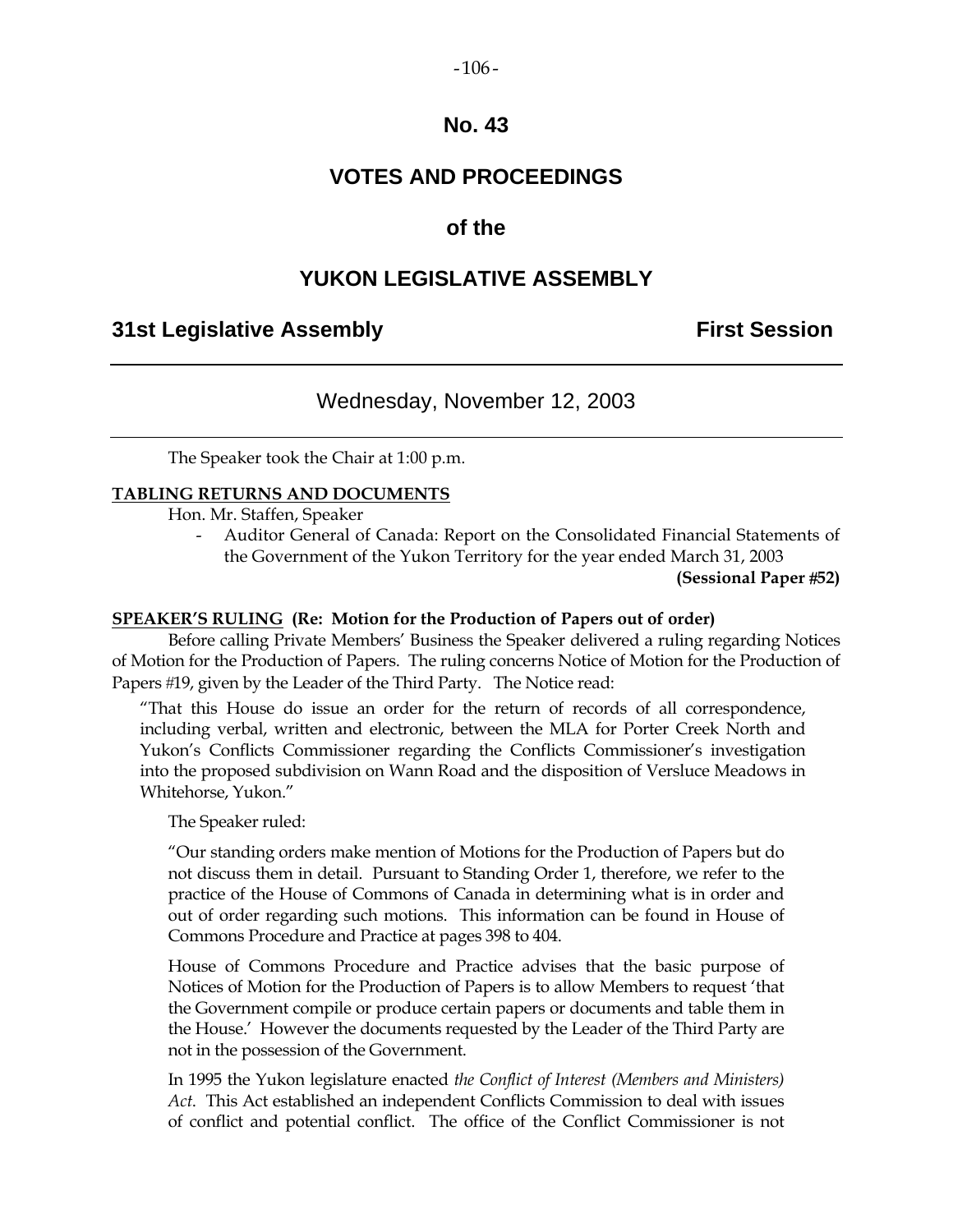It is clear, therefore, that through the *Conflict of Interest (Members and Ministers) Act*  this House has already established the procedures it wishes to follow regarding requests such as that made by the Leader of the Third Party. It is not in order, therefore, for the Assembly to attempt to supersede the provisions of legislation by way of a Notice of Motion for the Production of Papers. The Chair therefore rules that Motion for the Production of Papers #19 is not in order and orders that it be removed from the Order Paper."

## **GOVERNMENT PRIVATE MEMBERS' BUSINESS MOTIONS OTHER THAN GOVERNMENT MOTIONS**

Moved by Mr. Arntzen:

THAT it is the opinion of this House that:

- (1) the Porcupine Caribou Herd is a vital part of the life, culture and heritage of the Vuntut Gwitchin people, and
- (2) drilling for oil and gas within the Arctic National Wildlife Refuge would endanger the calving areas for the Porcupine Caribou Herd, and

 THAT this House supports the Vuntut Gwitchin in their efforts to prevent oil and gas exploration within the Arctic National Wildlife Refuge. **(Motion 27)** 

 A debate arising on the motion, it was moved by Mrs. Peter, Member for Vuntut Gwitchin, in amendment thereto:

THAT Motion #27 be amended in the final paragraph by replacing the words following "THAT this House…" with the following:

 "…urges the Yukon Government to demonstrate its support for the Vuntut Gwitchin in their efforts to prevent oil and gas exploration within the Arctic National Wildlife Refuge by:

- (a) providing financial assistance to members of the Vuntut Gwitchin First Nation to help defray the costs of their international lobbying efforts,
- (b) designating a senior intergovernmental affairs officer in the Executive Council Office to assist the Vuntut Gwitchin First Nation on this matter, as requested,
- (c) ensuring that the Government of Yukon has a cabinet-level representative on all significant lobbying trips to Alaska, Ottawa, or Washington, D.C. on this matter
- (d) ensuring that all Ministerial speeches with respect to oil and gas include a statement opposing oil and gas exploration in the Arctic National Wildlife Refuge,
- (e) adding a message in opposition to drilling in the Arctic National Wildlife Refuge to all relevant documents, publications and displays, including the web sites of both the Department of Environment and the Department of Energy, Mines and Resources, and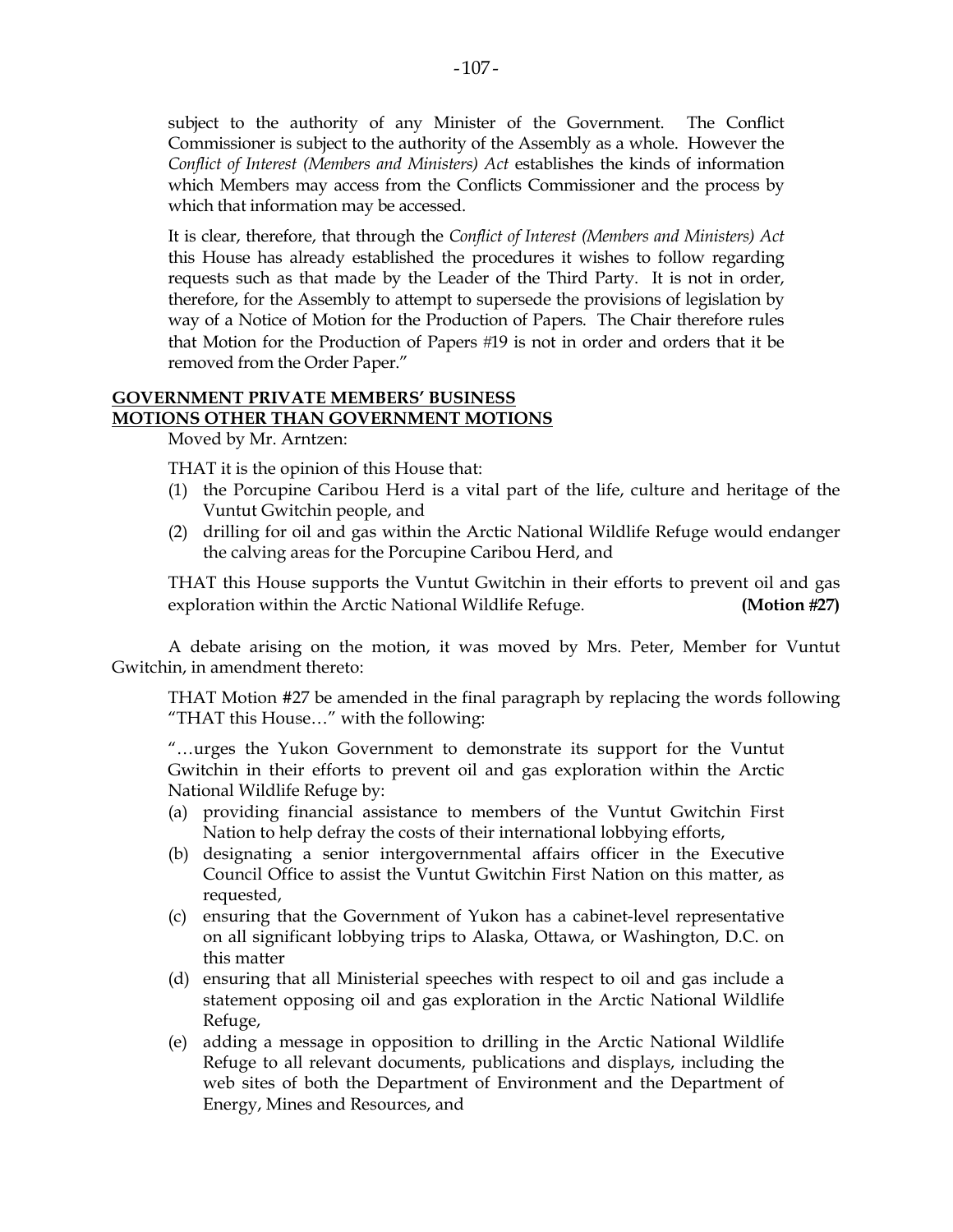(f) ensuring that all intergovernmental accords related to economic development between the Government of Yukon and the Northwest Territories, Alaska, Alberta, British Columbia, the Government of Canada or the Government of the United States of America include a clear reference to the Yukon's opposition to oil and gas development in the Arctic National Wildlife Refuge.

 A debate arising on the amendment and the time reaching 6:00 p.m., while the Hon. Ms. Taylor, Minister of Justice, was speaking to it, the Speaker, pursuant to Standing Order 2(2), adjourned the House until 1:00 p.m. the following day, and debate on the amendment and Motion #27 was accordingly adjourned.

The Assembly adjourned at 6:00 p.m. until 1:00 p.m., Thursday, November 13, 2003.

\_\_\_\_\_\_\_\_\_\_\_\_\_\_\_\_\_\_\_\_\_\_\_\_\_\_\_\_\_\_\_\_\_\_\_\_\_\_\_\_\_\_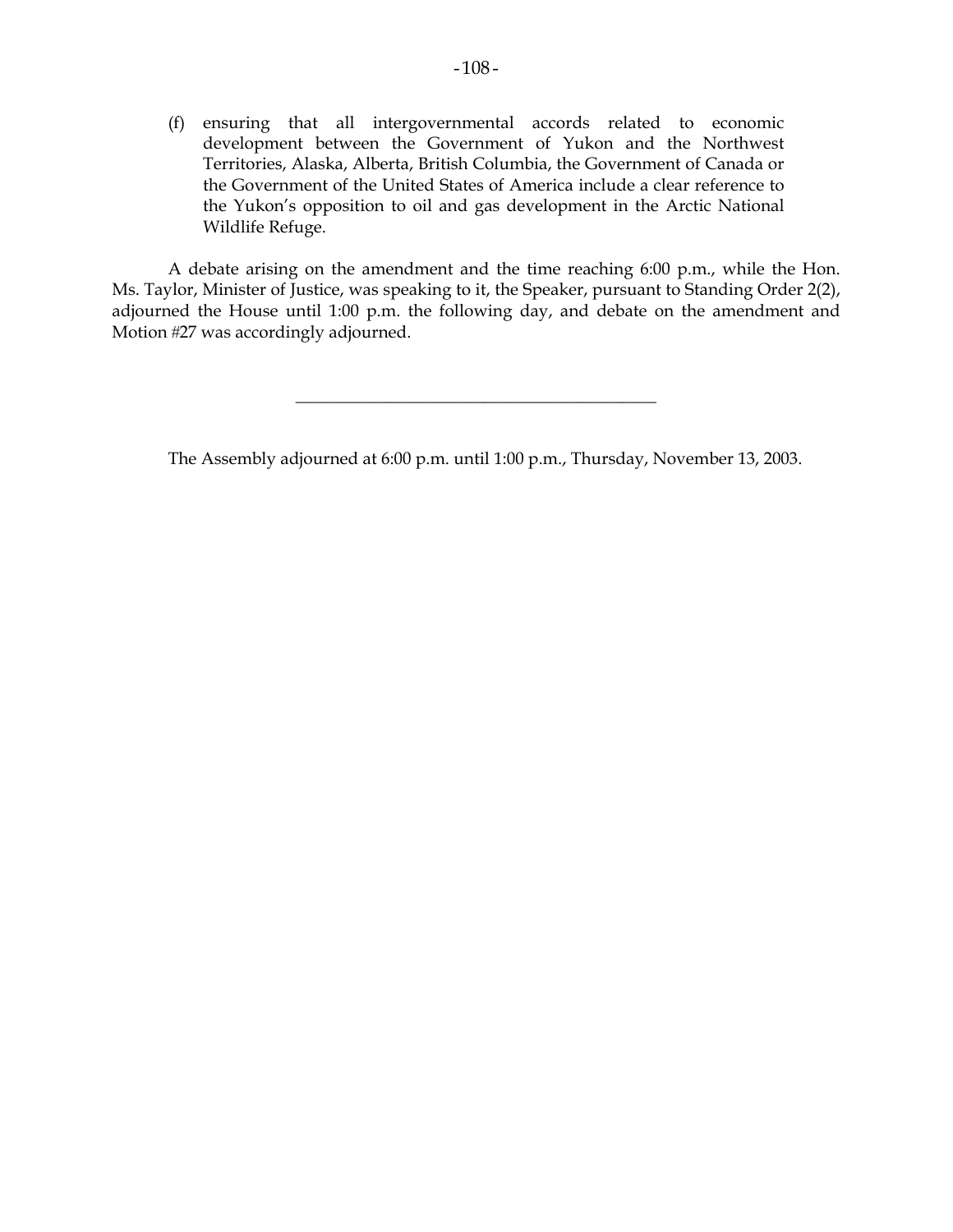#### $-109-$

## **No. 44**

## **VOTES AND PROCEEDINGS**

## **of the**

## **YUKON LEGISLATIVE ASSEMBLY**

## **31st Legislative Assembly First Session**

## Thursday, November 13, 2003

The Speaker took the Chair at 1:00 p.m.

#### **TRIBUTES**

#### **Hockey Canada Week**

 The Hon. Mr. Hart, Minister of Community Services, Mr. Hardy, Leader of the Official Opposition, and Ms. Duncan, Leader of the Third Party, recognized November 8 to 15, 2003 as Hockey Canada Week.

#### **TABLING RETURNS AND DOCUMENTS**

Hon. Mr. Staffen, Speaker

 - Election Financing and Other Election Matters, November 2003: Report of the Chief Electoral Officer of Yukon **(Sessional Paper 53)** 

#### **SPEAKER'S RULING (Re: False or Unavowed Motive and length of questions in Question Period)**

 Before proceeding to Question Period the Speaker gave a ruling on a Point of Order that was raised on November 12, 2003.

 "At that time the Leader of the Third Party argued that the Premier had attributed to her a false or unavowed motive regarding her actions when the Leader of the Third Party was Minister of Finance. What the Premier said was that his Government would provide 'full disclosure to the Yukon public, unlike that member in hiding the liabilities of employment benefits.' The Chair does find the Premier's comments out of order, though not for the reasons stated by the Leader of the Third Party. It appears to the Chair that the Premier was not speaking to the motives of the Leader of the Third Party but rather to her actions. It is within our rules to temperately criticize other Members. However the expression used by the Premier violated Standing Order 19(i) in that it constituted abusive or insulting language likely to create disorder.

The Chair would also like to comment on a point of order raised by the Minister of Environment regarding the length of questions during Question Period. The footnote to Guideline #7 of the Guidelines for Oral Ouestion Period says, 'Over the years a practice has developed whereby Speakers will allow questions up to approximately one minute in length, and responses of approximately one and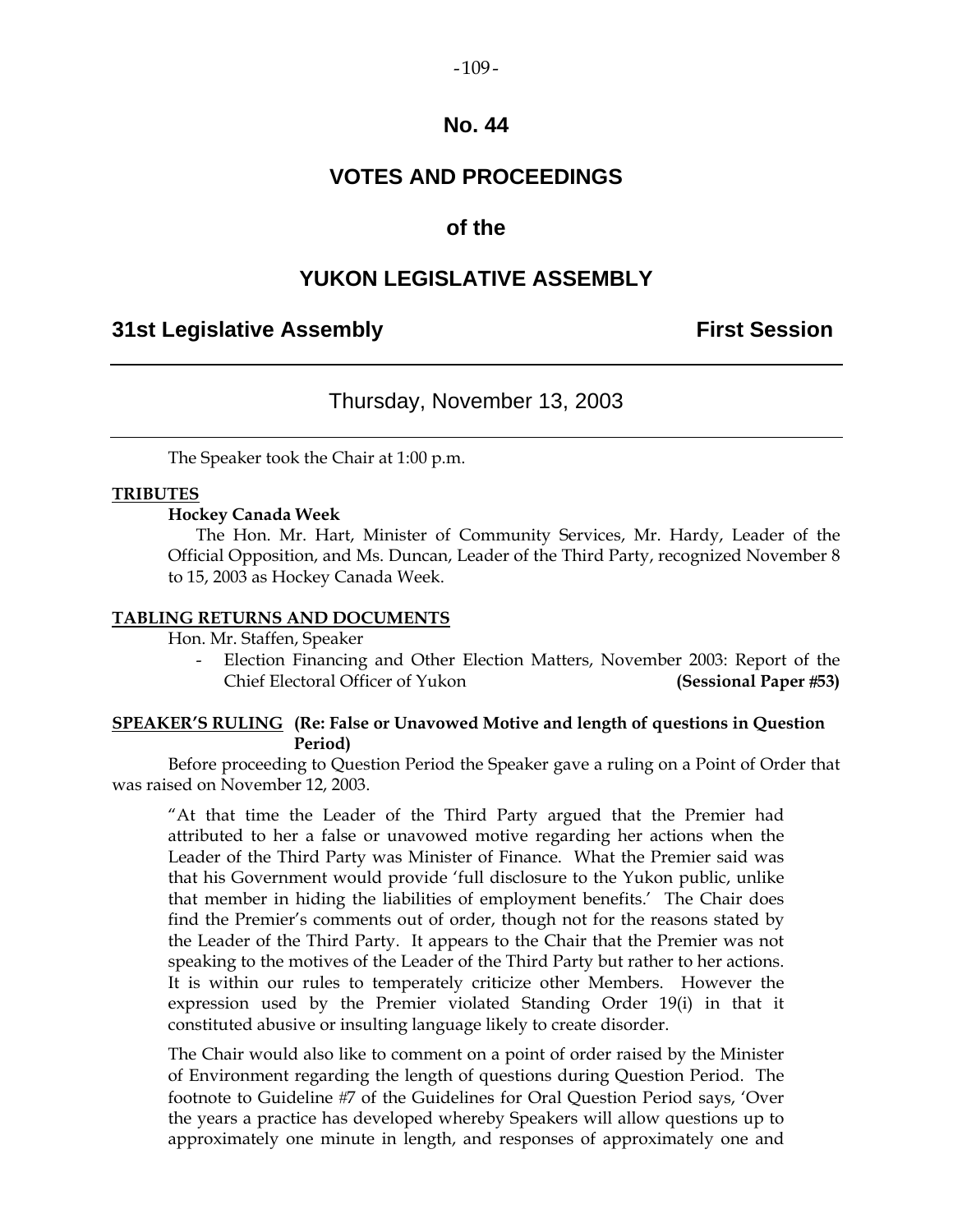one-half minutes. Speakers reserve the discretion to depart from this practice from time to time should the circumstances warrant.' That is the practice that will be followed by the Chair."

#### **FILED DOCUMENT**

 During Question Period, Mr. McRobb, Official Opposition House Leader, filed the following document:

 - Yukon Development Corp., letters re: from Mr. McRobb to Hon. Mr. Lang, Minister responsible for Yukon Development Corporation/Yukon Energy Corporation (dated August 28, 2003) and from Hon. Mr. Lang to Mr. McRobb (dated Oct. 23, 2003)

#### **(Filed Document 20)**

#### **GOVERNMENT MOTIONS**

Moved by the Hon. Mr. Jenkins, Government House Leader

 THAT this House urges the Government of Canada to recognize the contributions of Yukon aboriginal veterans and provide them with the same benefits that it provides to aboriginal veterans resident on reserves. **(Motion 104)**

A debate arising on Motion #104, and the question being put, it was agreed to on the following recorded Division:

|                   | YEA             |                      |    |
|-------------------|-----------------|----------------------|----|
| Fentie<br>Jenkins | Hart<br>Arntzen | McRobb<br>Fairclough |    |
| Taylor            | Rouble          | Cardiff              | 17 |
| Kenyon            | Hassard         | Peter                |    |
| Edzerza           | Cathers         | Duncan               |    |
| Lang              | Hardy           |                      |    |
|                   | NAY             |                      |    |

0

#### **GOVERNMENT BILLS (Second Reading)**

The following Bill was called for Second Reading:

Bill #7 - Second Appropriation Act, 2003-04 -Hon. Mr. Fentie

 A debate arising on the motion for Second Reading and the question being put, it was agreed to on the following recorded Division:

|                                       | YEA                     |                              |    |
|---------------------------------------|-------------------------|------------------------------|----|
| Fentie<br>Jenkins<br>Taylor<br>Kenyon | Lang<br>Hart<br>Arntzen | Rouble<br>Hassard<br>Cathers | 10 |
|                                       | <b>NAY</b>              |                              |    |
| Hardy<br>McRobb                       | Fairclough<br>Cardiff   | Peter<br>Duncan              | 6  |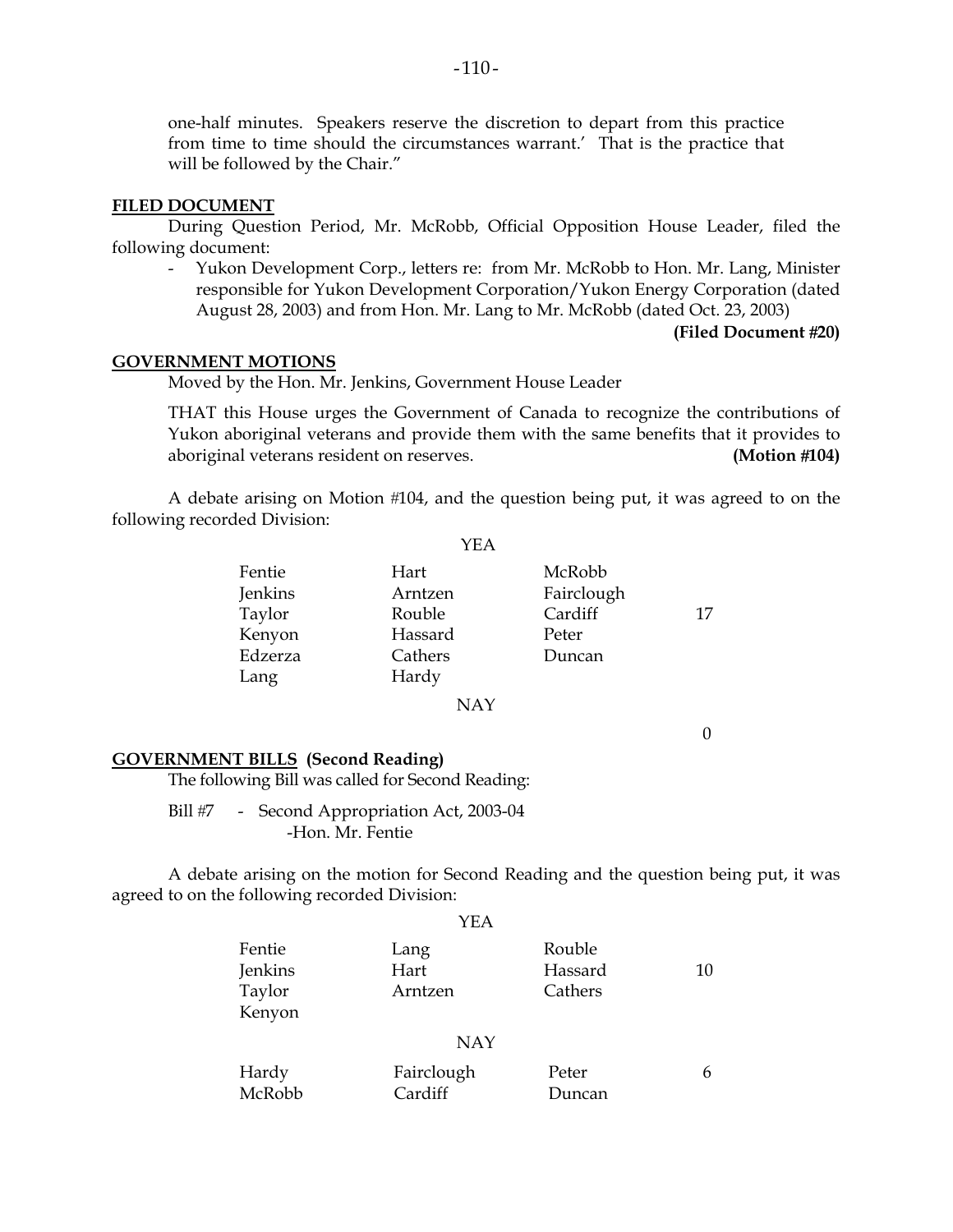Bill #7, entitled *Second Appropriation Act, 2003-04*, was accordingly, referred to Committee of the Whole.

#### **GOVERNMENT BILLS (Third Reading)**

The following Bills were read a third time and passed:

|  | Bill #35 - Act to Amend the Public Printing Act |
|--|-------------------------------------------------|
|  | -Hon. Mr. Hart                                  |

Bill #38 - Act to Amend the Employment Standards Act -Hon. Mr. Hart

The following Bill was called for Third Reading:

Bill #40 - Act to Amend the Access to Information and Protection of Privacy Act -Hon. Mr. Hart

 The question being put on the motion for Third Reading, it was agreed to on the following recorded Division:

|                                                       | YEA                                              |                                                    |    |
|-------------------------------------------------------|--------------------------------------------------|----------------------------------------------------|----|
| Fentie<br>Jenkins<br>Taylor<br>Kenyon<br>Lang<br>Hart | Arntzen<br>Rouble<br>Hassard<br>Cathers<br>Hardy | McRobb<br>Fairclough<br>Cardiff<br>Peter<br>Duncan | 16 |
|                                                       | <b>NAY</b>                                       |                                                    |    |

0

 Bill 40, entitled *Act to Amend the Access to Information and Protection of Privacy Act*, accordingly passed the House.

The following Bill was called for Third Reading:

Bill #37 - Statistics Act -Hon. Mr. Fentie

 The question being put on the motion for Third Reading, it was agreed to on the following recorded Division:

YEA

| Fentie  | Hart    | Hardy      |    |
|---------|---------|------------|----|
|         |         |            |    |
| Jenkins | Arntzen | McRobb     |    |
| Taylor  | Rouble  | Fairclough | 15 |
| Kenyon  | Hassard | Cardiff    |    |
| Lang    | Cathers | Peter      |    |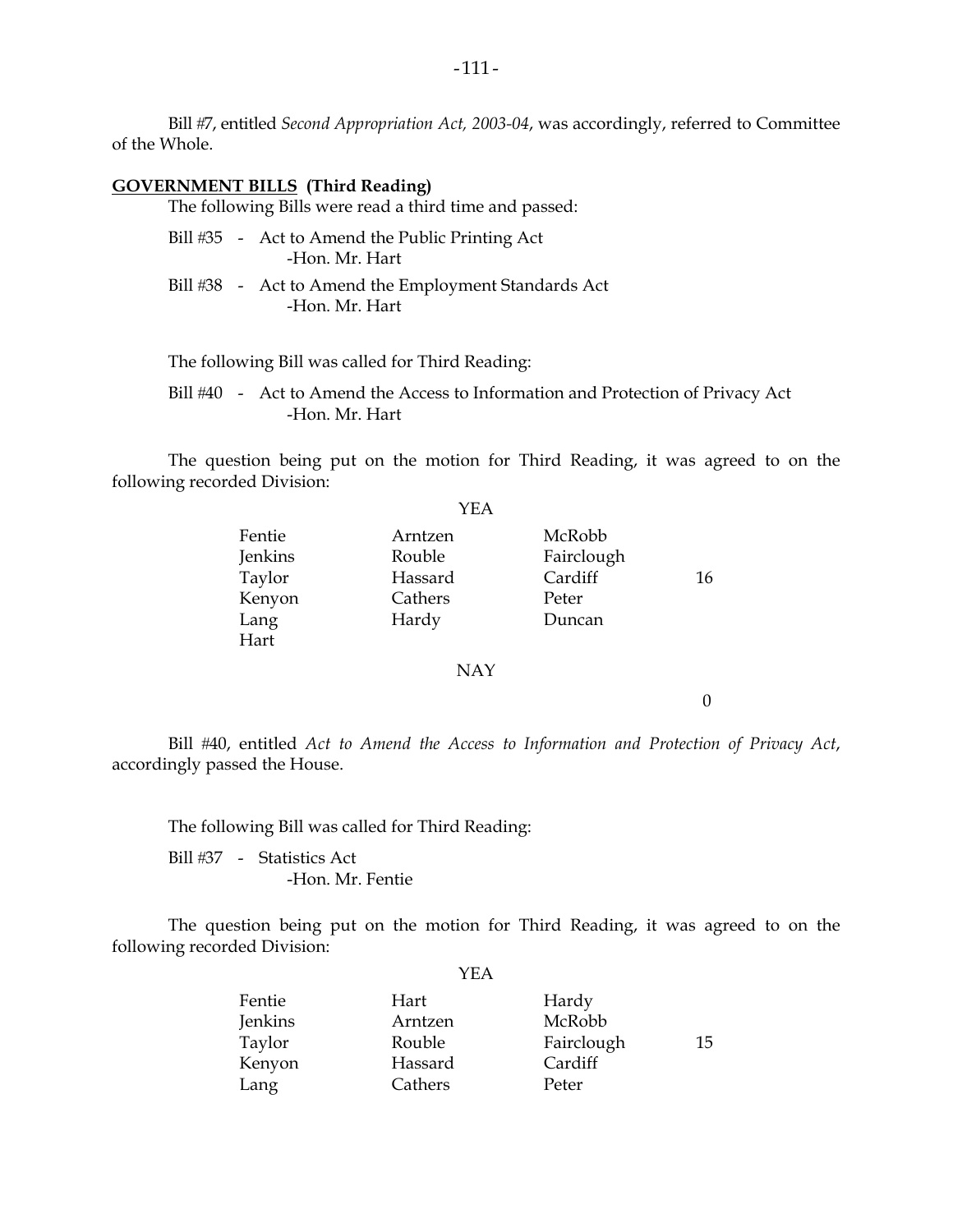## NAY

Duncan 1

Bill #37, entitled *Statistics Act*, accordingly passed the House.

#### **COMMITTEE OF THE WHOLE**

According to Order, the Assembly resolved into Committee of the Whole.

Progress was reported on the following Bill:

Bill #7 - Second Appropriation Act, 2003-04 -Hon. Mr. Fentie

The report of the Chair was adopted.

The Assembly adjourned at 6:02 p.m. until 1:00 p.m., Monday, November 17, 2003.

\_\_\_\_\_\_\_\_\_\_\_\_\_\_\_\_\_\_\_\_\_\_\_\_\_\_\_\_\_\_\_\_\_\_\_\_\_\_\_\_\_\_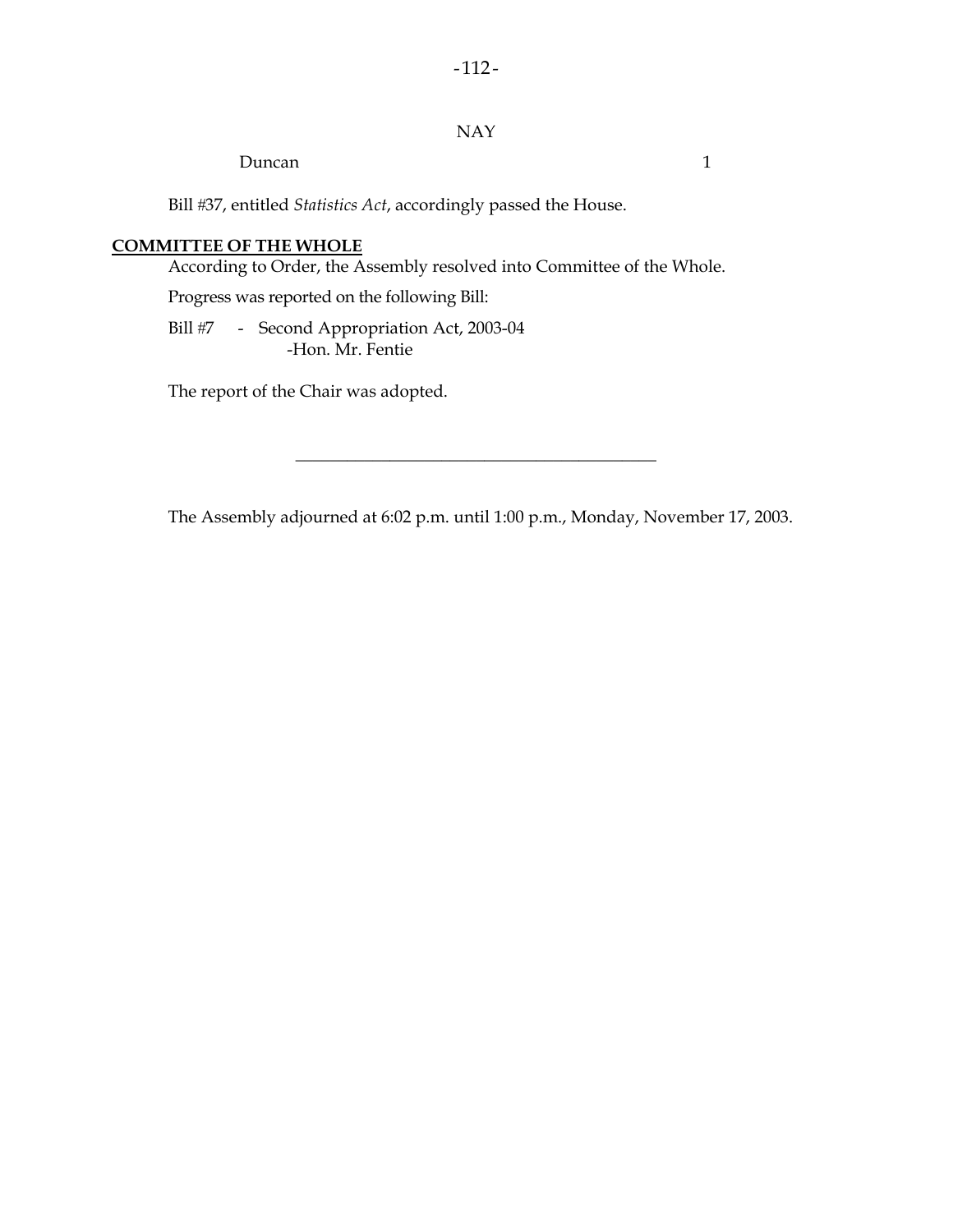## **VOTES AND PROCEEDINGS**

## **of the**

## **YUKON LEGISLATIVE ASSEMBLY**

## **31st Legislative Assembly First Session**

## Monday, November 17, 2003

The Speaker took the Chair at 1:00 p.m.

#### **TRIBUTES**

#### **National Addictions Awareness Week**

 The Hon. Mr. Jenkins, Minister of Health and Social Services, Mr. Fairclough, Member for Mayo-Tatchun, and Ms. Duncan, Leader of the Third Party, recognized November 16 to 23, 2003 as National Addictions Awareness Week.

#### **In recognition of L'Aurore Boréale**

 The Hon. Mr. Hart, Minister of Community Services, Mr. Cardiff, Member for Mount Lorne, and Ms. Duncan, Leader of the Third Party, recognized the 20<sup>th</sup> anniversary for L'Aurore Boréale newspaper.

#### **TABLING RETURNS AND DOCUMENTS**

Hon. Mr. Lang, Minister of Energy, Mines and Resources

| - Yukon Development Corporation 2002 Annual Report | (Sessional Paper #54) |
|----------------------------------------------------|-----------------------|
| - Yukon Energy Corporation 2002 Annual Report      | (Sessional Paper #55) |
| - Energy Solutions Centre Inc. 2002 Annual Report  | (Sessional Paper #56) |

## **ASSENT TO BILLS**

 The Assembly received the Commissioner, the Hon. Jack Cable, in his capacity as Lieutenant-Governor, to give Assent to certain Bills passed by the House.

The Commissioner, having entered the Chamber, took his seat in the Speaker's chair.

The Speaker, the Hon. Mr. Staffen, addressed the Commissioner:

 "Mr. Commissioner, the Assembly has, at its present Session, passed certain Bills to which, in the name and on behalf of the Assembly, I respectfully request your Assent."

 The Clerk of the Assembly, Patrick L. Michael, then read the titles of the Bills which had been passed severally as follows: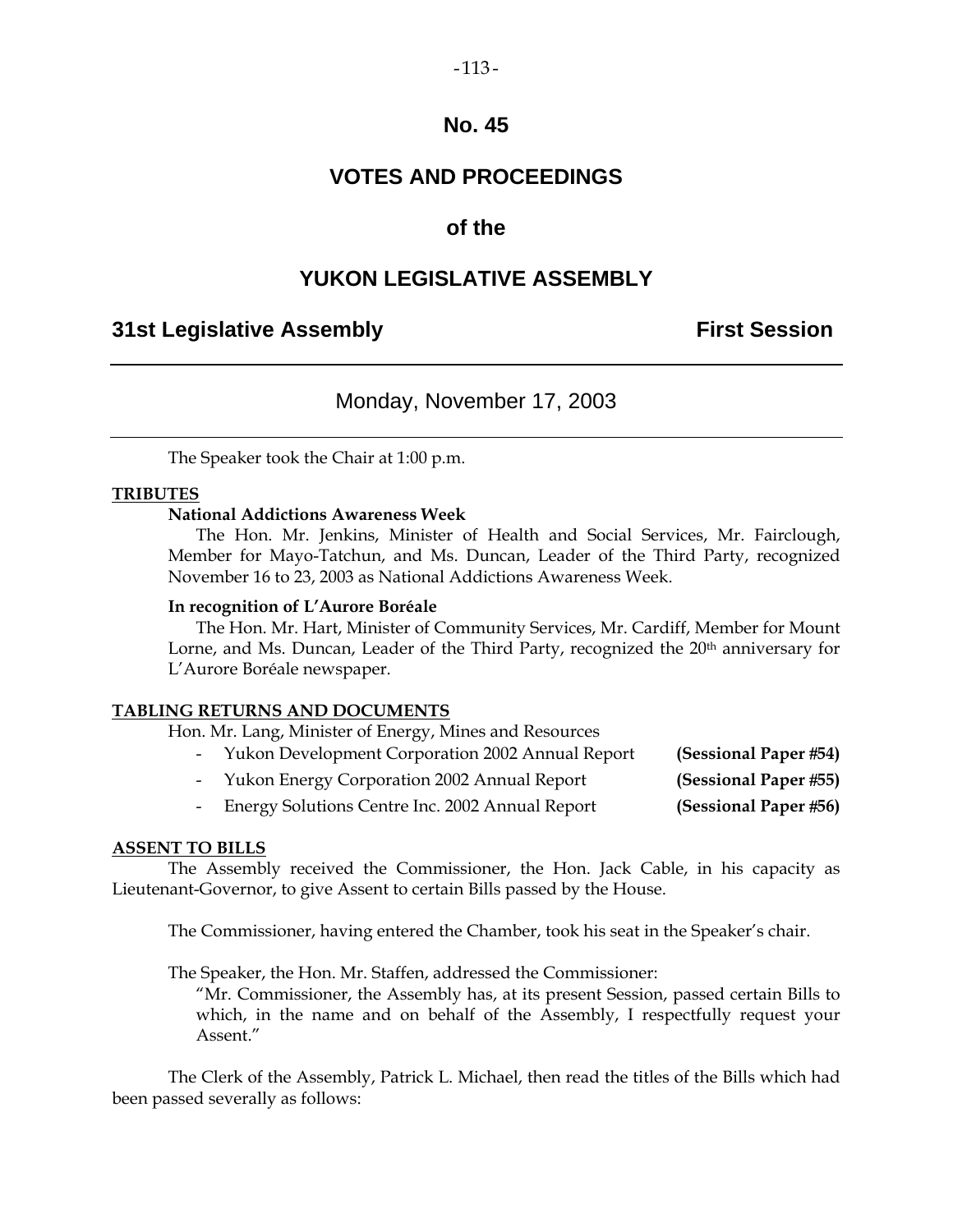|  | Bill #35 - Act to Amend the Public Printing Act<br>-Hon, Mr. Hart                                 |
|--|---------------------------------------------------------------------------------------------------|
|  | Bill #38 - Act to Amend the Employment Standards Act<br>-Hon, Mr. Hart                            |
|  | Bill #40 - Act to Amend the Access to Information and Protection of Privacy Act<br>-Hon. Mr. Hart |
|  | Bill #37 - Statistics Act<br>-Hon. Mr. Jenkins                                                    |

 The Commissioner assented the Bills: "I hereby Assent to the Bills as enumerated by the Clerk."

The Commissioner then retired from the Chamber.

#### **GOVERNMENT BILLS (Second Reading)**

The following Bill was read a second time and referred to Committee of the Whole:

Bill #39 - Decision Making, Support and Protection to Adults Act -Hon. Mr. Jenkins

#### **COMMITTEE OF THE WHOLE**

According to Order, the Assembly resolved into Committee of the Whole.

The following Bill was reported without amendment:

Bill #39 - Decision Making, Support and Protection to Adults Act -Hon. Mr. Jenkins

The report of the Chair was adopted.

The Assembly adjourned at 5:57 p.m. until 1:00 p.m., Tuesday, November 18, 2003.

\_\_\_\_\_\_\_\_\_\_\_\_\_\_\_\_\_\_\_\_\_\_\_\_\_\_\_\_\_\_\_\_\_\_\_\_\_\_\_\_\_\_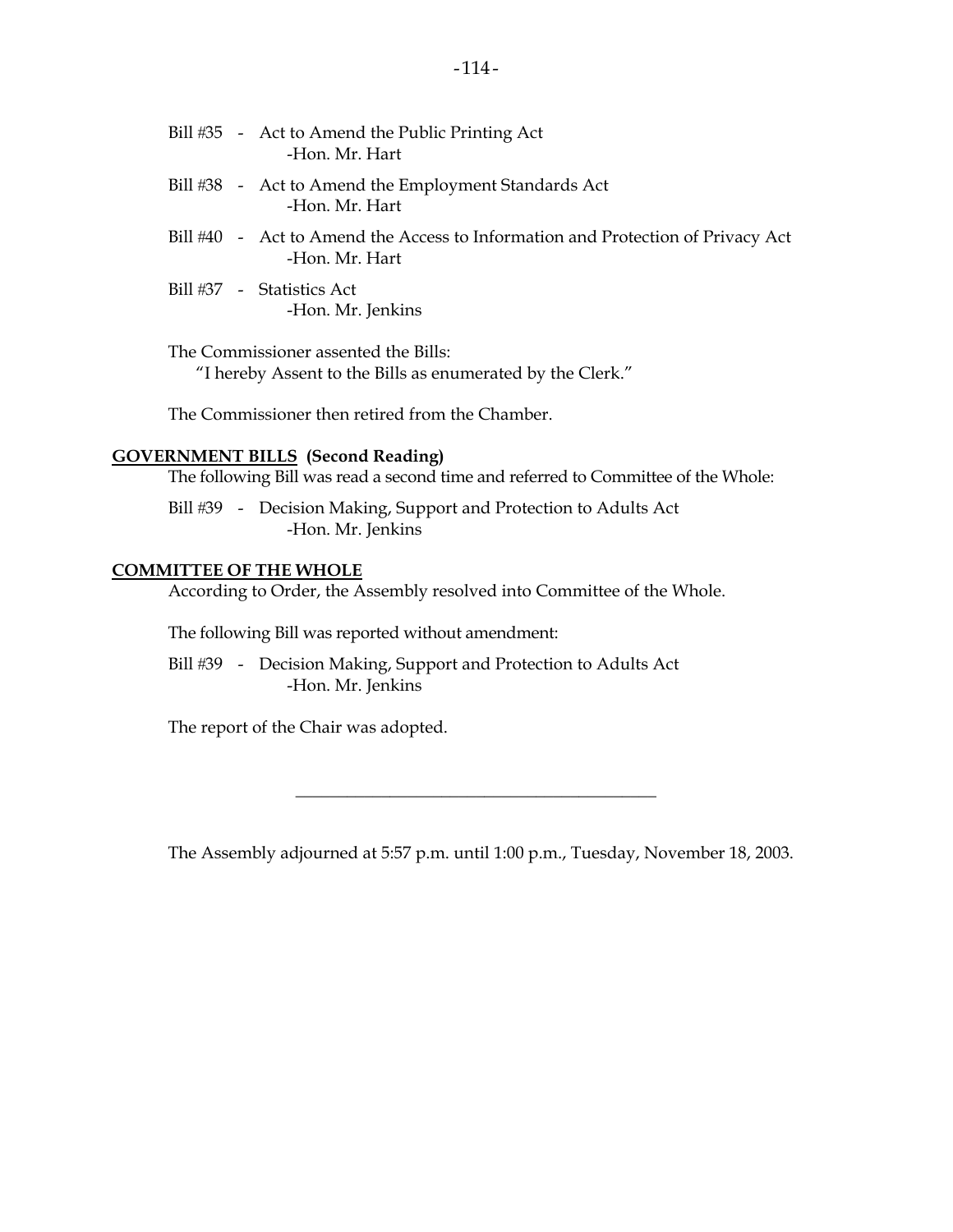## **VOTES AND PROCEEDINGS**

## **of the**

## **YUKON LEGISLATIVE ASSEMBLY**

## **31st Legislative Assembly First Session**

## Tuesday, November 18, 2003

The Speaker took the Chair at 1:00 p.m.

#### **NOTICE RE OPPOSITION PRIVATE MEMBERS' BUSINESS**

 Pursuant to Standing Order 14.2(3), Ms. Duncan, Leader of the Third Party, identified Bill #101, and Bill #102 as being the items to be called during Opposition Private Members' Business on Wednesday, November 19, 2003.

 Pursuant to Standing Order 14.2(3), Mr. McRobb, Official Opposition House Leader identified Motion #103 as being the item to be called during Opposition Private Members' Business on Wednesday, November 19, 2003.

#### **GOVERNMENT BILLS (Second Reading)**

The following Bill was read a second time and referred to Committee of the Whole:

Bill #41 - Health Professions Act -Hon. Mr. Jenkins

#### **Filed Document**

 During debate on Bill 41, *Health Professions Act*, Ms. Duncan, Leader of the Third Party, filed the following document:

- Complaint process chart related to Bill 41, *Health Professions Act*

**(Filed Document 21)** 

#### **COMMITTEE OF THE WHOLE**

According to Order, the Assembly resolved into Committee of the Whole.

Progress was reported on the following Bill:

 Bill 41 - Health Professions Act -Hon. Mr. Jenkins

The report of the Chair was adopted.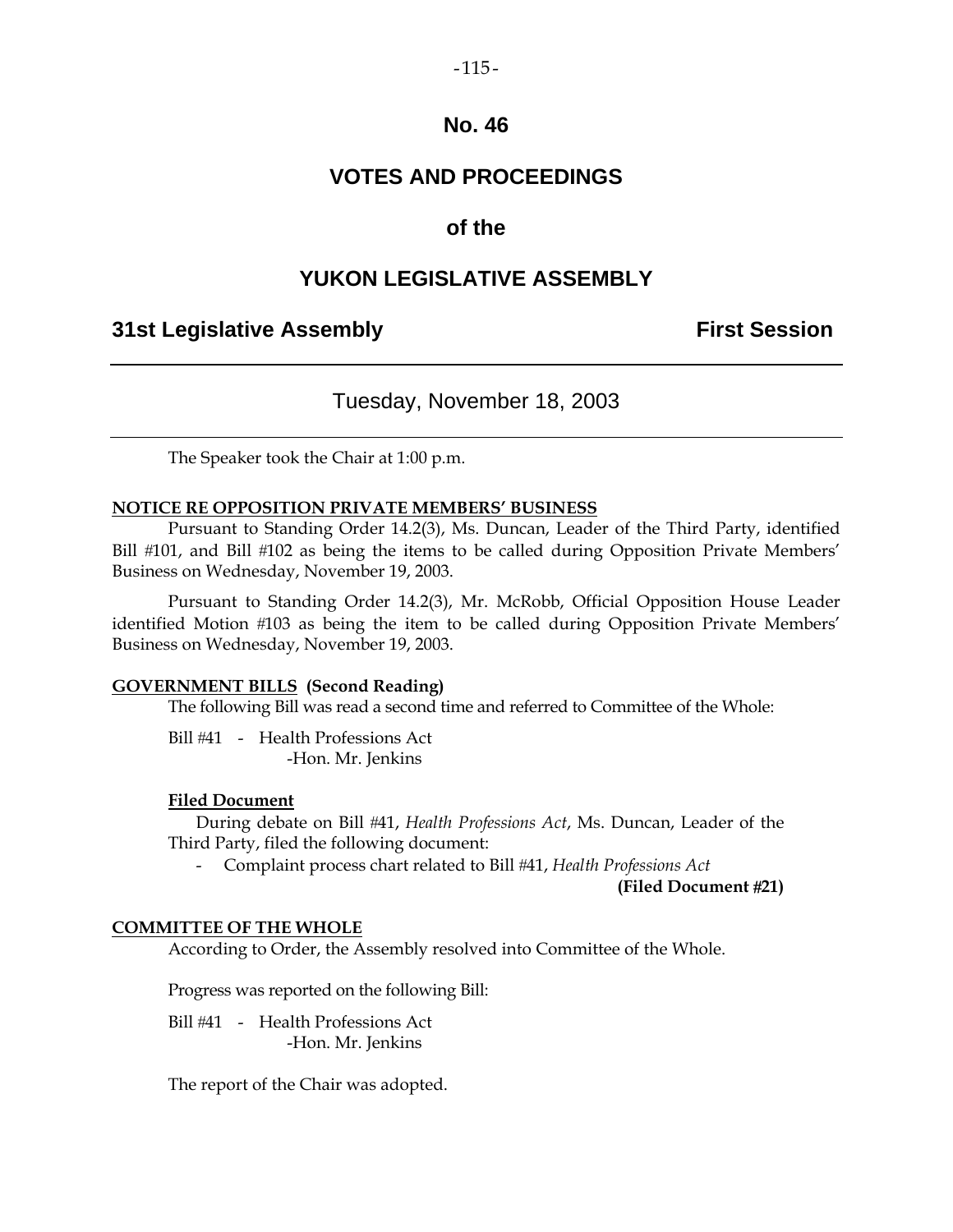\_\_\_\_\_\_\_\_\_\_\_\_\_\_\_\_\_\_\_\_\_\_\_\_\_\_\_\_\_\_\_\_\_\_\_\_\_\_\_\_\_\_

The Assembly adjourned at 6:01 p.m. until 1:00 p.m., Wednesday, November 19, 2003.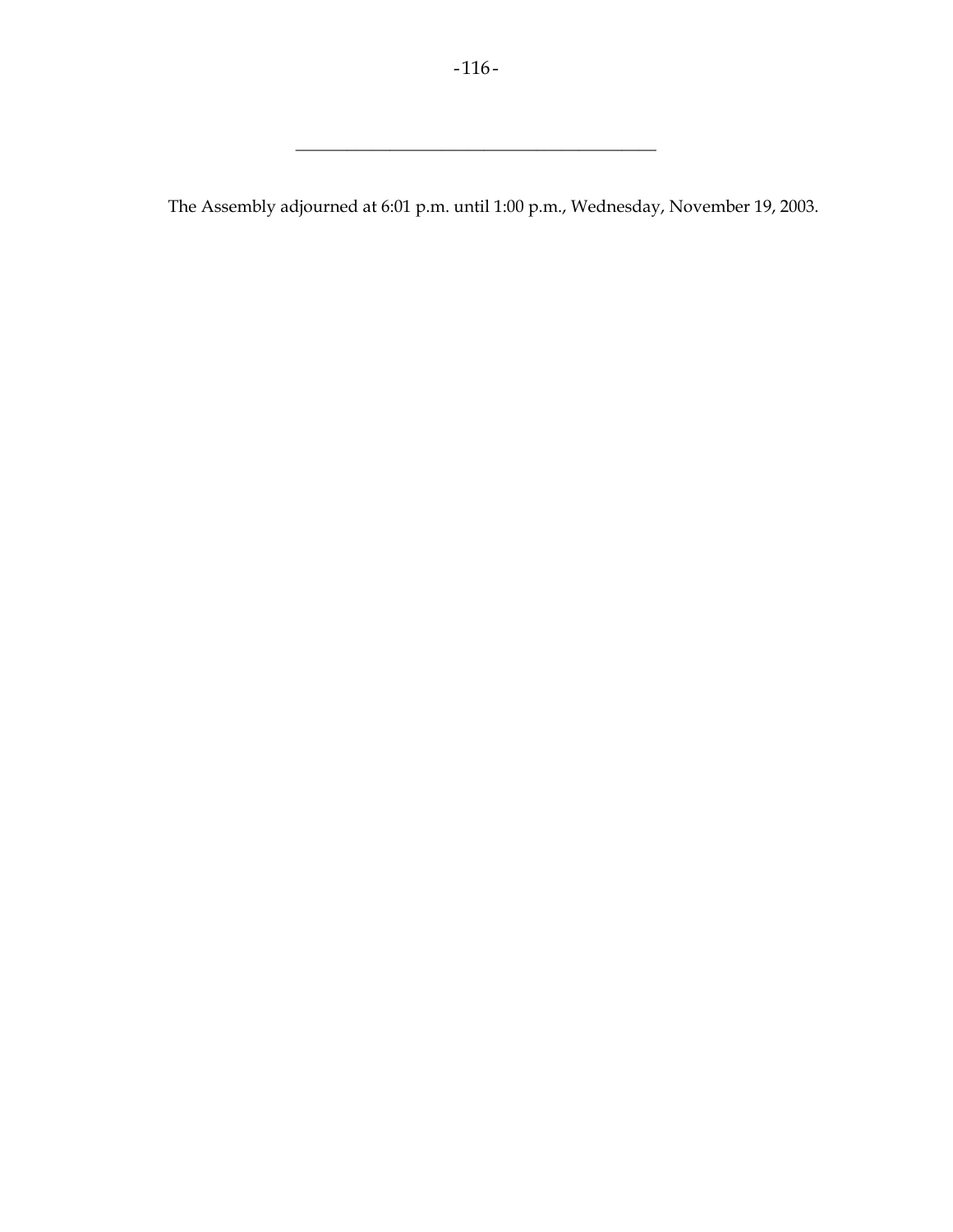#### $-117-$

## **No. 47**

## **VOTES AND PROCEEDINGS**

## **of the**

## **YUKON LEGISLATIVE ASSEMBLY**

## **31st Legislative Assembly The Contract Session**

## Wednesday, November 19, 2003

The Speaker took the Chair at 1:00 p.m.

#### **TRIBUTES**

#### **Geographic Information System Day**

 The Hon. Mr. Lang, Minister of Energy, Mines and Resources, and Mr. McRobb, Member for Kluane, paid tribute to Geographic Information System Day.

#### **BILLS OTHER THAN GOVERNMENT BILLS (Second Reading)**

The following Bill was called for Second Reading:

Bill #101 - An Act to Amend the Taxpayers Protection Act - Ms. Duncan

 A debate arising on the motion for second reading and the question being put, it was negatived on the following recorded Division:

|                 | YEA                   |                 |    |
|-----------------|-----------------------|-----------------|----|
| Hardy<br>McRobb | Fairclough<br>Cardiff | Peter<br>Duncan | 6  |
|                 | <b>NAY</b>            |                 |    |
| Fentie          | Lang                  | Rouble          |    |
| Jenkins         | Hart                  | Hassard         | 10 |
| Taylor          | Arntzen               | Cathers         |    |
| Edzerza         |                       |                 |    |

The following Bill was called for Second Reading:

Bill #102 - An Act to Amend the Employment Standards Act - Ms. Duncan

 A debate arising on the motion for Second Reading of Bill 102*, An Act to Amend the Employment Standards Act*, and the time reaching 6:00 p.m., while the Hon. Mr. Jenkins was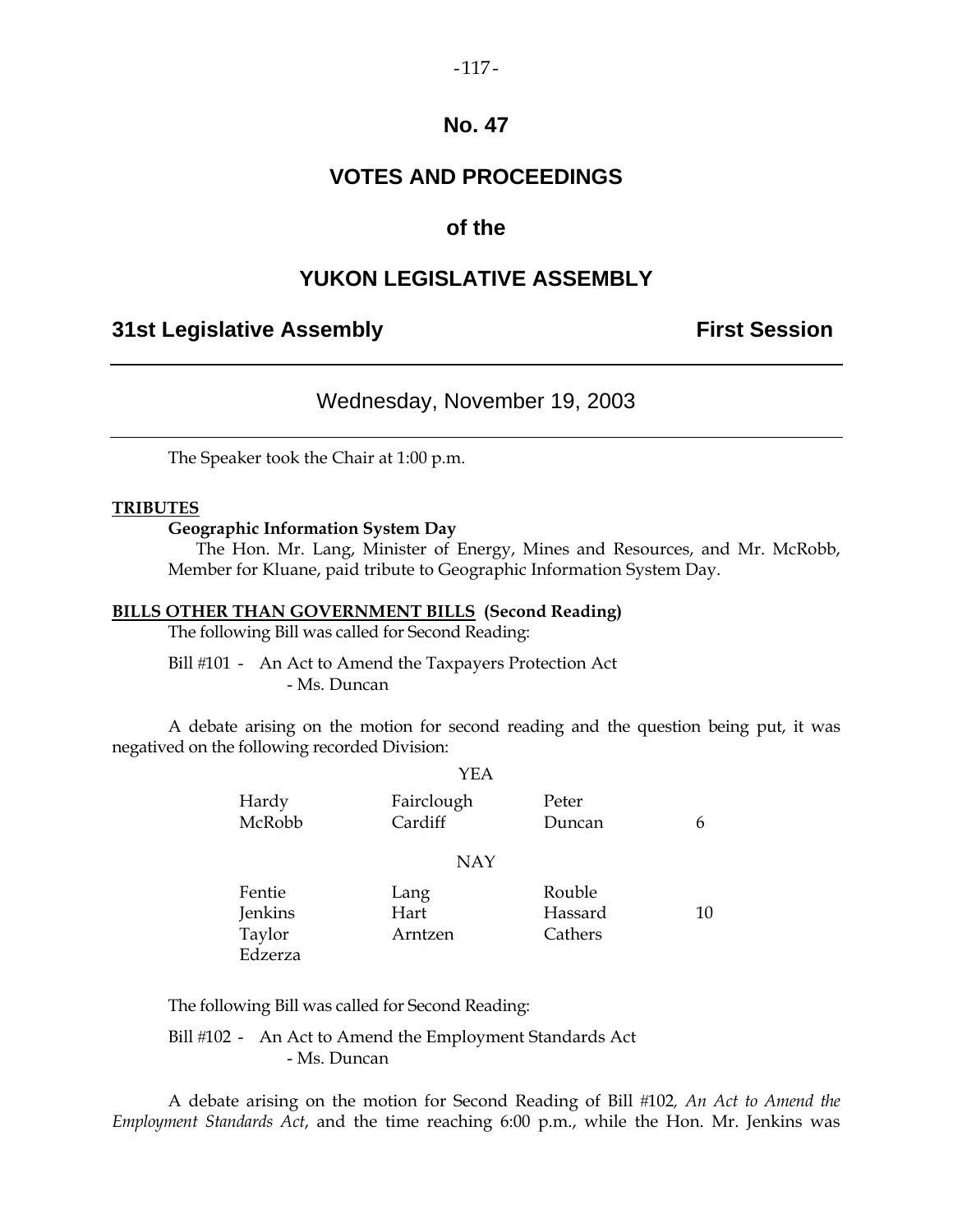speaking to it, the Speaker, pursuant to Standing Order 2(2), adjourned the House until 1:00 p.m. on Thursday, November 20, 2003 and debate on second reading was accordingly adjourned.

\_\_\_\_\_\_\_\_\_\_\_\_\_\_\_\_\_\_\_\_\_\_\_\_\_\_\_\_\_\_\_\_\_\_\_\_\_\_\_\_\_\_

The Assembly adjourned at 6:00 p.m. until 1:00 p.m., Thursday, November 20, 2003.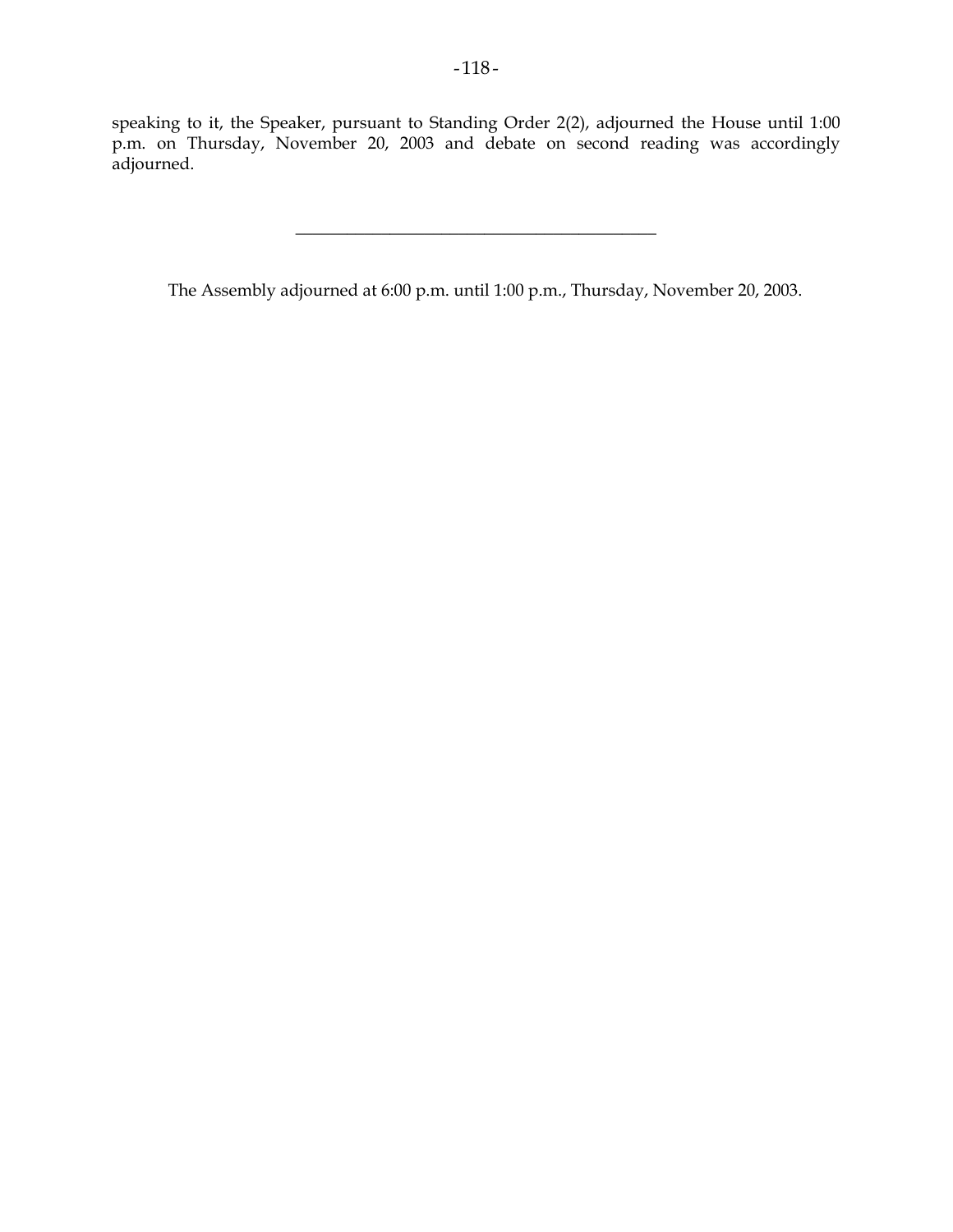## $-119-$

## **No. 48**

## **VOTES AND PROCEEDINGS**

## **of the**

## **YUKON LEGISLATIVE ASSEMBLY**

## **31st Legislative Assembly First Session**

## Thursday, November 20, 2003

The Speaker took the Chair at 1:00 p.m.

#### **TRIBUTES**

#### **In recognition of Ted Harrison and the Ted Harrison Artist Retreat Society**

 The Hon. Ms. Taylor, Minister of Tourism and Culture, Mr. Hardy, Leader of the Official Opposition, and Ms. Duncan, Leader of the Third Party, paid tribute to Ted Harrison and the Ted Harrison Artist Retreat Society.

#### **National Child Day**

 The Hon. Mr. Lang, Minister of Energy Mines and Resources, Mr. Fairclough, Member for Mayo-Tatchun, and Ms. Duncan, Leader of the Third Party, recognized November 20, 2003 as National Child Day.

#### **In recognition of Sam Johnston being inducted into the Yukon Sports Hall of Fame**

 The Speaker, the Hon. Ted. Staffen, on behalf of all Members, congratulated Sam Johnston on his induction into the Yukon Sports Hall of Fame to take place on this day. Mr. Johnston was Speaker of the Yukon Legislative Assembly from 1985 to 1992.

#### **BILLS OTHER THAN GOVERNMENT BILLS (Second Reading)**

The following Bill was called for Second Reading:

Bill #36 - Act to Amend the Taxpayers Protection Act - Mr. Fentie

Debate started on the motion for Second Reading.

#### **Quorum Count**

 At 4:17 p.m., during debate on the motion for Second Reading, Mr. McRobb, Official Opposition House Leader, rose on a Point of Order to state that there did not appear to be a quorum present. Pursuant to Standing Order 3(2), the Speaker rang the bells and then did a count. A quorum was present for the count.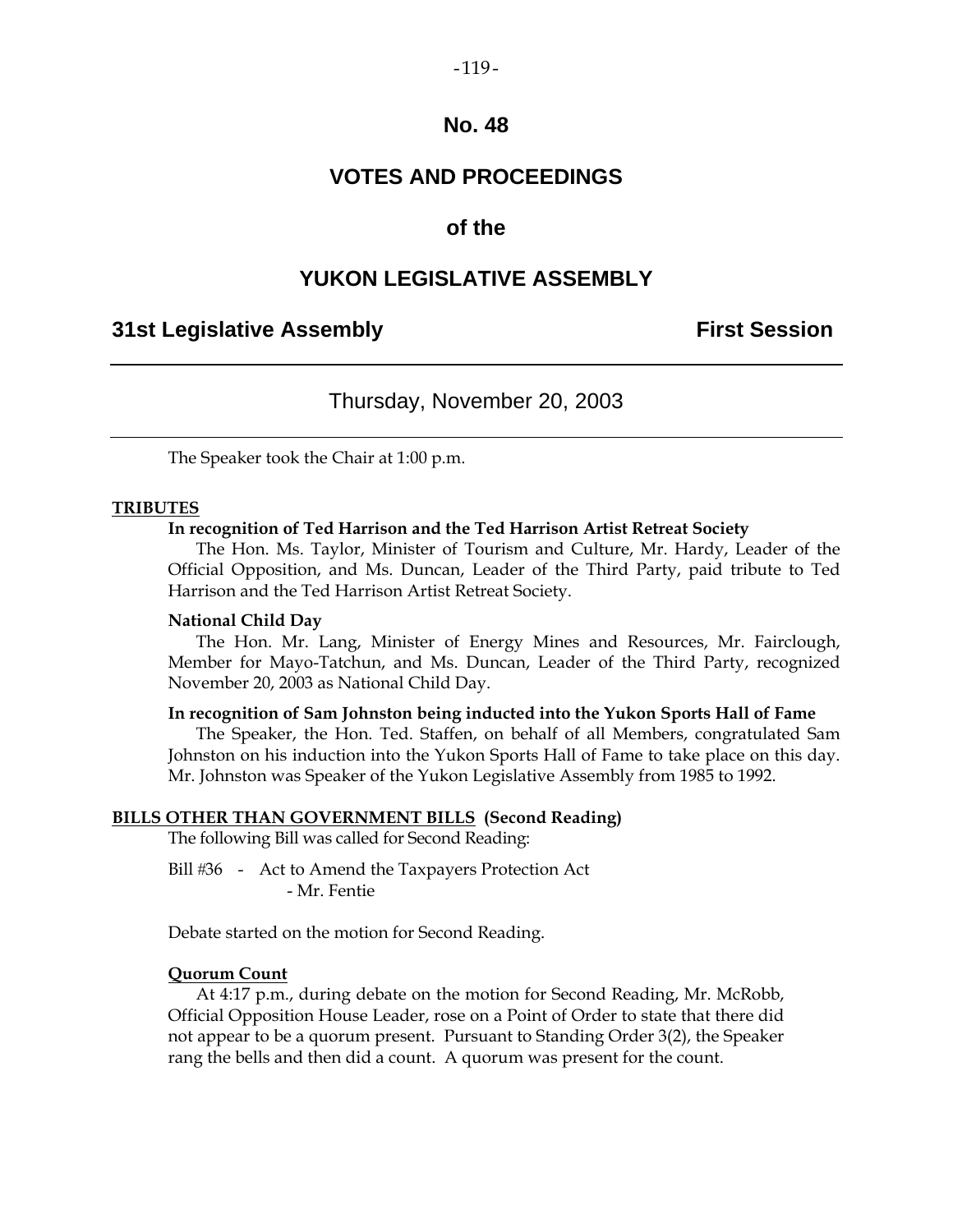|                                                      |      |        | Debate continued on the motion for Second Reading of Bill #36, and the question being put, |
|------------------------------------------------------|------|--------|--------------------------------------------------------------------------------------------|
| it was agreed to on the following recorded Division: |      |        |                                                                                            |
|                                                      | YEA  |        |                                                                                            |
| Fentie                                               | Lang | Rouble |                                                                                            |

| Fentie  | Lang       | Rouble  |   |
|---------|------------|---------|---|
| Taylor  | Hart       | Cathers | 8 |
| Edzerza | Arntzen    |         |   |
|         | <b>NAY</b> |         |   |
| Hardy   | Fairclough | Duncan  | 5 |
| McRobb  | Cardiff    |         |   |

#### **COMMITTEE OF THE WHOLE**

According to Order, the Assembly resolved into Committee of the Whole.

Progress was reported on the following Bill:

Bill #36 - Act to Amend the Taxpayers Protection Act - Mr. Fentie

The report of the Chair was adopted.

The Assembly adjourned at 6:01 p.m. until 1:00 p.m., Tuesday, November 25, 2003.

\_\_\_\_\_\_\_\_\_\_\_\_\_\_\_\_\_\_\_\_\_\_\_\_\_\_\_\_\_\_\_\_\_\_\_\_\_\_\_\_\_\_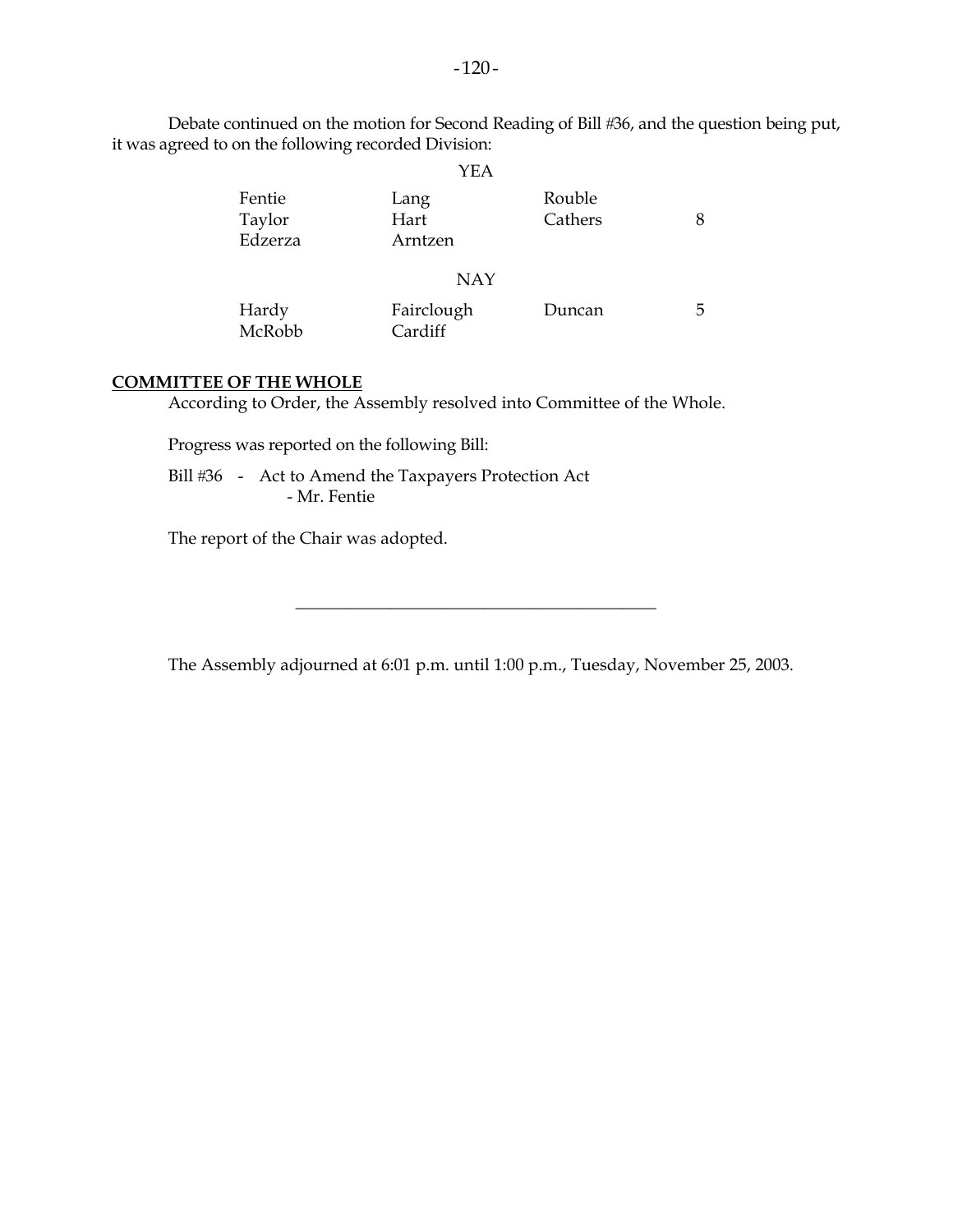## **VOTES AND PROCEEDINGS**

## **of the**

## **YUKON LEGISLATIVE ASSEMBLY**

## **31st Legislative Assembly First Session**

## Tuesday, November 25, 2003

The Speaker took the Chair at 1:00 p.m.

#### **TRIBUTES**

**White Ribbon Campaign and the International Day for the Elimination of Violence Against Women** 

 The Hon. Mr. Fentie, Premier, Mr. Hardy, Leader of the Official Opposition, and Ms. Duncan, Leader of the Third Party, recognized the White Ribbon Campaign and the International Day for the Elimination of Violence Against Women.

#### **TABLING RETURNS AND DOCUMENTS**

Hon. Mr. Fentie, Premier

 - Insured Benefit and ASO Financial Report (May 1, 2002 to April 30, 2003) for the Government of Yukon by Aon Consulting Inc. **(Sessional Paper 57)** 

Hon. Mr. Lang, Minister of Energy, Mines and Resources

- *Placer Mining Act, Quartz Mining Act, Coal Regulations* and the *Dredging Regulations* : staff requirements for administration of **(Legislative Return 19)**
- *Placer Mining Act:* retribution process for unreasonable delay in issuing of a grant or a renewal of a claim **(Legislative Return 20)**

## **NOTICE RE GOVERNMENT PRIVATE MEMBERS' BUSINESS**

 Pursuant to Standing Order 14.2(7), the Hon. Mr. Jenkins, Government House Leader identified Motion #132 and Motion #113 as being the items to be called during Government Private Members' Business on Wednesday, November 26, 2003.

## **GOVERNMENT BILLS (Second Reading)**

The following Bill was called for Second Reading:

Bill #6 - Fourth Appropriation Act, 2002-03 -Hon. Mr. Fentie

A debate arising on the motion for Second Reading of Bill #6, and the question being put, it was agreed to on the following recorded Division: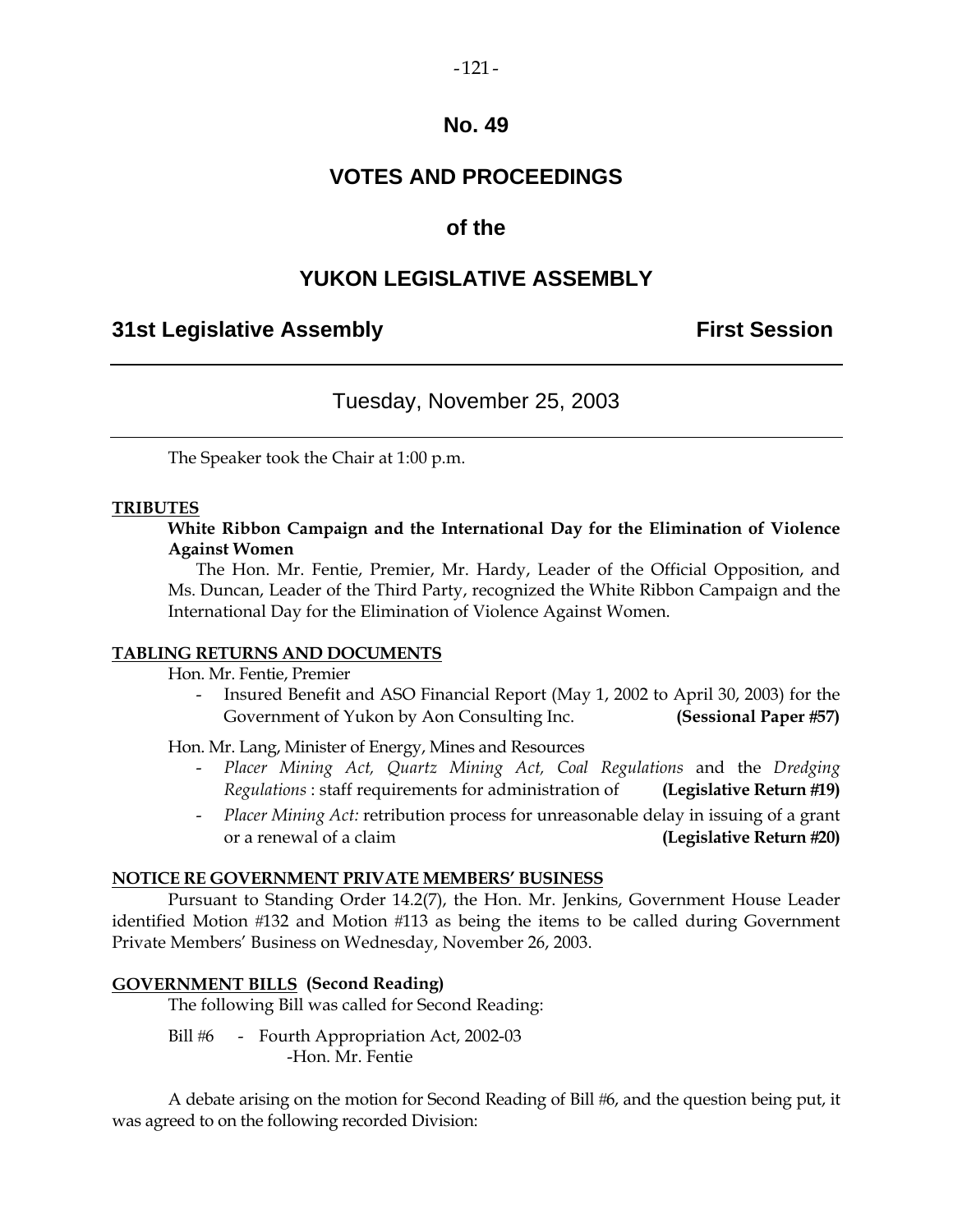| Fentie<br>Jenkins<br>Taylor<br>Edzerza | Lang<br>Hart<br>Arntzen | Rouble<br>Hassard<br>Cathers | 10 |
|----------------------------------------|-------------------------|------------------------------|----|
|                                        | <b>NAY</b>              |                              |    |
| Hardy<br>McRobb                        | Fairclough              | Duncan                       | 4  |

Bill #6, entitled *Fourth Appropriation Act, 2002-03*, was accordingly, referred to Committee of the Whole.

#### **COMMITTEE OF THE WHOLE**

According to Order, the Assembly resolved into Committee of the Whole.

The following Bills were reported without amendment:

- Bill 41 Health Professions Act - Hon. Mr. Jenkins
- Bill #6 Fourth Appropriation Act, 2002-03 - Hon. Mr. Fentie

#### **Tabled Document**

During debate of Bill #6, the Hon. Mr. Fentie, tabled the following document:

 - Accrued Sick Leave, Vacation Leave and Severance Benefits, Accounting for (as at March 31, 2001): Report prepared by Aon Consulting Inc. for the Government of Yukon **(Sessional Paper #58)** 

Progress was reported on the following Bill:

Bill #36 - Act to Amend the Taxpayers Protection Act - Hon. Mr. Fentie

The report of the Chair was adopted.

The Assembly adjourned at 6:01 p.m. until 1:00 p.m., Wednesday, November 26, 2003.

\_\_\_\_\_\_\_\_\_\_\_\_\_\_\_\_\_\_\_\_\_\_\_\_\_\_\_\_\_\_\_\_\_\_\_\_\_\_\_\_\_\_

YEA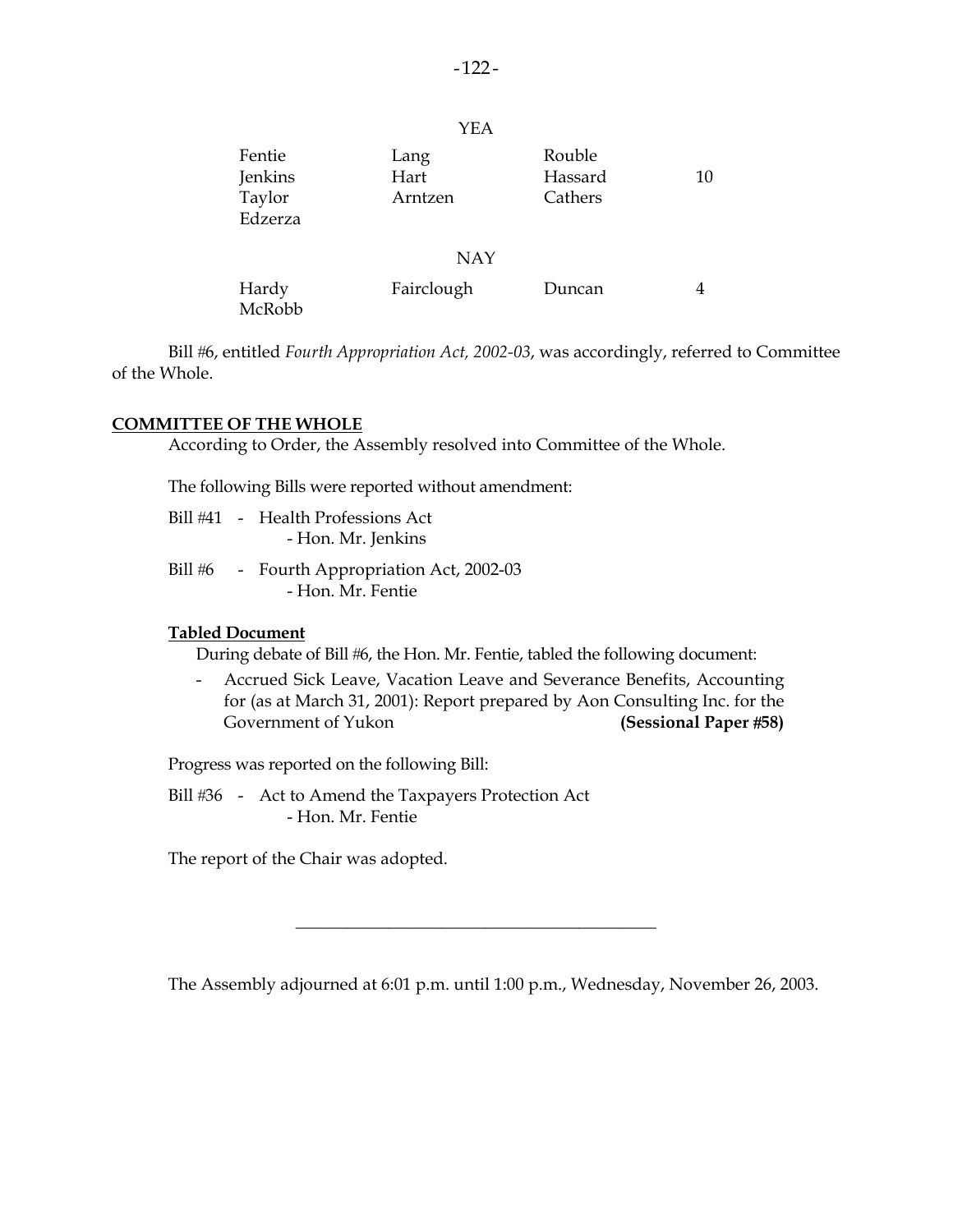## **VOTES AND PROCEEDINGS**

## **of the**

## **YUKON LEGISLATIVE ASSEMBLY**

## **31st Legislative Assembly First Session**

## Wednesday, November 26, 2003

The Speaker took the Chair at 1:00 p.m.

## **GOVERNMENT PRIVATE MEMBERS' BUSINESS MOTIONS OTHER THAN GOVERNMENT MOTIONS**

Moved by Mr. Cathers:

 THAT this House urges the Yukon Government to continue its efforts with First Nation governments, municipalities, non-government organizations, business and labour organizations to improve the investment climate within the Yukon. **(Motion 132)** 

 A debate arising on the motion, it was moved by Mr. McRobb, Member for Kluane, in amendment thereto:

THAT Motion #132 be amended by removing the phrase "continue its efforts with" and substituting for it the phrase "initiate meaningful and balanced strategic efforts in cooperation with".

 A debate arising on the amendment, it was moved by the Hon. Mr. Jenkins, in amendment thereto:

 THAT the amendment to Motion 132 be amended by replacing the word "initiate" with "continue".

The question being put on the sub-amendment, it was agreed to.

 The debate continued on the amendment as amended, and the question being put, it was agreed to.

 The question being put on Motion 132 as amended, it was agreed to on the following recorded Division: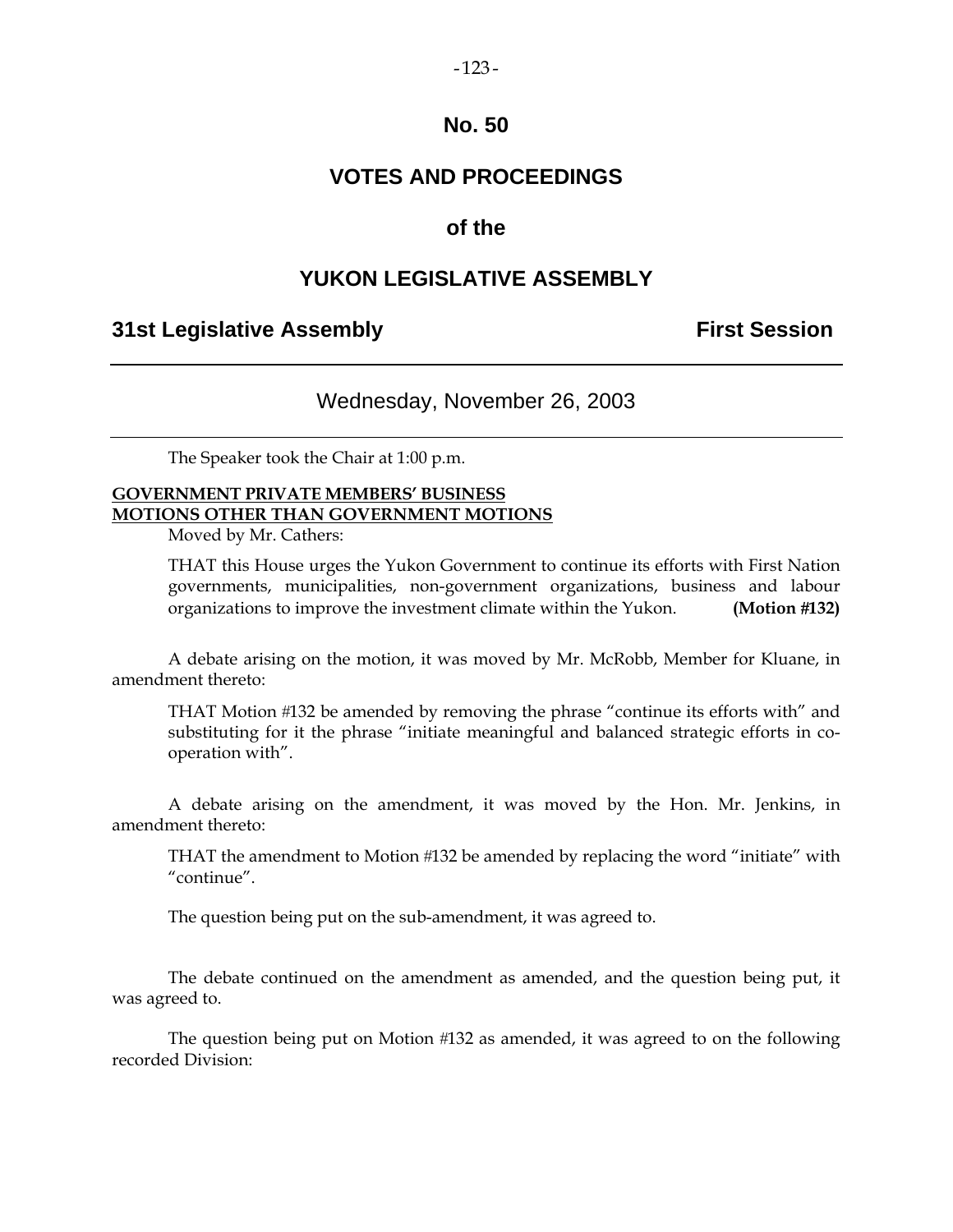|         | YEA        |         |    |
|---------|------------|---------|----|
| Fentie  | Edzerza    | Rouble  |    |
| Jenkins | Lang       | Hassard | 11 |
| Taylor  | Hart       | Cathers |    |
| Kenyon  | Arntzen    |         |    |
|         | <b>NAY</b> |         |    |
|         |            |         |    |
| Hardy   | Cardiff    | Duncan  | 5  |
| McRobb  | Peter      |         |    |

Moved by Mr. Rouble:

 THAT this House urges the Yukon Government to provide funding for the upgrading of Yukon schools as needed, including upgrading the cafeteria of Porter Creek Secondary School and constructing a new school in Carmacks. **(Motion 113)**

 A debate arising on the motion, it was moved by Mr. Cardiff, Member for Mount Lorne, in amendment thereto:

THAT Motion #113 be amended by deleting the remainder of the sentence following the words "Yukon schools" and substituting for it the following:

 "in accordance with a long-term capital plan based on priorities identified by school councils throughout the territory and the findings of an updated school facilities study."

 A debate arising on the amendment and the time reaching 6:00 p.m. with Mrs. Peter, Member for Vuntut Gwitchin, speaking to it, the Speaker, pursuant to Standing Order 2(2) adjourned the House until 1:00 p.m. the following day, and debate on the amendment and Motion #113 was accordingly adjourned.

The Assembly adjourned at 6:00 p.m. until 1:00 p.m., Thursday, November 27, 2003.

 $\frac{1}{2}$  ,  $\frac{1}{2}$  ,  $\frac{1}{2}$  ,  $\frac{1}{2}$  ,  $\frac{1}{2}$  ,  $\frac{1}{2}$  ,  $\frac{1}{2}$  ,  $\frac{1}{2}$  ,  $\frac{1}{2}$  ,  $\frac{1}{2}$  ,  $\frac{1}{2}$  ,  $\frac{1}{2}$  ,  $\frac{1}{2}$  ,  $\frac{1}{2}$  ,  $\frac{1}{2}$  ,  $\frac{1}{2}$  ,  $\frac{1}{2}$  ,  $\frac{1}{2}$  ,  $\frac{1$ 

 $\sqrt{2}$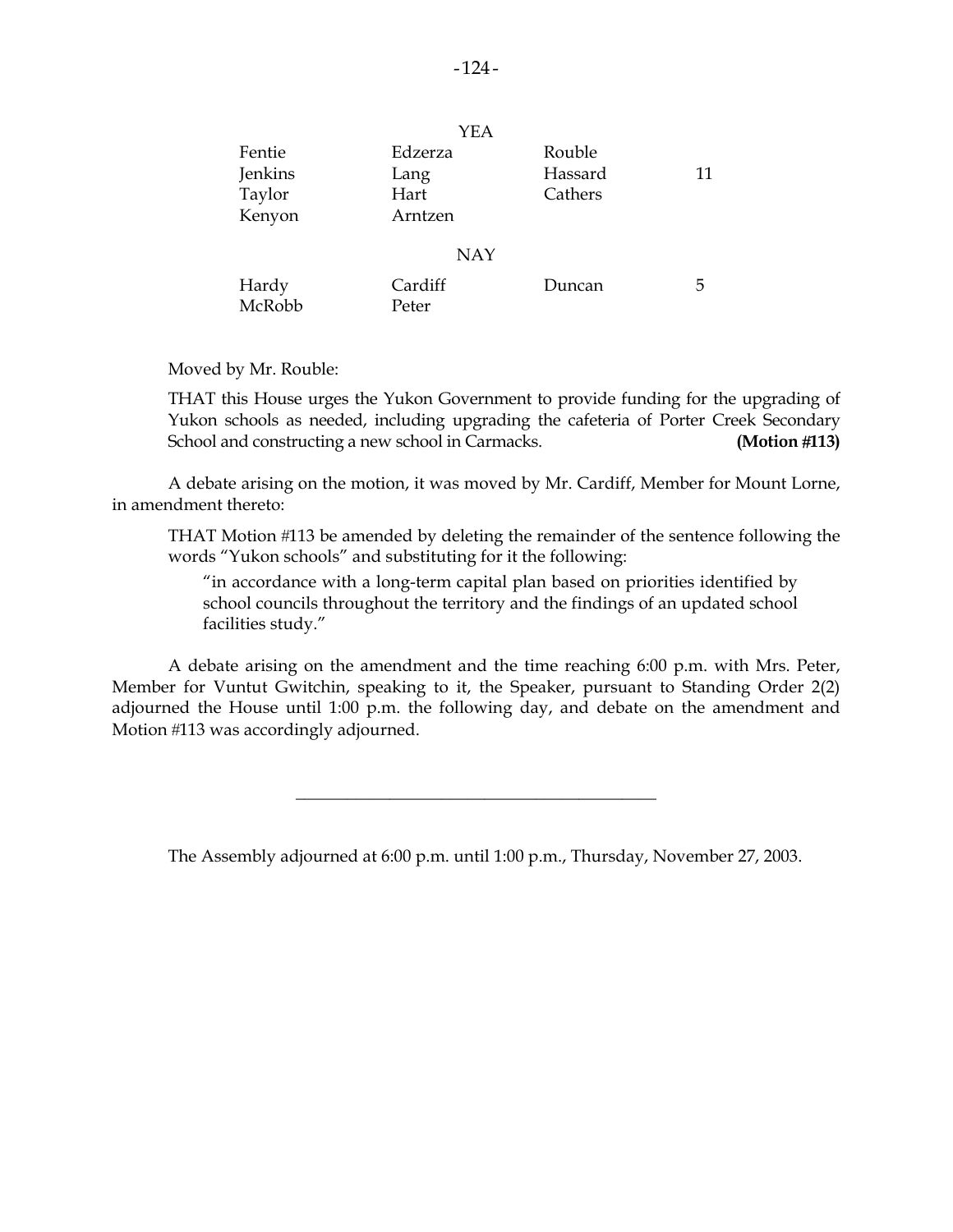## **VOTES AND PROCEEDINGS**

## **of the**

## **YUKON LEGISLATIVE ASSEMBLY**

## **31st Legislative Assembly First Session**

## Thursday, November 27, 2003

The Speaker took the Chair at 1:00 p.m.

#### **SPEAKER'S STATEMENT (Re: Practices of this House with regard to notices of motion)**  Before calling for Notices of Motion, the Speaker made the following statement:

"Since the end of the 2003 Spring Sitting the Chair has sent two letters to all Members regarding what is and what is not in order regarding Notices of Motion. Annotation 565 of the sixth edition of *Beauchesne's Parliamentary Rules & Forms* says, 'A motion should be neither argumentative, nor in the style of a speech, nor contain unnecessary provisions or objectionable words.' To put it succinctly, Notices of Motion that are argumentative – that is, contain argument in favour of the Motion proposed – are not in order.

Yesterday Members offered 10 Notices of Motion. Each one contained a preamble that contained words and phrases designed to support the argument in favour of the Motion. Such argument was contained in the preambles that begin, 'That it is the opinion of this House that…'.

Argumentative phrases belong in debate on the Motion and not in the text of the Motion itself. Since the beginning of the 2003 Fall Sitting, the Chair has directed the Table Officers to amend any Notices of Motion that are not in order so that they adhere to proper form once they are on the Notice Paper and the Order Paper. In keeping with this direction yesterday's Notices of Motion appear on today's Notice Paper in their amended form. The argumentative phrases in question have been removed from the Motions without depriving the Motions of their purpose. This leads to the conclusion that the phrases are unnecessary and only serve to make the Motion argumentative.

Argumentative Motions are procedurally problematic because notice is given at a time during the Daily Routine when there is no question before the House. As such there is no opportunity for Members to debate what is being said. At times like this - for example, Tributes, Introduction of Visitors, a point of personal privilege - it is expected that Members will refrain from comments that are argumentative. It is at times when Members may respond to the comments of other Members, such as Question Period, debate on Motions or Bills, and Ministerial Statements that partisan statements are allowed.

Over the years, the use of preambles has become common in the Yukon Legislative Assembly. Notwithstanding, such a practice need not continue if it stands in contradiction to established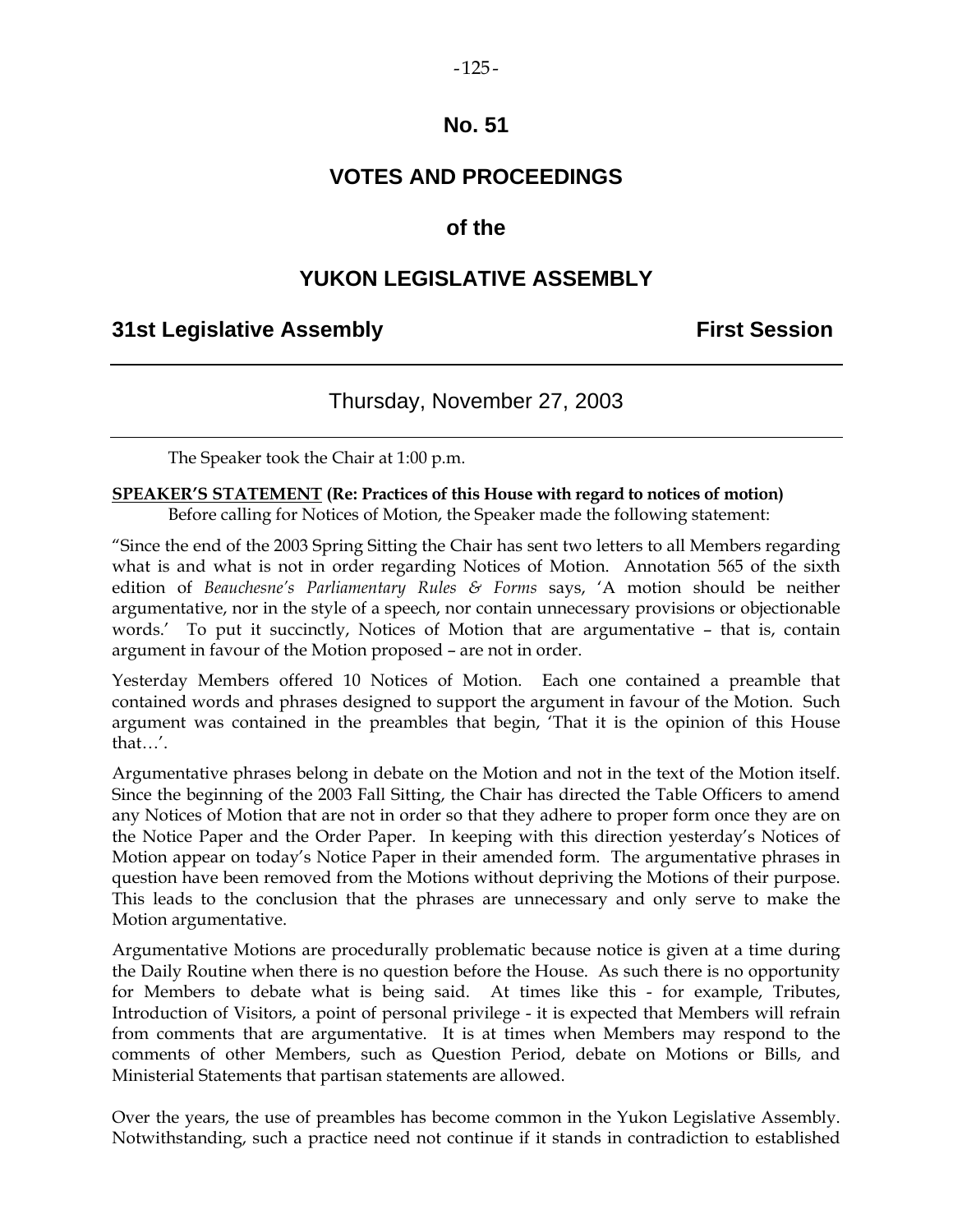parliamentary rules. It should also be noted that the use of preambles developed over the years and has never been explicitly authorized by way of Standing Orders or other direction from the Assembly to the Speaker.

Given the letters that I have already sent to Members on this issue, and the fact that yesterday's Notices of Motion contradicted the direction contained in those letters, the Chair can only conclude that certain Members are deliberately ignoring direction from the Chair. Members should be aware that the Chair's authority with regard to Notices of Motion goes beyond amending them so that they are in order. The Speaker also has the authority to order that Motions that are not in order not be placed on the Notice Paper, and to rule a Motion out of order at the time that notice is being given in the House.

Members may argue that such action constitutes restriction on their freedom of speech in the Assembly. Freedom of speech in the Assembly is a fundamental component of the parliamentary privileges of the House and its Members. However such freedom is restricted. As noted on page 504 of *House of Commons Procedure and Practice* freedom of speech 'is circumscribed…by the necessity of maintaining order and decorum when debate is taking place. Thus, the right to speak is tempered by the written rules of the House which are, in general, limitations on what may be said, and when, by whom and for how long.'

There are other instances where Members are restricted in their comments. In addition to those regarding the length of speeches and the use of unparliamentary language, Standing Order 52(2) says, 'A Motion for First Reading of a Bill shall be decided without introductory statement, debate or amendment.' Similarly Standing Order 65(3) says, 'Every Member offering a petition to the Assembly shall confine himself or herself to the statement of the parties from whom it comes, the number of signatures attached to it and the material allegations it contains.' No argument in favour or against the petition is allowed. Parliamentary practice in the Yukon Legislative Assembly also stipulates that Members are not to offer comments regarding documents they table, except to inform the House of the name or nature of the document.

The purpose of Notices of Motion is to allow Members to inform the House of business they intend to put on the Order Paper. The purpose is not to argue for those Motions. It is clear, therefore, that restricting the use of argumentative language in the text of Motions is consistent with rules and practices regarding Motions and other rules and practices that circumscribe freedom of speech in the Assembly.

Explicit direction, perhaps in the form of new Standing Orders, will have to be adopted by the House if Members wish to have argumentative Notices of Motion accepted. Barring such explicit direction it is the Chair's intention to follow the rules of procedure as stipulated in *Beauchesne* and other parliamentary authorities*.*

It is not the Chair's intention to impede Members in their work. However, the Chair has the ultimate responsibility in ensuring that matters placed before the House are in order and that direction from the Chair is adhered to. We will now proceed with Notices of Motion."

## **COMMITTEE OF THE WHOLE**

According to Order, the Assembly resolved into Committee of the Whole.

 During debate on Bill 36, *Act to Amend the Taxpayer Protection Act*, Mr. Hardy, Leader of the Official Opposition moved: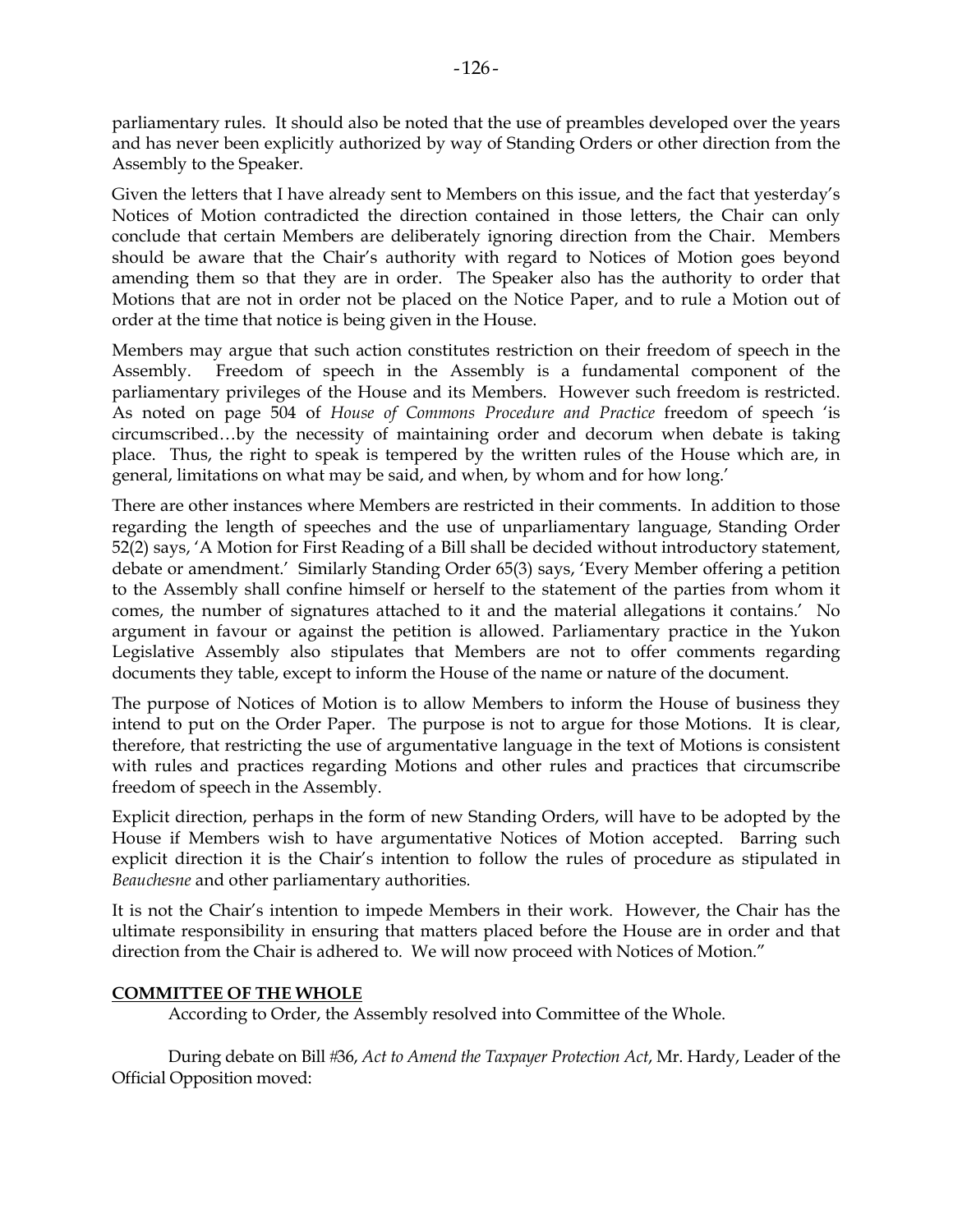THAT, prior to the Committee of the Whole reporting Bill 36, entitled *Act to Amend the Taxpayer Protection Act*, the following persons or their designates be requested to appear before Committee of the Whole to discuss matters relating to Bill #36:

- (1) Sheila Fraser, Auditor General of Canada,
- (2) Walter Robinson, Canadian Taxpayers' Federation,
- (3) Charles Sanderson, former Deputy Minister of Finance, Government of Yukon,
- (4) John Ostashek, former Minister of Finance, Government of Yukon.

#### **(C/W Motion 3)**

The time reaching 6:00 p.m., the Chair reported progress while the Hon. Mr. Fentie, was speaking to the motion and accordingly debate on Committee of the Whole Motion  $#3$  was adjourned.

Progress was reported on the following Bill:

Bill #36 - Act to Amend the Taxpayer Protection Act - Hon. Mr. Fentie

The report of the Chair was adopted.

#### **SPEAKER'S RULING (Re: Notices of Motion)**

Before adjourning the House for the day, the Speaker made the following ruling:

"During today's Daily Routine, the Chair provided the House with a statement respecting Notices of Motion. The Chair explained the need for the wording of Motions to conform to the rules of this House. In particular, a Motion should not contain argument respecting the proposal being made.

Members will be aware that the Speaker has authority to modify Motions with respect to form. A good example of the utilization of this authority appears in today's Notice Paper. On November 26, 2003, Members gave notice of 10 Motions that began with a preamble introduced by the expression 'That it is the opinion of this House that'.

In each of those Motions the final paragraph provided the distinct proposition for which the Member was requesting the approval of the House. Those Motions were easily brought into conformity with the rules by dropping the paragraphs carrying arguments respecting the proposition contained in the final paragraph. Members will note that is what has been done in respect to the Motions on the Notice Paper of today's date, November 27, 2003.

Nine of the Motions given notice today contain preambles. The Chair recognizes that the Members who gave Notice of Motion today would have prepared the text of those Motions prior to hearing the Speaker's statement.

The Chair, therefore, has given direction in respect to eight of those Motions that the preamble be dropped and, along with needed editorial changes in two cases, the final paragraph be approved as the text of the Motion to appear on the Notice Paper for Monday, December 1.

In one other instance, that being the Motion of the Member for Kluane respecting a security release policy for Type II mine sites, the Motion contained seven statements and then concluded with a paragraph stating 'That this House urges the Yukon Government to adopt the preceding items.' The Chair found that it was not possible to modify the Motion in the straightforward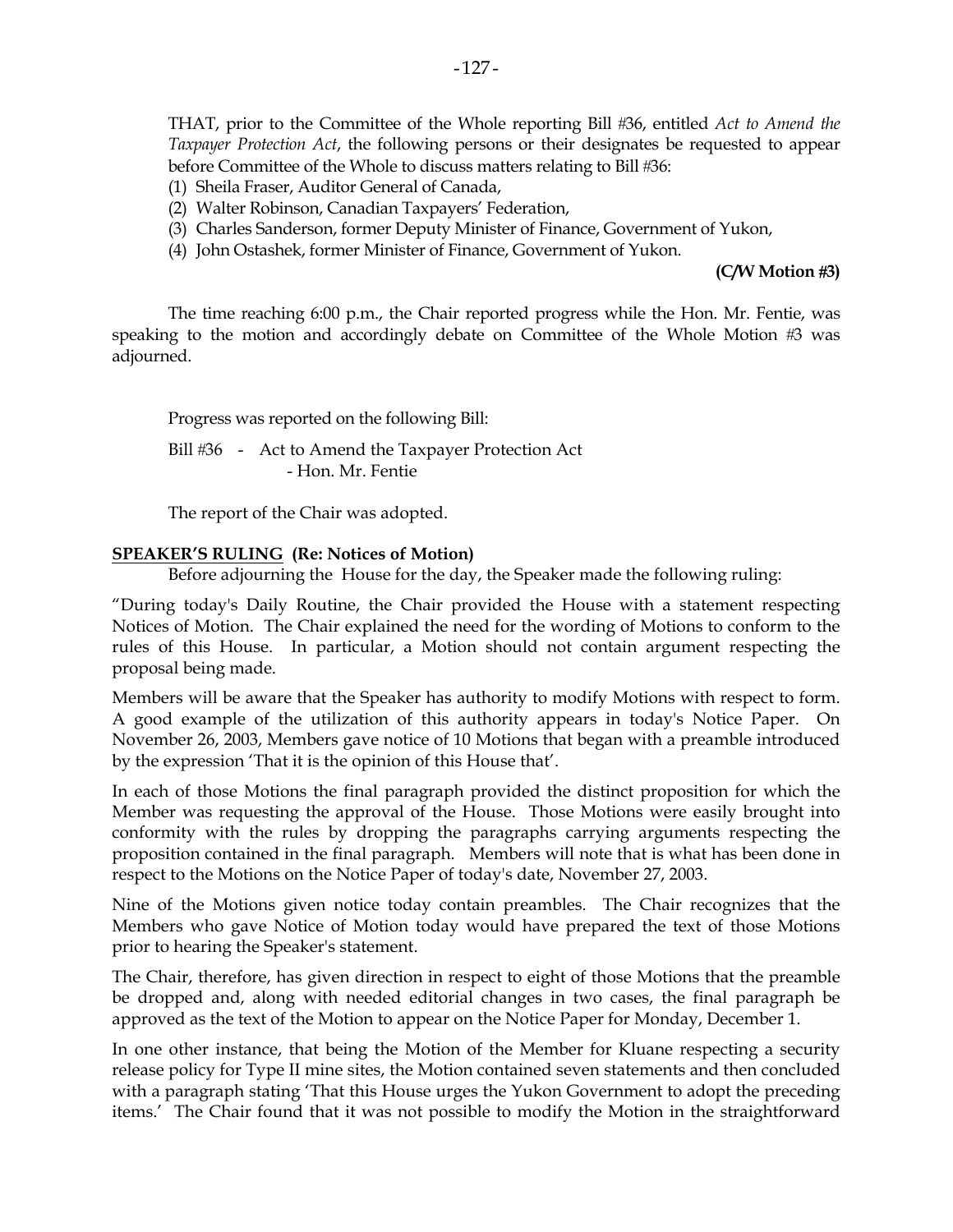fashion used in respect to the other Motions and, therefore, due to its irregularity, has given direction that it not be placed on the Notice Paper.

The Chair thanks all Members for their attention. "

The Assembly adjourned at 6:03 p.m. until 1:00 p.m., Monday, December 1, 2003.

\_\_\_\_\_\_\_\_\_\_\_\_\_\_\_\_\_\_\_\_\_\_\_\_\_\_\_\_\_\_\_\_\_\_\_\_\_\_\_\_\_\_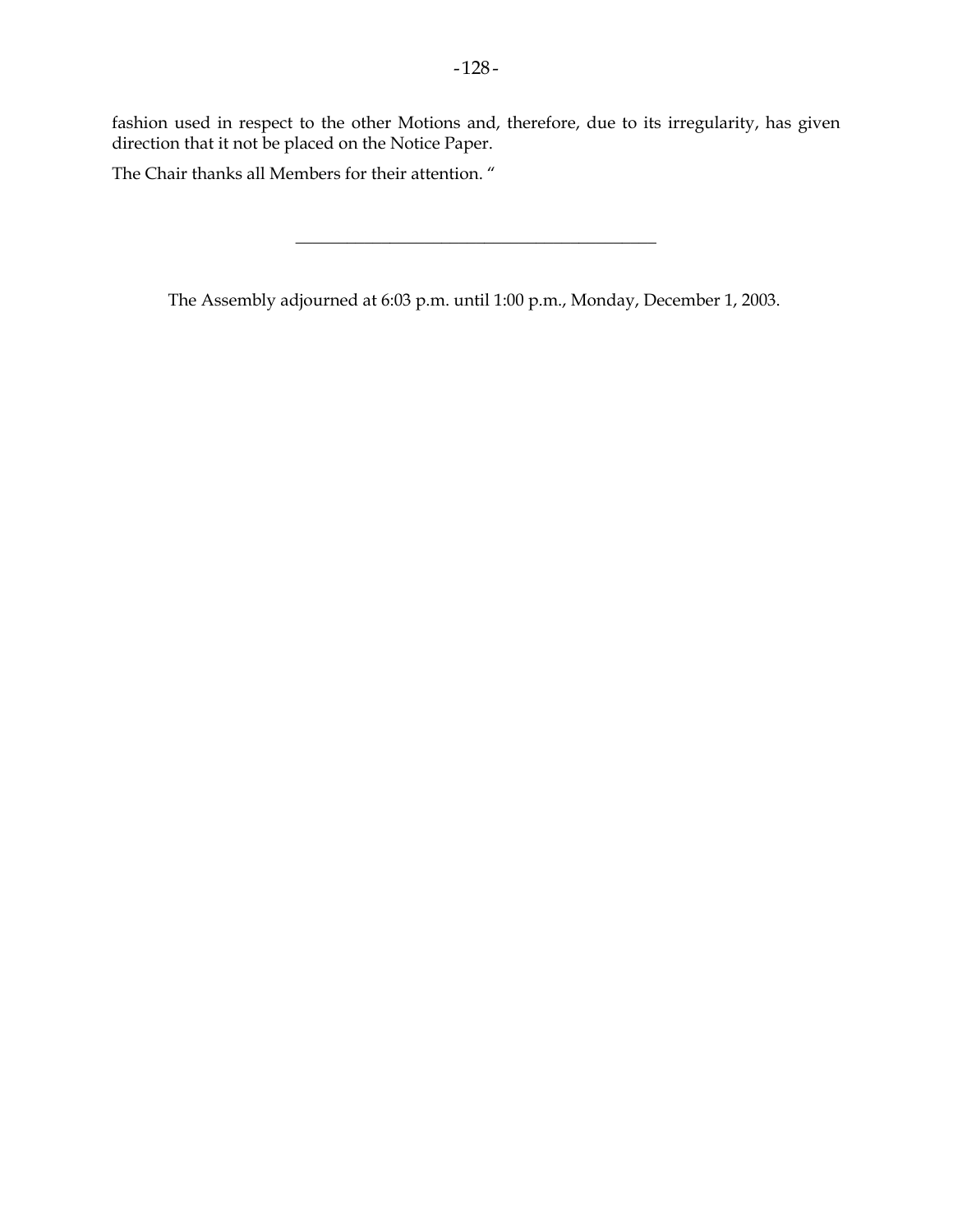#### $-129-$

## **No. 52**

## **VOTES AND PROCEEDINGS**

## **of the**

## **YUKON LEGISLATIVE ASSEMBLY**

## **31st Legislative Assembly First Session**

## Monday, December 1, 2003

The Speaker took the Chair at 1:00 p.m.

#### **INTRODUCTION OF VISITORS – Alaska Governor Frank Murkowski and officials**

 The Hon. Mr. Fentie, Premier, introduced and welcomed Alaska Governor Frank Murkowski, Senator Fred Dyson, Commissioner Edgar Blatchford, Commissioner Tom Irwin, and other Alaskan officials to the House.

#### **TRIBUTES**

#### **World AIDS Day**

 The Hon. Mr. Jenkins, Minister of Health and Social Services, Mr. Hardy, Leader of the Official Opposition, and Ms. Duncan, Leader of the Third Party, recognized December 1, 2003 as World AIDS Day.

#### **GOVERNMENT BILLS (Second Reading)**

The following Bill was read a second time and was referred to Committee of the Whole:

Bill #42 - Territorial Court Judiciary Pension Plan Act, 2003 - Hon. Ms. Taylor

#### **COMMITTEE OF THE WHOLE**

According to Order, the Assembly resolved into Committee of the Whole.

The following Bill was reported without amendment:

Bill #42 - Territorial Court Judiciary Pension Plan Act, 2003 - Hon. Ms. Taylor

 During debate on Bill 36, *Act to Amend the Taxpayer Protection Act,* Committee of the Whole Motion #3 was negatived.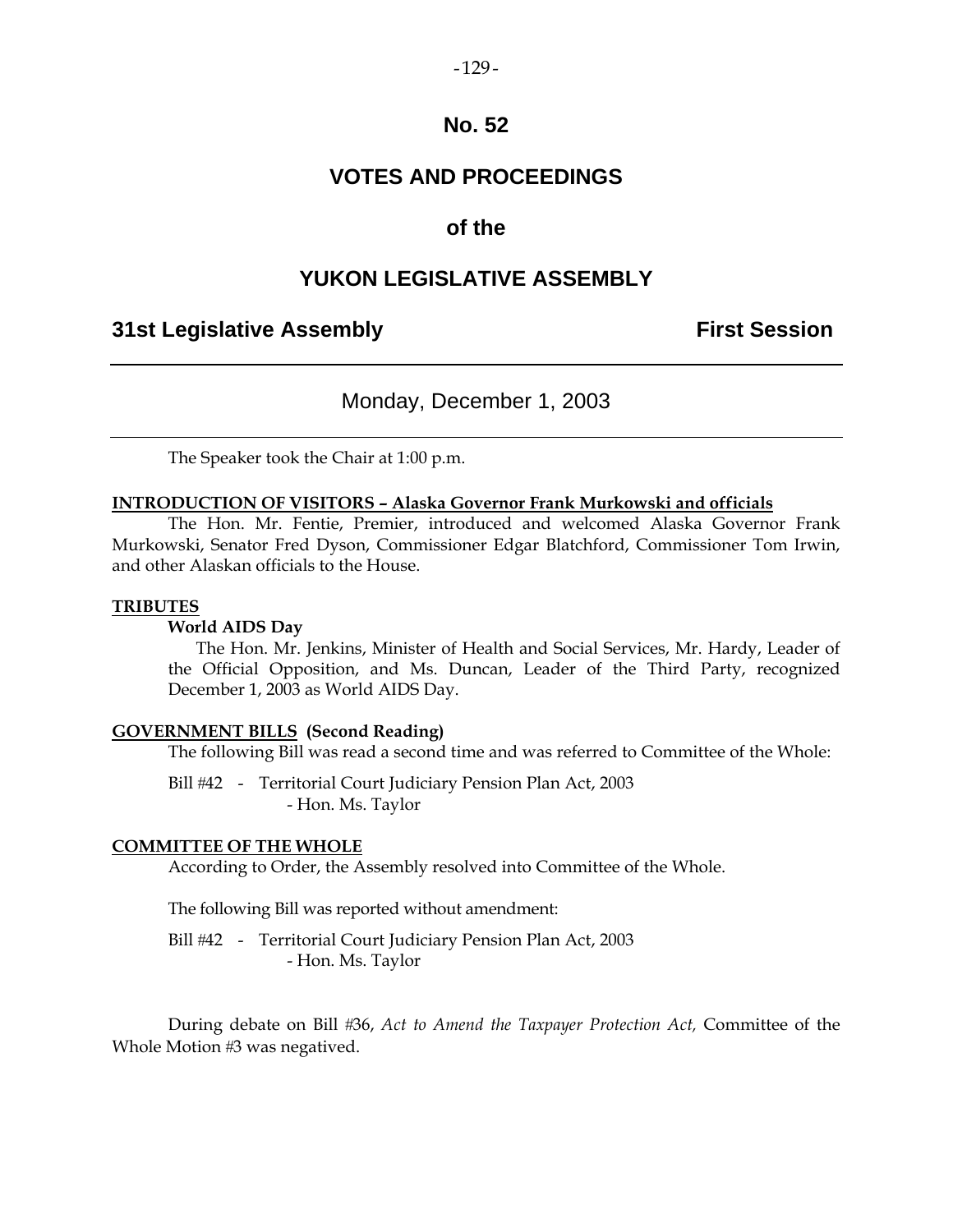Progress was reported on the following Bill:

Bill #36 - Act to Amend the Taxpayer Protection Act - Hon. Mr. Fentie

The report of the Chair was adopted.

The Assembly adjourned at 6:02 p.m. until 1:00 p.m., Tuesday, December 2, 2003.

\_\_\_\_\_\_\_\_\_\_\_\_\_\_\_\_\_\_\_\_\_\_\_\_\_\_\_\_\_\_\_\_\_\_\_\_\_\_\_\_\_\_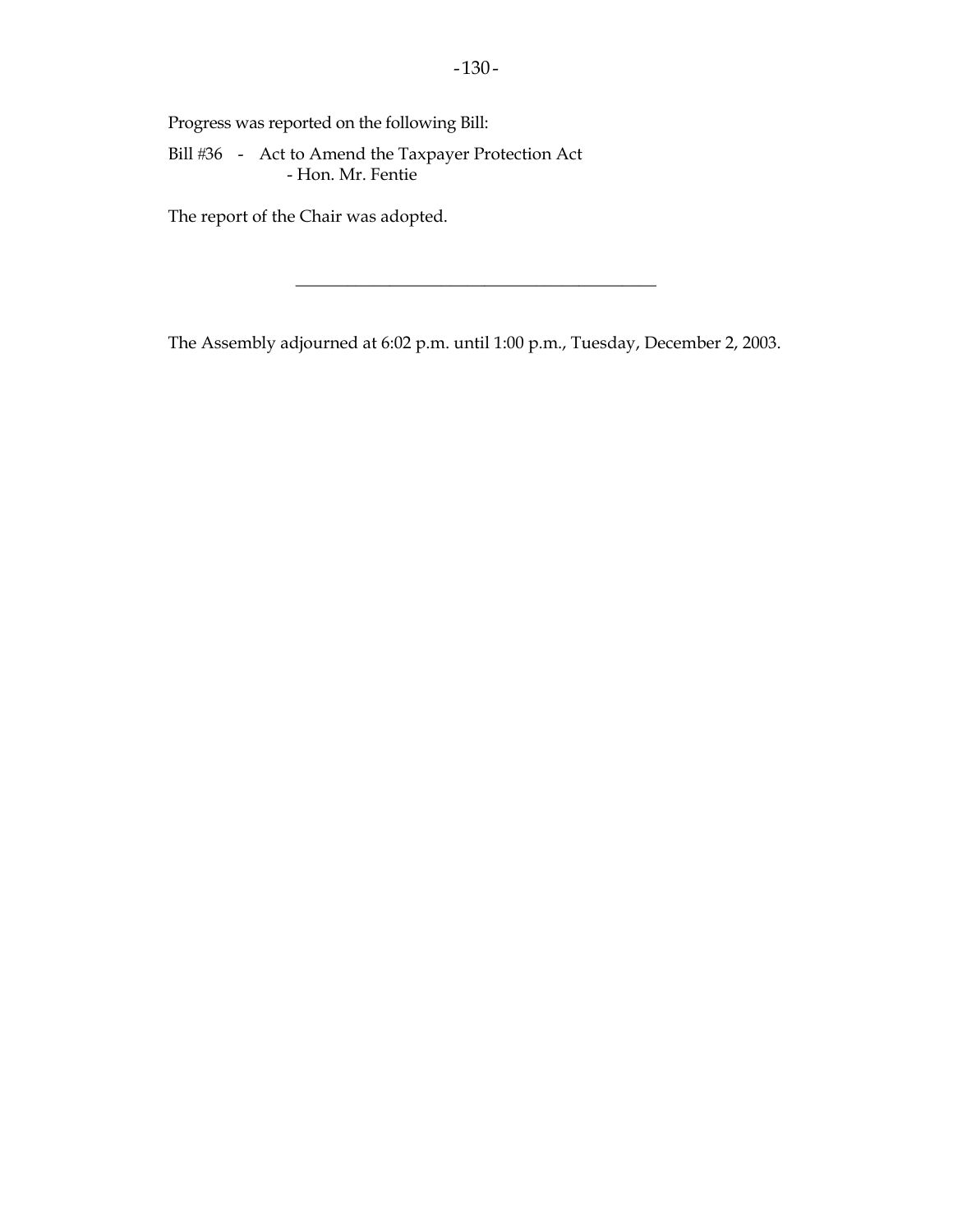# **VOTES AND PROCEEDINGS**

## **of the**

# **YUKON LEGISLATIVE ASSEMBLY**

## **31st Legislative Assembly First Session**

# Tuesday, December 2, 2003

The Speaker took the Chair at 1:00 p.m.

#### **FILED DOCUMENTS**

 During Question Period, Mr. McRobb, Member for Kluane, filed the following document:

 - Aboriginal Rights, infringement of; letter re: from Chief and Council White River First Nation to all Federal and Territorial Departments and Agencies (dated November 24, 2003) **(Filed Document 22)** 

#### **NOTICE RE OPPOSITION PRIVATE MEMBERS' BUSINESS**

 Pursuant to Standing Order 14.2(3), Mr. McRobb, Official Opposition House Leader, identified Motion #105 and Motion for the Production of Papers #15 as being the items to be called during Opposition Private Members' Business on Wednesday, December 3, 2003.

 Pursuant to Standing Order 14.2(3), Ms. Duncan, Leader of the Third Party, identified Motion for the Production of Papers #18 as being the item to be called during Opposition Private Members' Business on Wednesday, December 3, 2003.

#### **COMMITTEE OF THE WHOLE**

According to Order, the Assembly resolved into Committee of the Whole.

The following Bill was reported without amendment:

Bill #36 - Act to Amend the Taxpayer Protection Act - Hon. Mr. Fentie

Progress was reported on the following Bill:

Bill #7 - Second Appropriation Act, 2003-04 - Hon. Mr. Fentie

The report of the Chair was adopted.

The Assembly adjourned at 6:02 p.m. until 1:00 p.m., Wednesday, December 3, 2003.

\_\_\_\_\_\_\_\_\_\_\_\_\_\_\_\_\_\_\_\_\_\_\_\_\_\_\_\_\_\_\_\_\_\_\_\_\_\_\_\_\_\_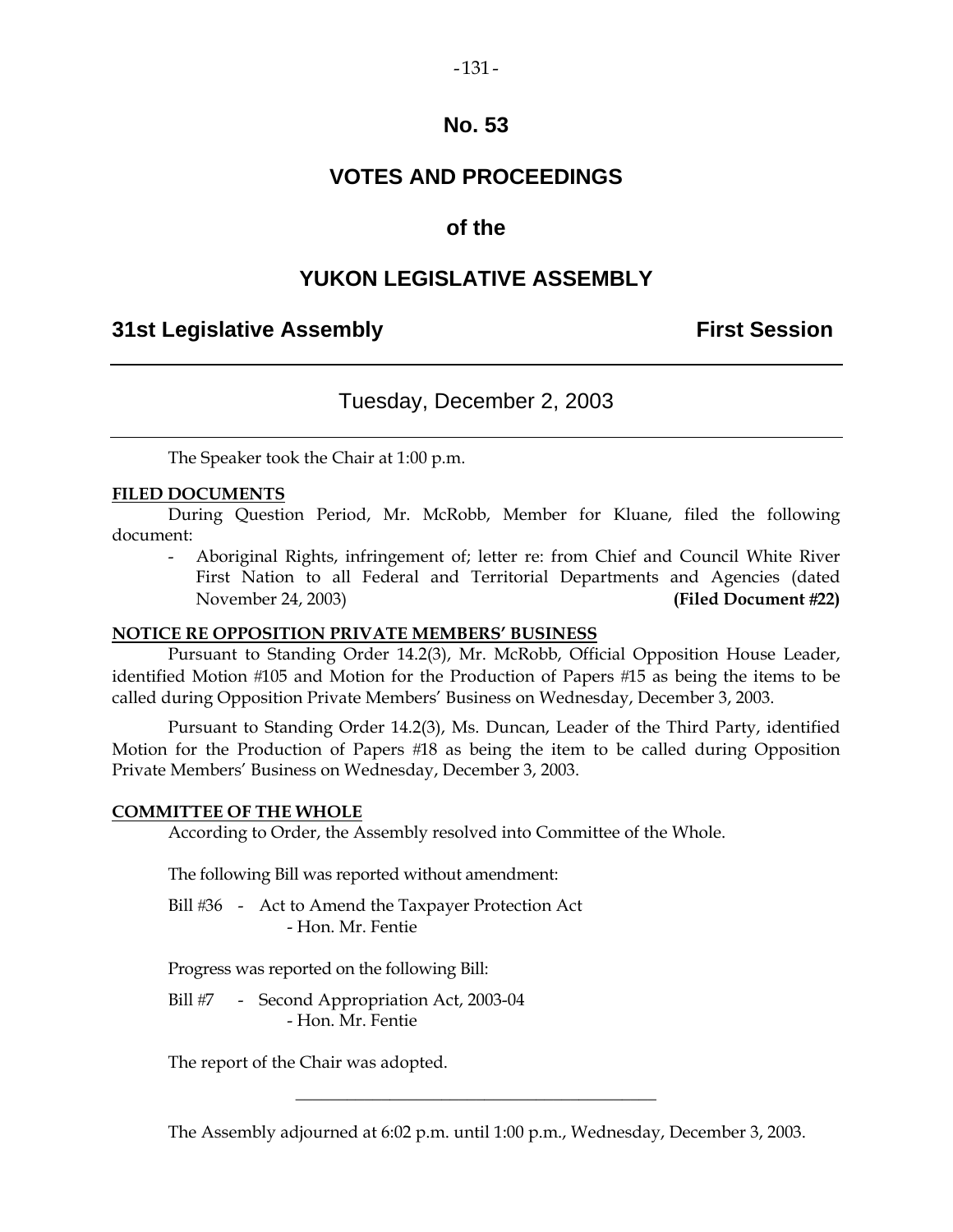$-132-$ 

# **VOTES AND PROCEEDINGS**

## **of the**

## **YUKON LEGISLATIVE ASSEMBLY**

## **31st Legislative Assembly The Contract Session**

## Wednesday, December 3, 2003

The Speaker took the Chair at 1:00 p.m.

#### **TRIBUTES**

#### **National Safe Driving Week**

 The Hon. Mr. Hart, Minister of Highways and Public Works, Mr. McRobb, Member for Kluane, and Ms. Duncan, Leader of the Third Party, recognized National Safe Driving Week being December 3 to 7, 2003.

#### **International Day of Disabled Persons**

 The Hon. Mr. Jenkins, Minister of Health and Social Services, Mr. Fairclough, Member for Mayo-Tatchun, and Ms. Duncan, Leader of the Third Party, recognized December 3, 2003 as International Day of Disabled Persons.

#### **TABLING RETURNS AND DOCUMENTS**

Hon. Mr. Hart, Minister of Highways and Public Works

- Queen's Printer Agency 2002/2003 Annual Report **(Sessional Paper 59)** 

Hon. Mr. Jenkins, Minister of Health and Social Services

- "Services for People with Disabilities: A Yukon Guide Book"

**(Sessional Paper #60)** 

#### **OPPOSITION PRIVATE MEMBERS' BUSINESS MOTIONS OTHER THAN GOVERNMENT MOTIONS**

Moved by Mr. Hardy:

THAT this House directs the Government of Yukon to prepare and table amendments to the *Conflict of Interest (Members and Ministers) Act* that would prohibit any person from serving as a Cabinet Minister of the Government of Yukon if that person individually, or as a principal of a business or corporation, is more than one year in arrears in payment of any debt owing to the Government of Yukon. **(Motion 105)** 

Debate started on the motion. It was moved by Mr. Arntzen, Member for Copperbelt:

THAT debate be now adjourned.

The question being put, it was agreed to, and Motion #105 was, accordingly, adjourned.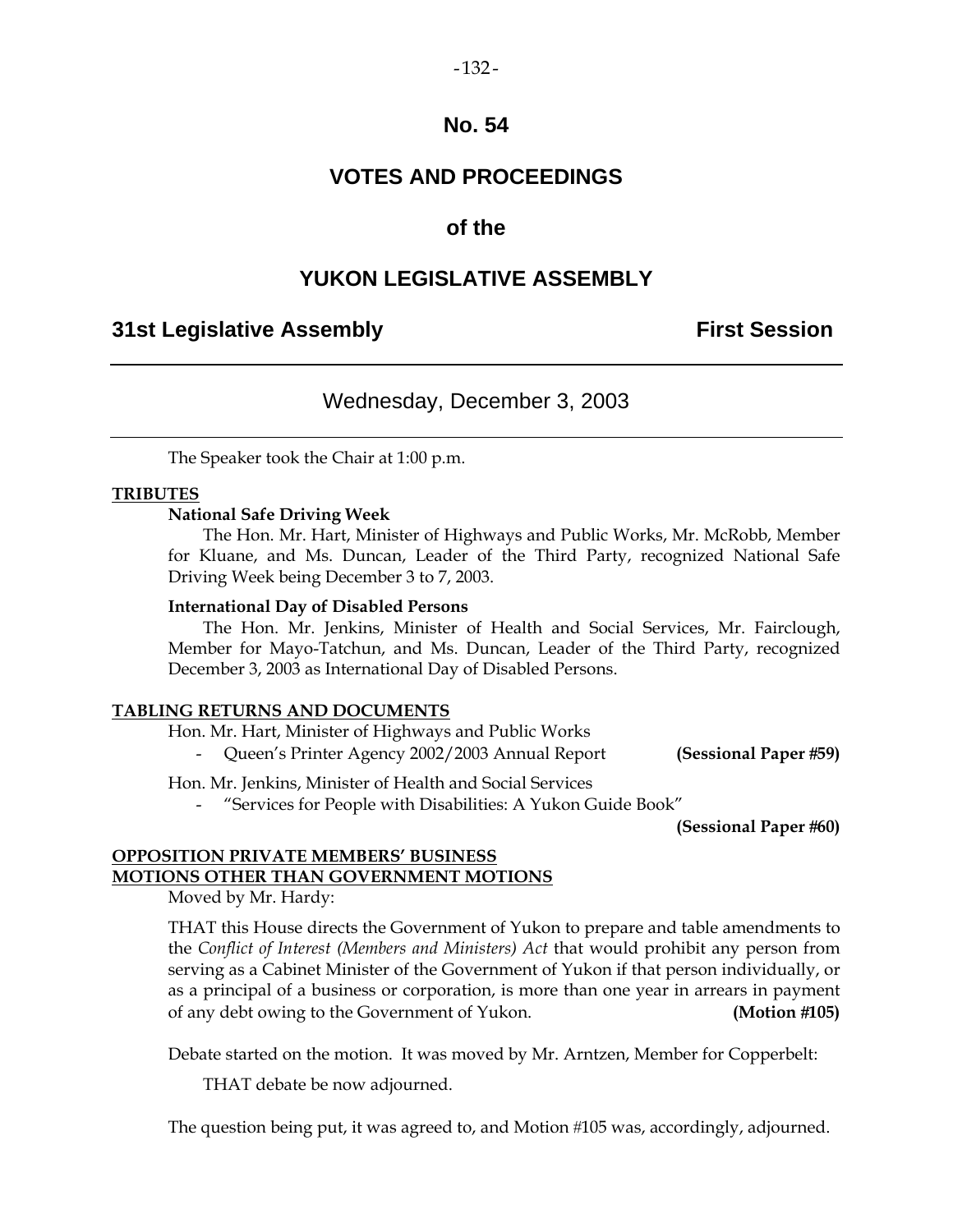Moved by Ms. Duncan, Leader of the Third Party:

 THAT this House do issue an order for the return of the following correspondence from the Minister of Justice:

 (1) the letter from the RCMP which the Minister of Justice publicly stated existed, saying the RCMP agreed with her decision to release a tow truck from impound, and

 (2) the legal case that was presented to the Minister by the lawyer acting for the tow truck company. **(M.P.P. 18)** 

 A debate arising on the Motion for the Production of Papers and the time reaching 6:00 p.m. while the Hon. Mr. Lang was speaking to it the Speaker, pursuant to Standing Order 2(2), adjourned the House until 1:00 p.m. the following day, and debate on Motion for the Production of Papers #18 was accordingly adjourned.

The Assembly adjourned at 6:00 p.m. until 1:00 p.m., Thursday, December 4, 2003.

\_\_\_\_\_\_\_\_\_\_\_\_\_\_\_\_\_\_\_\_\_\_\_\_\_\_\_\_\_\_\_\_\_\_\_\_\_\_\_\_\_\_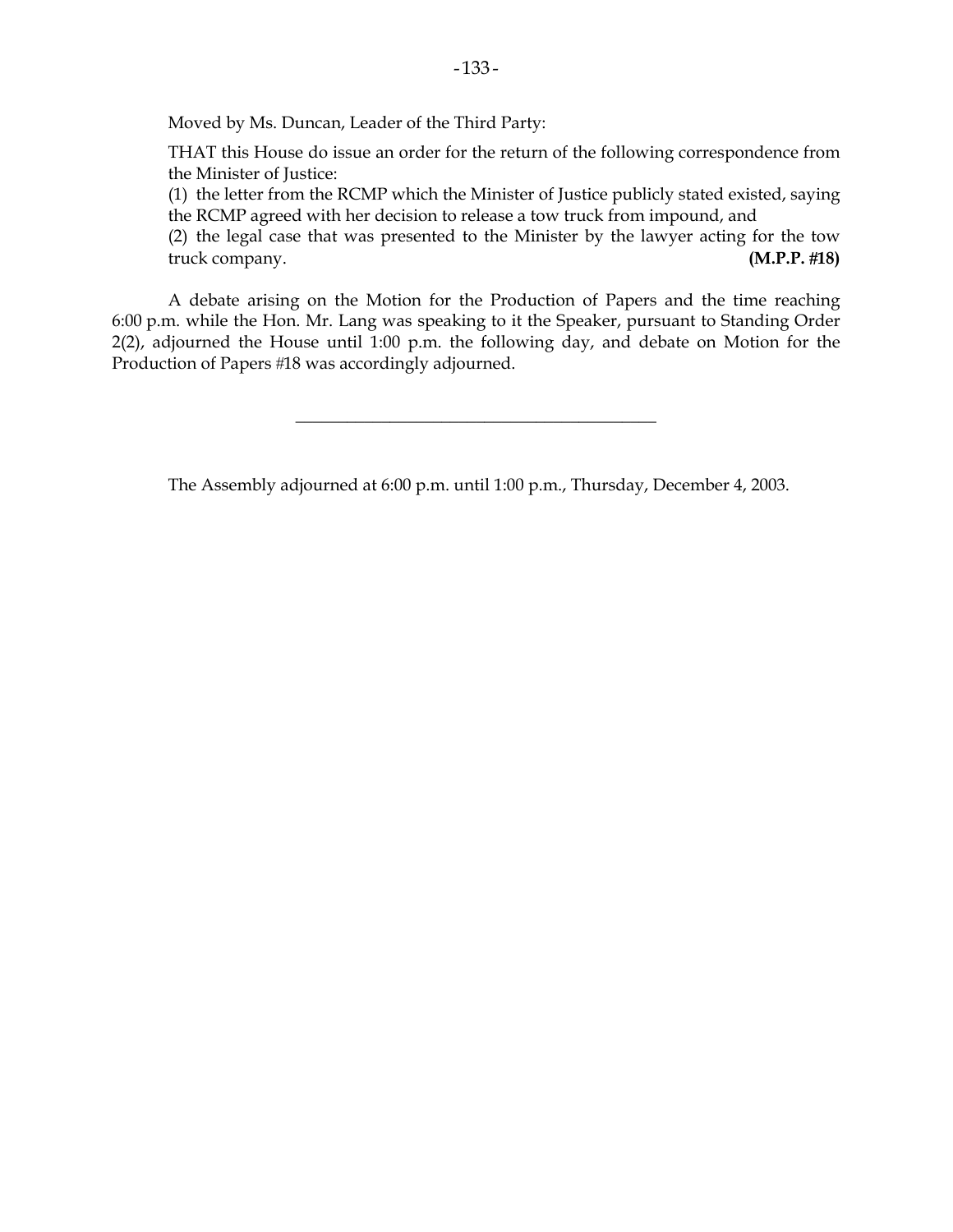# **VOTES AND PROCEEDINGS**

# **of the**

# **YUKON LEGISLATIVE ASSEMBLY**

## **31st Legislative Assembly First Session**

# Thursday, December 4, 2003

The Speaker took the Chair at 1:00 p.m.

#### **TRIBUTES**

#### **In remembrance of Sarah Gaunt**

 Mr. McRobb, Member for Kluane, paid tribute to Sarah Gaunt, who passed away on May 26, 2003.

#### **In remembrance of Adam Morrison**

 Ms. Duncan, Leader of the Third Party, paid tribute to Adam Morrison, who passed away on October 13, 2002.

#### **National Day of Remembrance and Action on Violence Against Women**

 The Hon. Ms. Taylor, Minister of Justice, Mrs. Peter, Member for Vuntut Gwitchin, and Ms. Duncan, Leader of the Third Party, recognized December 6, 2003 as National Day of Remembrance and Action on Violence Against Women.

#### **International Volunteer Day**

 The Hon. Mr. Hart, Minister of Community Services, on behalf of all Members, recognized International Volunteer Day as being December 5, 2003.

#### **TABLING RETURNS AND DOCUMENTS**

Hon. Mr. Jenkins, Minister of Health and Social Services

- Health Care Insurance Programs, Heath Services Branch: Statement of Revenue and Expenditures for the fiscal years 1997/98 to 2002/03 **(Sessional Paper 61)**
- Yukon Child Care Board 2002/2003 Annual Report **(Sessional Paper 62)**
- Yukon Health and Social Services Council 2001/2002 Annual Report

**(Sessional Paper 63)** 

 - Yukon Hospital Corporation Financial Statements for the year ended March 31, 2003 **(Sessional Paper 64)**

Hon. Mr. Hart, Minister of Highways and Public Works

 - Government Contracting Summary Report by Department (April 1, 2003 – September 31, 2003) **(Sessional Paper 65)** 

 $-134-$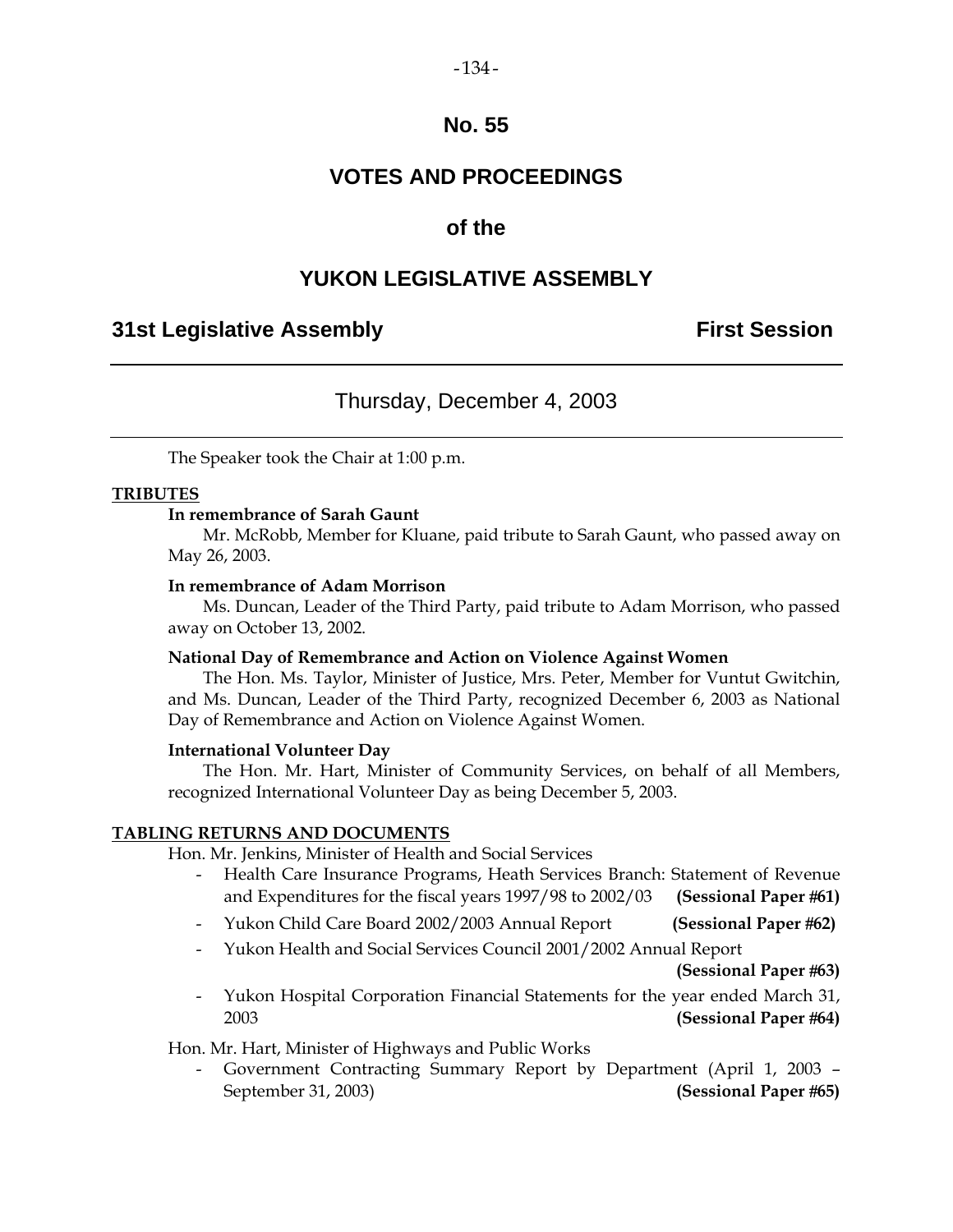#### **SPEAKER'S RULING (Re: Relevance and Repetition)**

"Before proceeding to Orders of the Day the Chair will deliver a ruling on a Point of Order raised yesterday by the Member for Mayo-Tatchun during debate on Motion for the Production of Papers 18, standing in the name of the Member for Porter Creek South. At that time the Member for Mayo-Tatchun argued that certain remarks by the Member for Lake Laberge were not in order in that they violated Standing Orders 19(b)(i), 19(b)(ii) and 19(c). The Chair said he would review the Blues and return with a ruling today.

After reviewing the Blues the Chair finds that there was a Point of Order. Certain remarks by the Member for Lake Laberge did violate Standing Order 19(b)(i) in that they addressed matters other than the question under discussion. The scope of the motion was whether the House should order the return of certain documents related to a decision by the Minister of Justice to release a commercial vehicle from impoundment. The Member for Lake Laberge introduced many other subjects into debate which he spoke at for too great a length and did not connect to the motion on the floor.

Certain remarks by the Member for Lake Laberge also violated Standing Order 19(c) in that they were needlessly repetitious. Early in his remarks the Member said that all the information needed to judge the actions of the Minister of Justice had already been made public and that there was no need to, in his words, 'start digging through the Whitehorse dump to see if there's an old Post-it note referring to the issue.' He then proceeded to use the term 'phantom Post-it note' twenty-four times during the rest of his remarks.

It should also be noted that the nature of the speech by the Member for Lake Laberge led to disorder in the House, including Points of Order being raised and extraneous comments by Members who could not gain the floor.

The Chair realizes that this ruling does not remedy what occurred yesterday. However, it could serve to prevent such occurrences in the future.

In dealing with these concerns the Chair is restricted to the rules and practices of the House. The Standing Orders and the procedural authorities enable the Speaker to restrict comments that are irrelevant or repetitious. However, recent practice in this Assembly is that such rules have not been strictly enforced. On the other hand, the Chair notes that during this Sitting Members on both sides of the House have expressed concerns about relevance and repetition, usually through points of order and most often during consideration of Private Members' Business on Wednesdays. The Chair, then, takes this as an indication that Members desire a more orthodox interpretation of the rules and practices. The Chair can and will, therefore, place increasing emphasis on enforcing the rules respecting relevance and repetition in debate.

If Members desire to see proceedings on Wednesdays reviewed and, perhaps, changed, that is for them and not the Chair to decide. The Chair encourages Members, if that is their desire, to follow the usual practice for reviewing the rules and procedures of this House, that is by referring the matter to the Standing Committee on Rules, Elections and Privileges.

The Chair thanks Members for their attention."

#### **COMMITTEE OF THE WHOLE**

According to Order, the Assembly resolved into Committee of the Whole.

Progress was reported on the following Bill: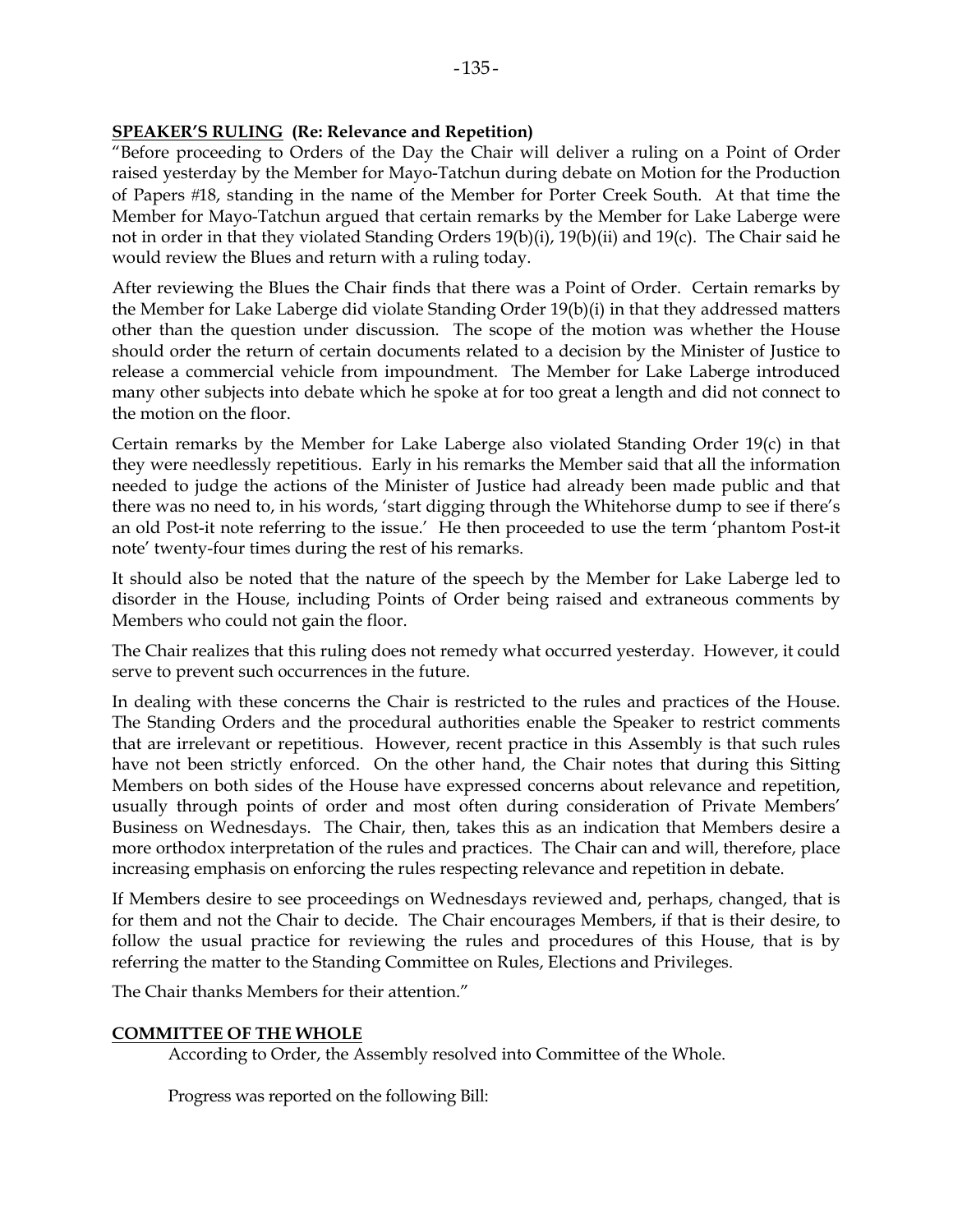Bill #7 - Second Appropriation Act, 2003-04 - Hon. Mr. Fentie

The report of the Chair was adopted.

The Assembly adjourned at 6:00 p.m. until 1:00 p.m., Monday, December 8, 2003.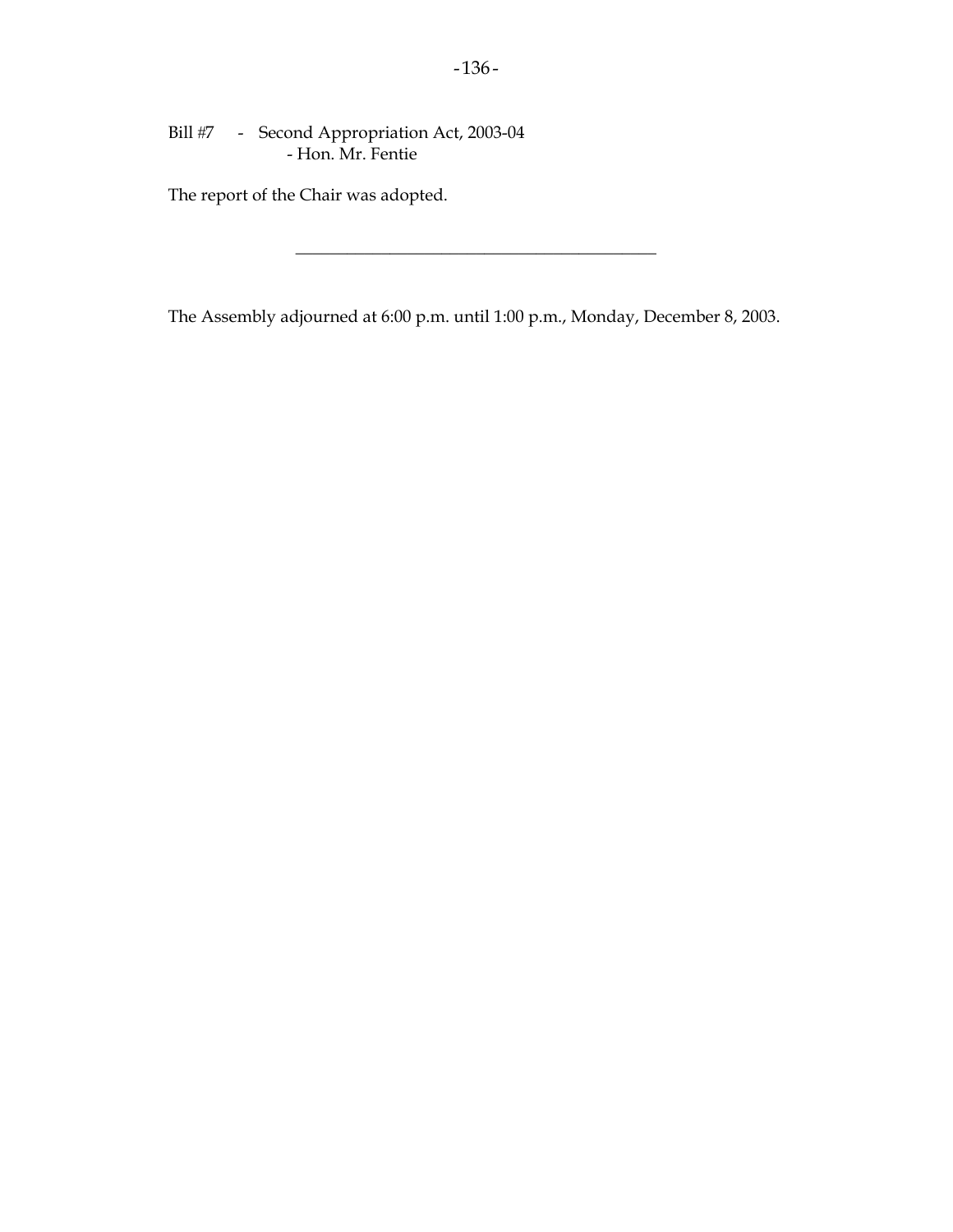$-137-$ 

# **VOTES AND PROCEEDINGS**

# **of the**

# **YUKON LEGISLATIVE ASSEMBLY**

# **31st Legislative Assembly First Session**

# Monday, December 8, 2003

The Speaker took the Chair at 1:00 p.m.

### **TABLING RETURNS AND DOCUMENTS**

Hon. Mr. Lang, Minister of Energy, Mines and Resources

 - *Quartz Mining Act*, section 147: information pertaining to Mine reclamation security **(Legislative Return 21)**

Hon. Mr. Hart, Minister of Highways and Public Works

- Fleet Vehicle Agency 2002/2003 Annual Report **(Sessional Paper 66)**
- Property Management Agency 2002/2003 Annual Report **(Sessional Paper 67)**

#### **FILED DOCUMENT**

 During Question Period, Mr. McRobb, Member for Kluane, filed the following document:

Farmer of the Year Award, letter re: (dated Dec. 3/03) from Wild Blue Yonder Herbs and Vegetables to Hon. Archie Lang **(Filed Document 23)** 

#### **COMMITTEE OF THE WHOLE**

According to Order, the Assembly resolved into Committee of the Whole.

Progress was reported on the following Bill:

Bill #7 - Second Appropriation Act, 2003-04 - Hon. Mr. Fentie

The report of the Chair was adopted.

The Assembly adjourned at 6:00 p.m. until 1:00 p.m., Tuesday, December 9, 2003.

\_\_\_\_\_\_\_\_\_\_\_\_\_\_\_\_\_\_\_\_\_\_\_\_\_\_\_\_\_\_\_\_\_\_\_\_\_\_\_\_\_\_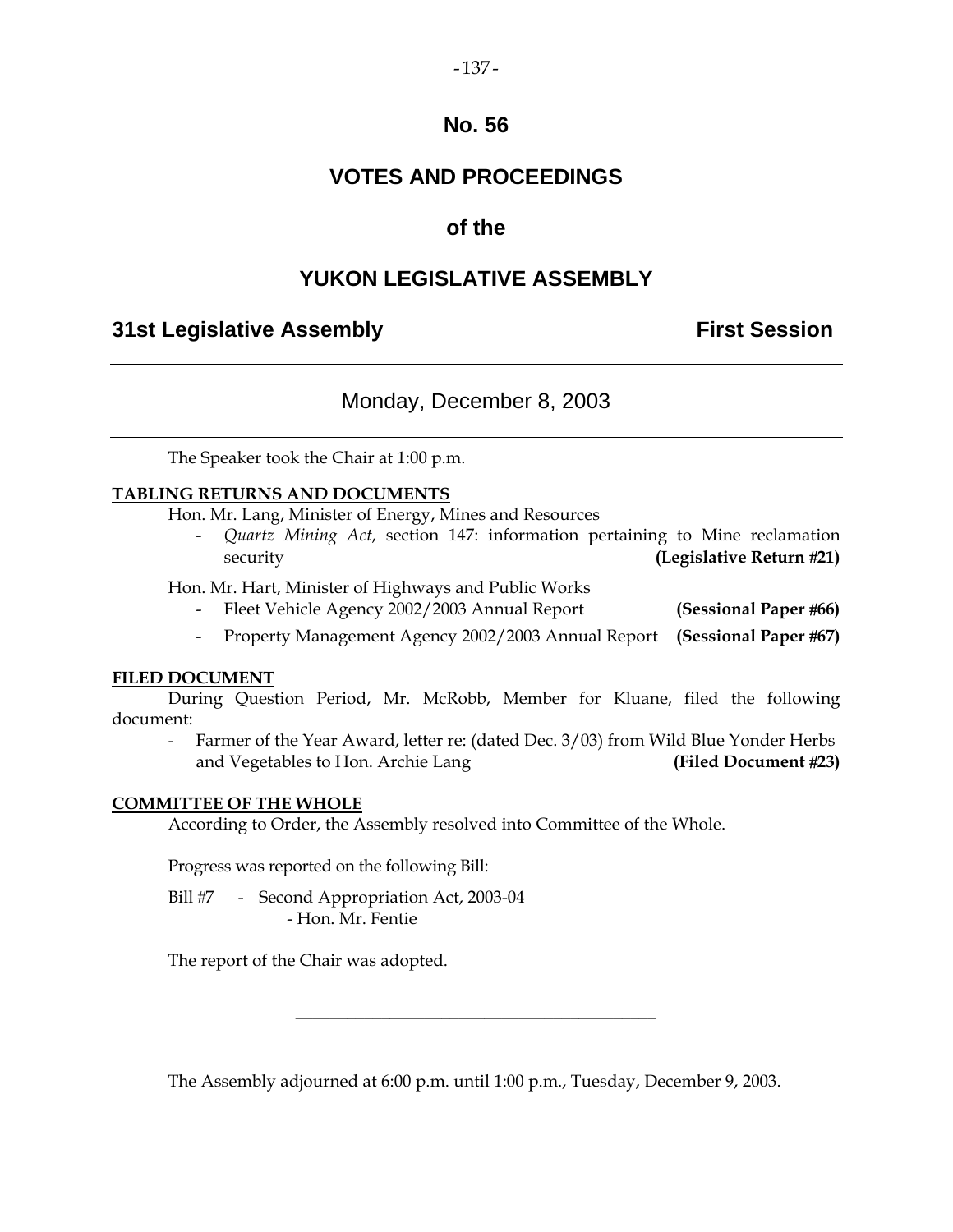# **VOTES AND PROCEEDINGS**

# **of the**

# **YUKON LEGISLATIVE ASSEMBLY**

# **31st Legislative Assembly First Session**

# Tuesday, December 9, 2003

The Speaker took the Chair at 1:00 p.m.

### **TABLING RETURNS AND DOCUMENTS**

Hon. Mr. Hart, Minister of Highways and Public Works

- Motor Transport Board (Yukon) 2002/2003 Annual Report

**(Sessional Paper 68)** 

#### **NOTICE RE GOVERNMENT PRIVATE MEMBERS' BUSINESS**

 Pursuant to Standing Order 14.2(7), the Hon. Mr. Jenkins, Government House Leader informed the House that the Government Private Members did not wish to identify any items to be called under the heading "Government Private Members' Business" on Wednesday, December 10, 2003.

#### **COMMITTEE OF THE WHOLE**

According to Order, the Assembly resolved into Committee of the Whole.

Progress was reported on the following Bill:

Bill #7 - Second Appropriation Act, 2003-04 - Hon. Mr. Fentie

The report of the Chair was adopted.

The Assembly adjourned at 6:00 p.m. until 1:00 p.m., Wednesday, December 10, 2003.

\_\_\_\_\_\_\_\_\_\_\_\_\_\_\_\_\_\_\_\_\_\_\_\_\_\_\_\_\_\_\_\_\_\_\_\_\_\_\_\_\_\_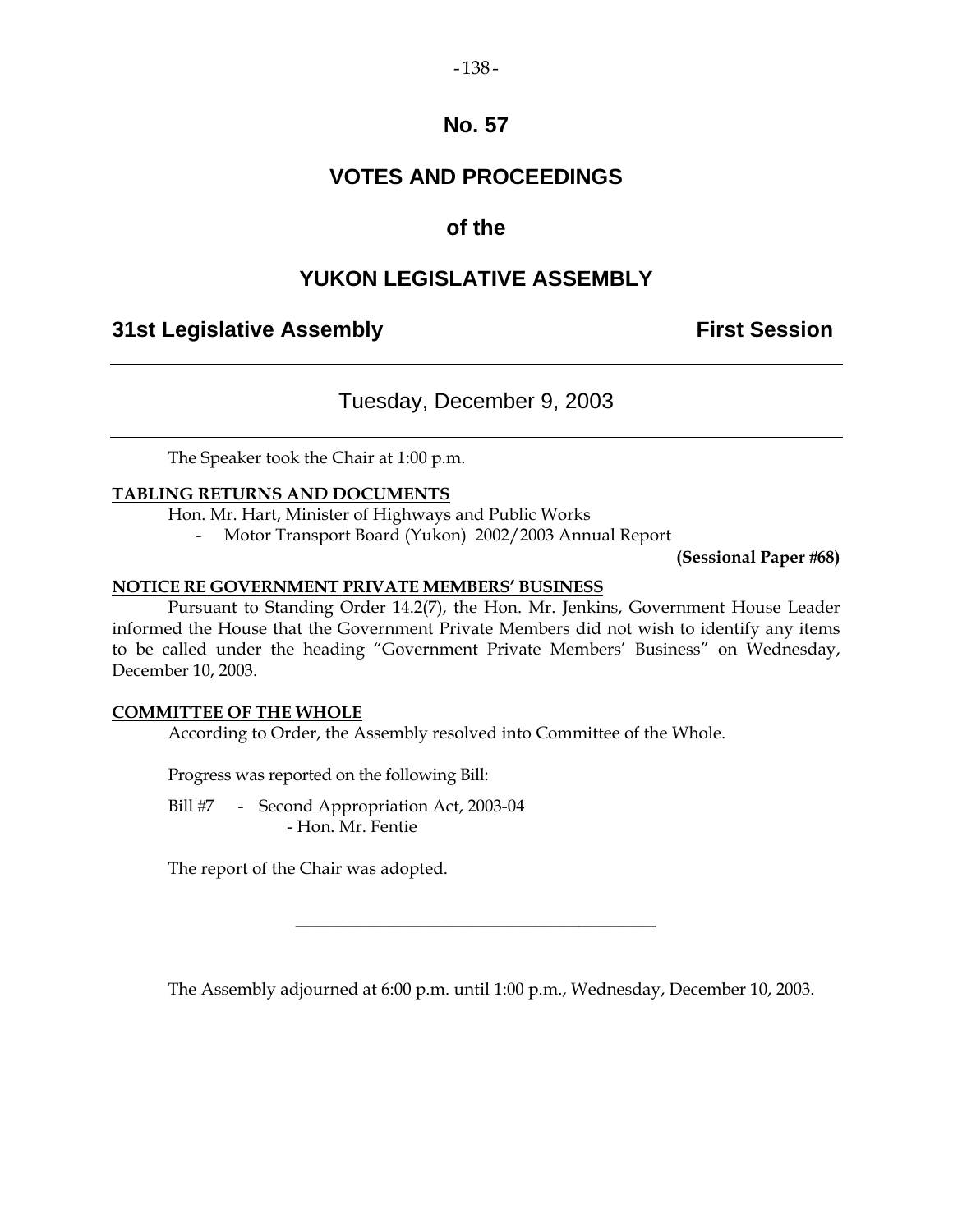#### $-139-$

## **No. 58**

# **VOTES AND PROCEEDINGS**

## **of the**

# **YUKON LEGISLATIVE ASSEMBLY**

## **31st Legislative Assembly The Contract Session**

## Wednesday, December 10, 2003

The Speaker took the Chair at 1:00 p.m.

#### **TRIBUTES**

#### **International Human Rights Day**

 The Hon. Ms. Taylor, Minister of Justice, Mr. Hardy, Leader of the Official Opposition, and Ms. Duncan, Leader of the Third Party, recognized December 10, 2003 as International Human Rights Day.

#### **TABLING RETURNS AND DOCUMENTS**

Hon. Mr. Kenyon, Minister of Environment

 - *Environment Act*: Report on the Audit of the Yukon Government's Performance under the Environment Act by Government Audit Services (dated September 19, 2002) **(Sessional Paper 69)** 

Hon. Ms. Taylor, Minister of Tourism

- Yukon Heritage Resources Board 2002/2003 Annual Report

**(Sessional Paper 70)**

- Yukon Arts Centre 2002-2003 Annual Report and Financial Statements for the year ended March 31, 2003 **(Sessional Paper 71)**
- Yukon Geographical Place Names Board 2001/2002 Annual Report

**(Sessional Paper 72)**

#### **FILED DOCUMENT**

 During Question Period, Mr. Fairclough, Member for Mayo-Tatchun, filed the following document:

 - Extended Health Benefits – Medical Travel Rates for Reimbursement (Government of the Northwest Territories) **(Filed Document 24)** 

#### **COMMITTEE OF THE WHOLE**

According to Order, the Assembly resolved into Committee of the Whole.

Progress was reported on the following Bill: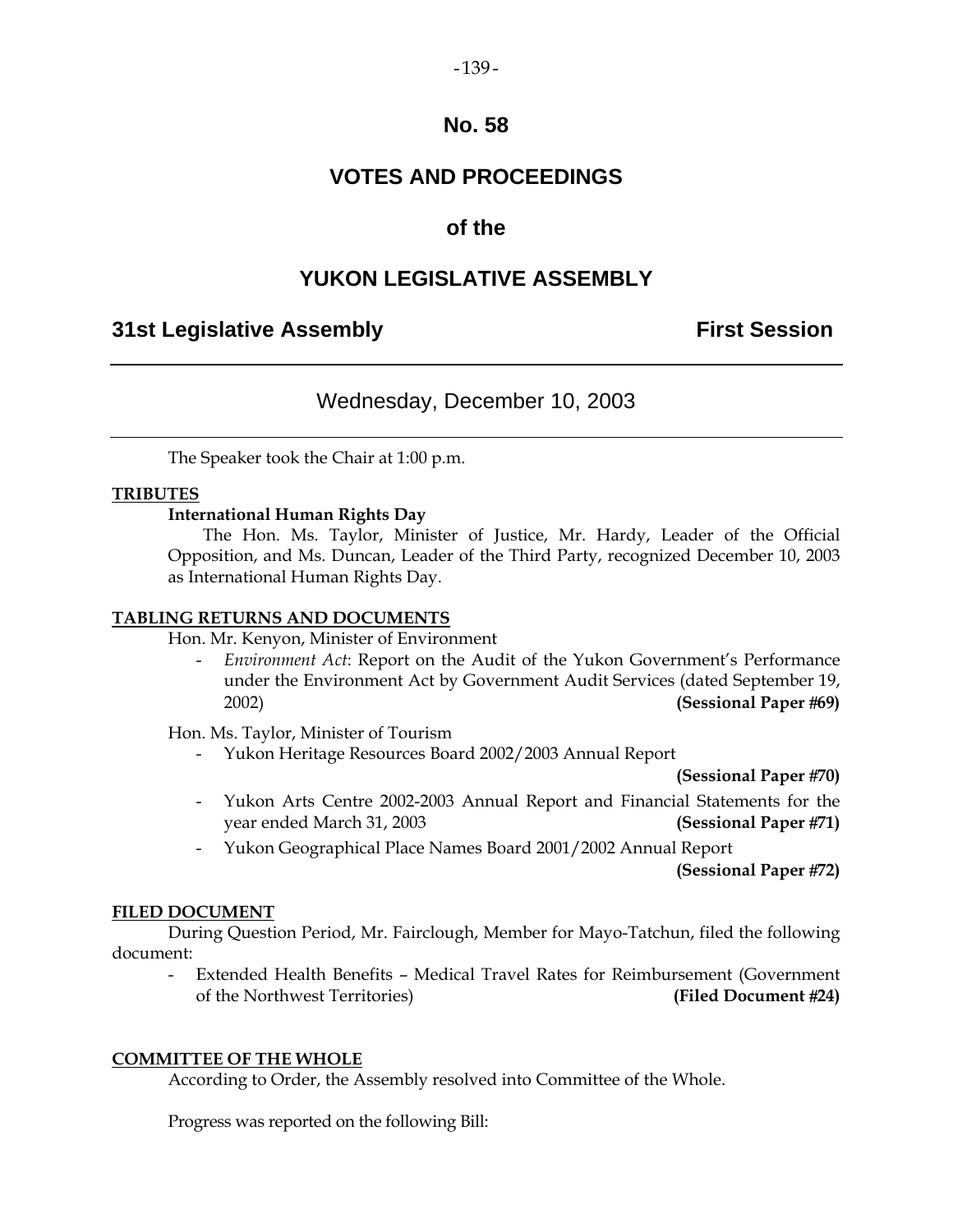Bill #7 - Second Appropriation Act, 2003-04 - Hon. Mr. Fentie

The report of the Chair was adopted.

The Assembly adjourned at 6:01 p.m. until 1:00 p.m., Thursday, December 11, 2003.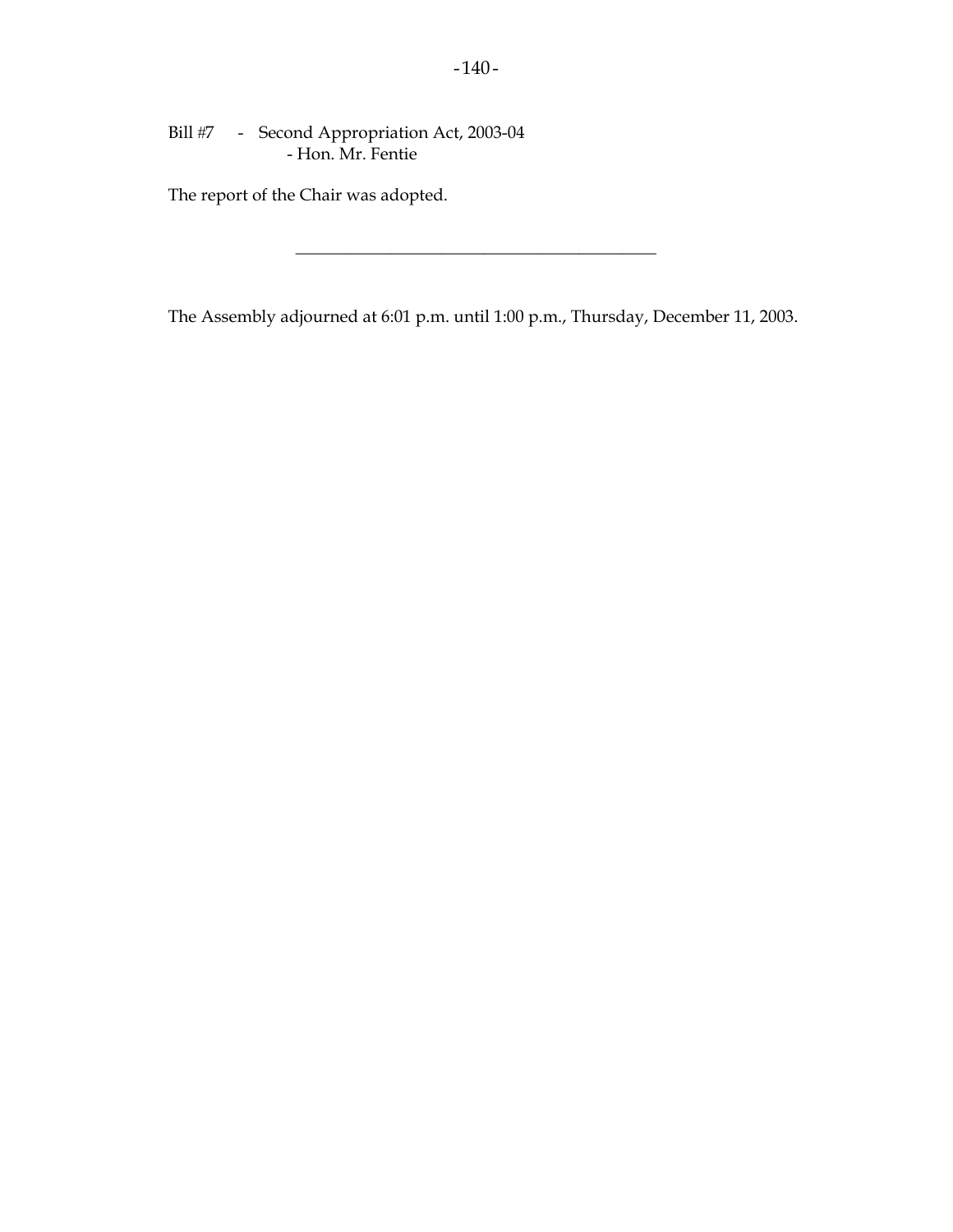# **VOTES AND PROCEEDINGS**

## **of the**

# **YUKON LEGISLATIVE ASSEMBLY**

## **31st Legislative Assembly First Session**

# Thursday, December 11, 2003

The Speaker took the Chair at 1:00 p.m.

#### **TABLING RETURNS AND DOCUMENTS**

Hon. Mr. Lang, Minister responsible for Yukon Development Corporation

 - Yukon Development Corporation: responses to questions asked on April 28, 2003 to witnesses in Committee of the Whole **(Legislative Return 22)** 

Hon. Mr. Fentie, Premier

- Yukon Advisory Council on Women's Issues 2002/2003 Annual Report

**(Sessional Paper 73)** 

Hon. Mr. Edzerza, Minister of Education

 - Education, Department of: Public Schools Branch 2002/2003 School Year Annual Report **(Sessional Paper 74)**

Hon. Mr. Hart, Minister responsible for Yukon Housing Corporation

- Yukon Housing Corporation 2002/2003 Annual Report **(Sessional Paper 75)** 

#### **FILED DOCUMENT**

 During Question Period, Mr. Fairclough, Member for Mayo-Tatchun, filed the following document:

 - Government accomplishments, email re (dated December 10, 2003) from Dale Kozmen, Director, Corporate and Communications, Department of Community Services to various departmental employees **(Filed Document 25)** 

#### **GOVERNMENT MOTIONS**

Moved by the Hon. Mr. Fentie , Premier

 THAT this House urges the Government of Yukon to present to the Legislative Assembly a permanent resolution to the outstanding government loans issue.

#### **(Motion 186)**

#### **Unanimous consent re recess**

 Pursuant to Standing Order 14.3, the Official Opposition House Leader, Mr. McRobb, requested unanimous consent to recess so Members could consider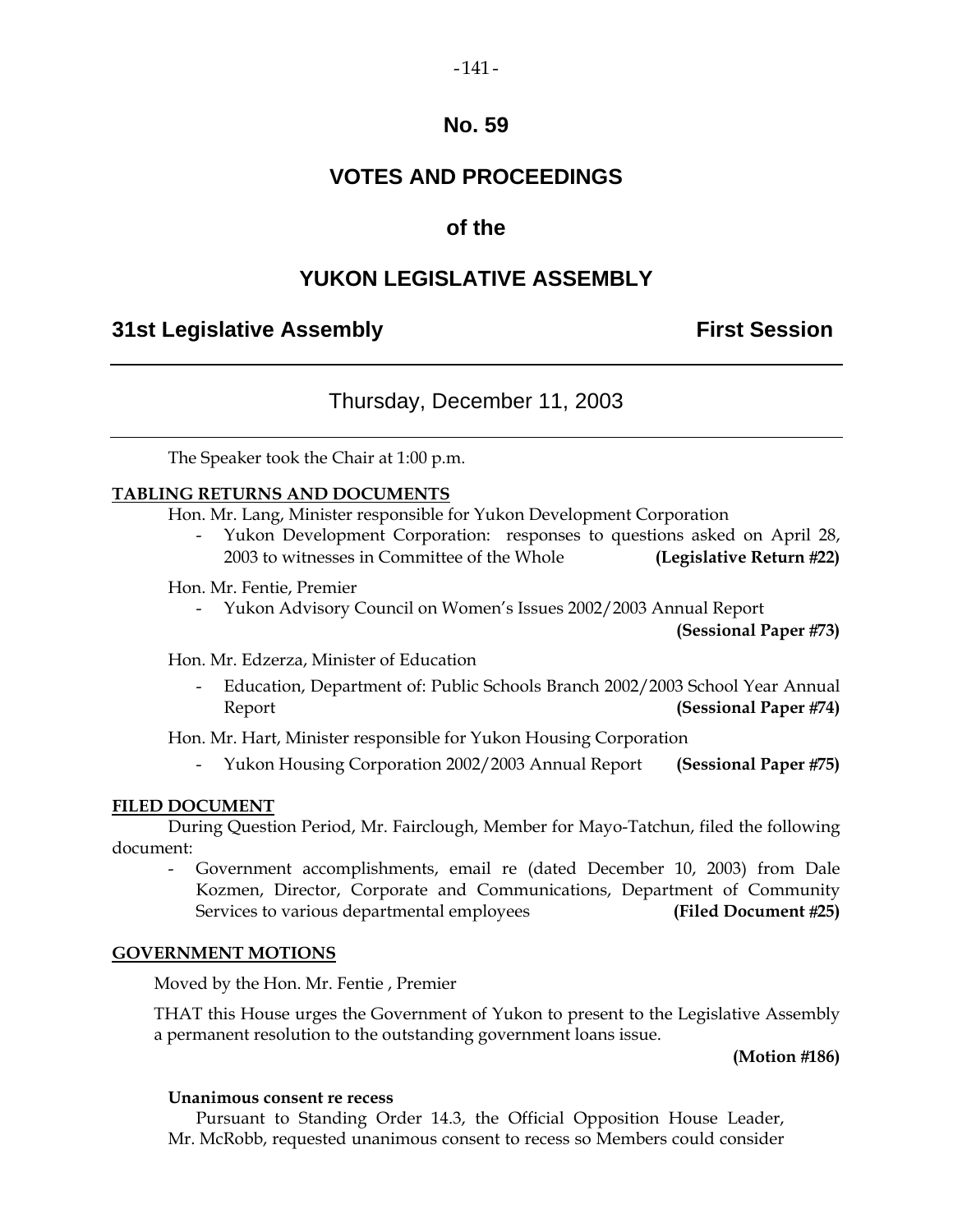remarks made by Hon. Mr. Fentie, Premier, before resuming debate. Unanimous consent was granted.

 A debate arising on the motion, it was moved by Mr. Hardy, Leader of the Official Opposition, in amendment thereto:

 THAT Motion #186 be amended by adding after the words "loans issue" the following phrase:

 "that does not allow sitting Cabinet ministers to avoid repaying all or any portion of their outstanding government loans, and that will not result in any Yukon-owned business being forced into bankruptcy."

 A debate arising on the amendment, it was moved by the Hon. Mr. Fentie, Premier, in amendment thereto:

 THAT the amendment to Motion #186 moved by the Leader of the Official Opposition be amended by deleting all the words after the word "repaying" and substituting for them the following:

 "their outstanding government loans and, to the extent possible, will not result in any Yukon-owned business being forced into bankruptcy given full consideration of all the relevant factors including the issues of security and collectability."

 A debate arising on the sub-amendment, it was agreed to on the following recorded Division:

|                            | YEA                        |                   |  |
|----------------------------|----------------------------|-------------------|--|
| Fentie<br>Taylor<br>Kenyon | Edzerza<br>Hart<br>Arntzen | Rouble<br>Cathers |  |
|                            | <b>NAY</b>                 |                   |  |
| Hardy<br>McRobb            | Fairclough<br>Cardiff      | Peter<br>Duncan   |  |

 A debate arising on the amendment as amended, it was moved by Mr. Fairclough, Member for Mayo-Tatchun, in amendment thereto:

THAT the amendment to Motion #186 as amended be amended by the following:

- (a) inserting the words "to the Government of Yukon" between the word "repaying" and the word "their", and
- (b) inserting the words "in full" after the words "outstanding government loans", and
- (c) by deleting all the words after the phrase "forced into bankruptcy".

 A debate arising on sub-amendment #2 and the time reaching 6:00 p.m., while the Hon. Mr. Fentie, Premier, was speaking to it, the Speaker, pursuant to Standing Order 2(2), adjourned the House until 1:00 p.m. on Monday, December 15, 2003, and debate on sub-amendment #2, the amendment as amended, and Motion #186 was accordingly adjourned.

\_\_\_\_\_\_\_\_\_\_\_\_\_\_\_\_\_\_\_\_\_\_\_\_\_\_\_\_\_\_\_\_\_\_\_\_\_\_\_\_\_\_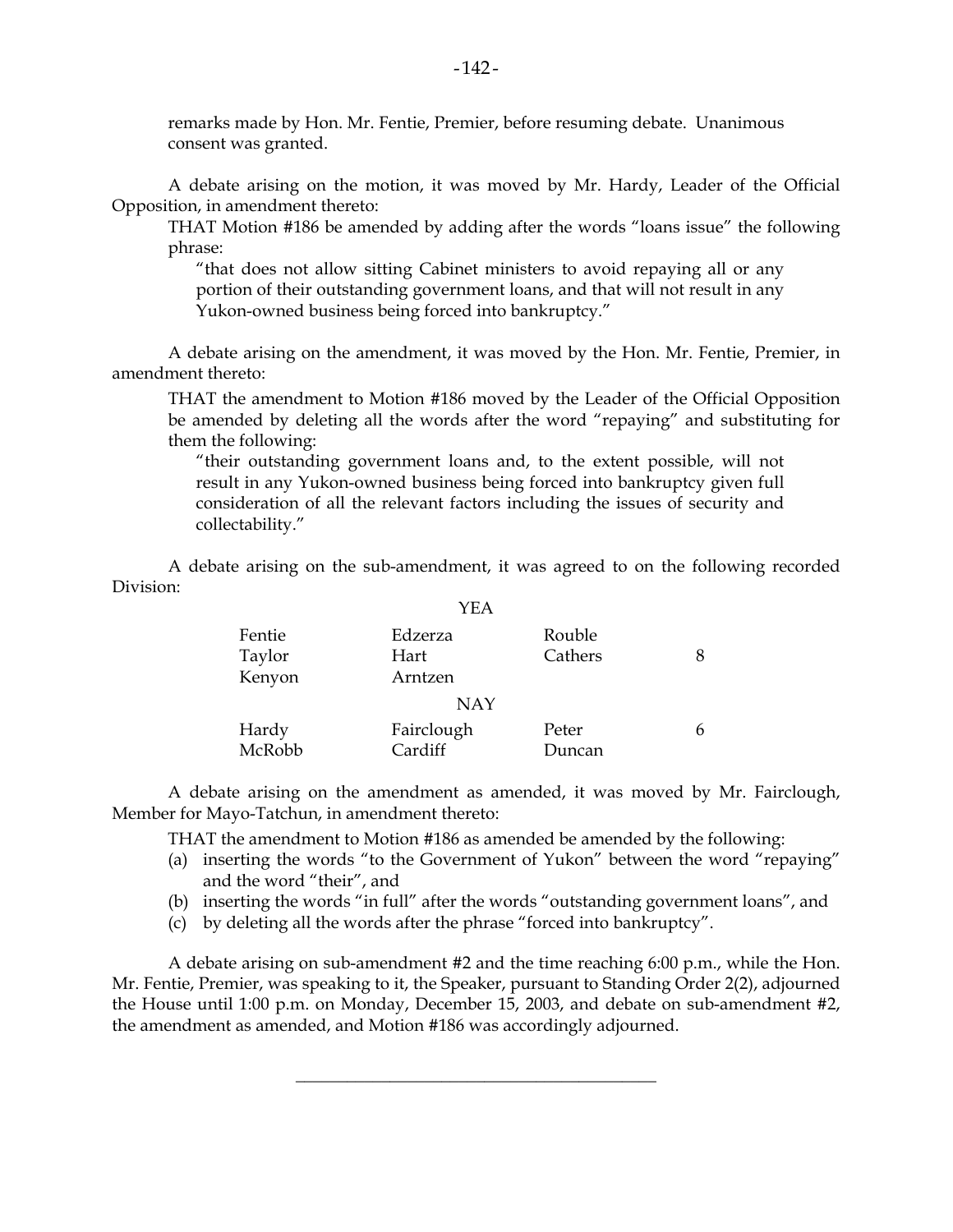The Assembly adjourned at 6:00 p.m. until 1:00 p.m., Monday, December 15, 2003.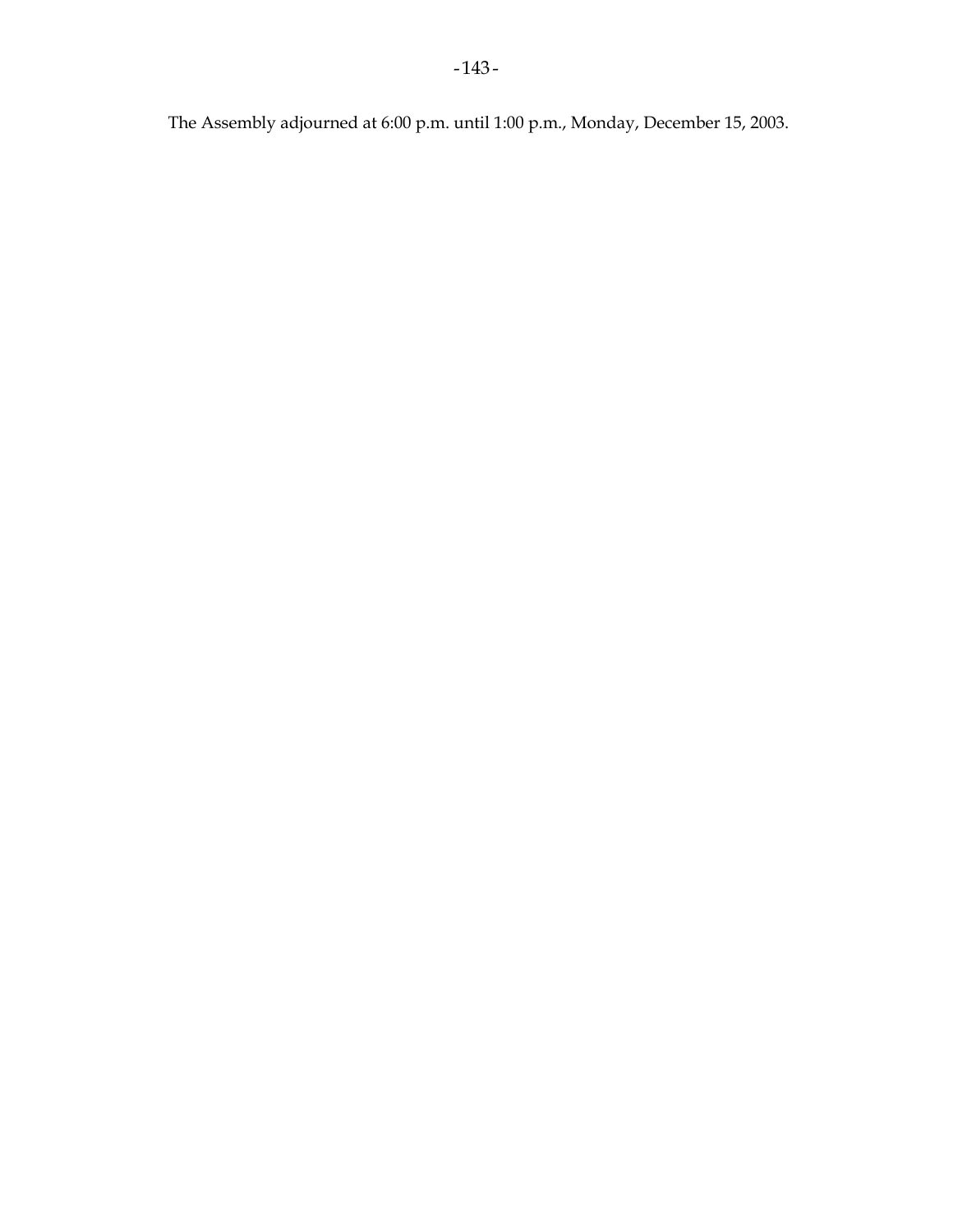# **VOTES AND PROCEEDINGS**

## **of the**

# **YUKON LEGISLATIVE ASSEMBLY**

## **31st Legislative Assembly First Session**

## Monday, December 15, 2003

The Speaker took the Chair at 1:00 p.m.

#### **FILED DOCUMENTS**

During Question Period, the following documents were filed:

Mr. Cardiff, Member for Mount Lorne

 - Dawson City supervisor, attendance in Dawson, emails from Scott Colson, CAO Dawson City to Andre Carrel, Dawson City supervisor and from Mr. Carrel to Mr. Colson (both dated Dec. 1, 2003) **(Filed Document 26)** 

Mr. McRobb, Member for Kluane

 - Forest Stewardship Council Certification process: Yukon Forest Management Branch comments on the FSC NBS Draft 2.1 (including table of specific comments) from Gary Miltenberger, Director, Forest Management, Energy, Mines and Resources (dated Oct. 22/03) **(Filed Document 27)**

#### **COMMITTEE OF THE WHOLE**

According to Order, the Assembly resolved into Committee of the Whole.

Progress was reported on the following Bill:

Bill #7 - Second Appropriation Act, 2003-04 - Hon. Mr. Fentie

The report of the Chair was adopted.

The Assembly adjourned at 6:02 p.m. until 1:00 p.m., Tuesday, December 16, 2003.

\_\_\_\_\_\_\_\_\_\_\_\_\_\_\_\_\_\_\_\_\_\_\_\_\_\_\_\_\_\_\_\_\_\_\_\_\_\_\_\_\_\_

 $-144-$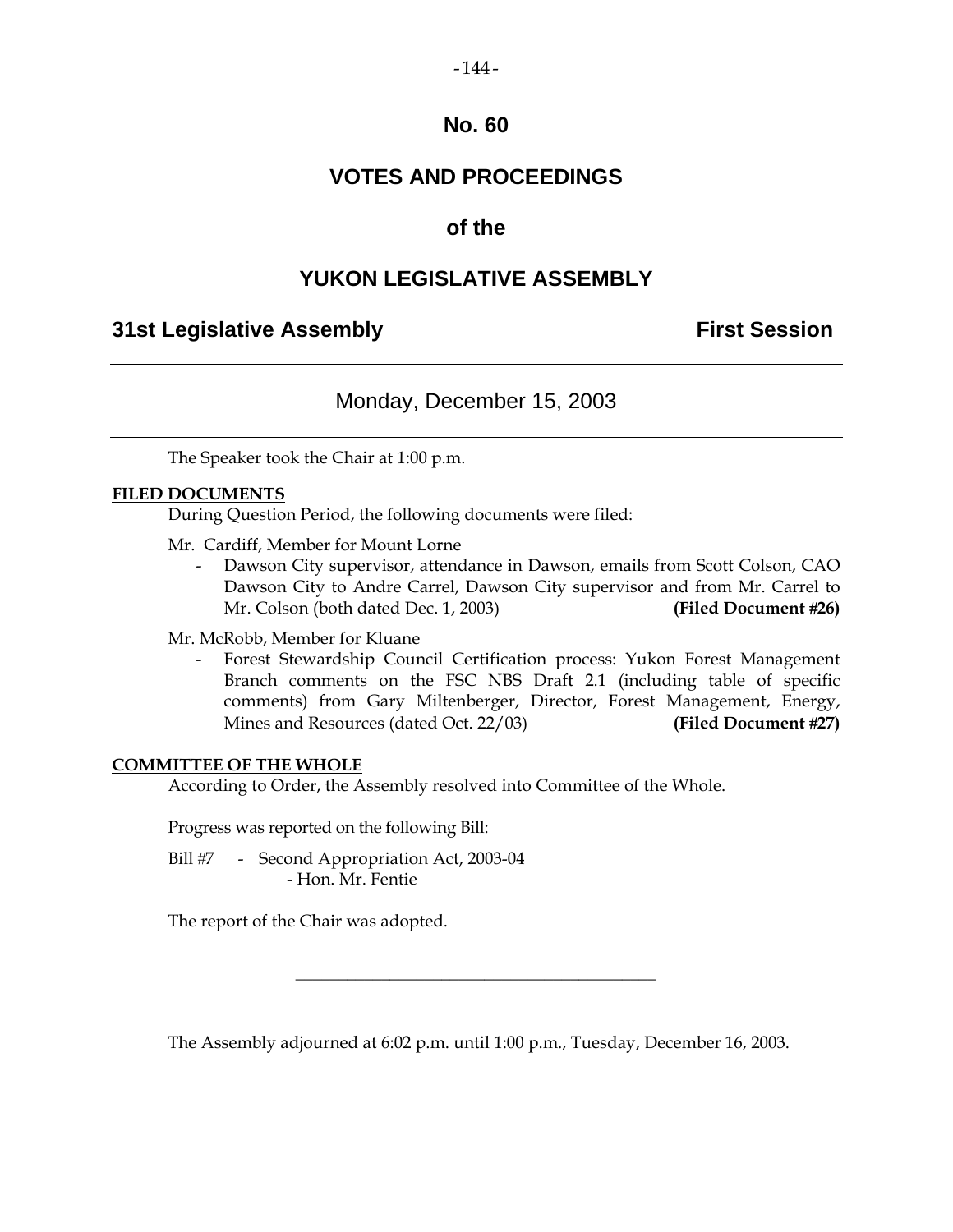# **VOTES AND PROCEEDINGS**

# **of the**

# **YUKON LEGISLATIVE ASSEMBLY**

# **31st Legislative Assembly First Session**

# Tuesday, December 16, 2003

The Speaker took the Chair at 1:00 p.m.

### **TABLING RETURNS AND DOCUMENTS**

Hon. Mr. Staffen, Speaker

- Yukon Human Rights Commission 2002/03 Annual Report

**(Sessional Paper 76)** 

Hon. Mr. Jenkins, Minister of Health and Social Services

- Yukon Health and Social Services Council 2002/03 Annual Report

**(Sessional Paper 77)** 

Hon. Mr. Kenyon, Minister of the Environment

- Yukon Council on the Economy & Environment 2002/03 Annual Report

**(Sessional Paper 78)** 

#### **PETITIONS**

Mr. Hardy, Leader of the Official Opposition, presented the following Petition:

- Cabinet Minister loans **(Petition #2)** 

#### **MINISTERIAL STATEMENT**

 Hon. Mr. Hart, Minister responsible for the Yukon Housing Corporation - Social Housing Rent Assessment

#### **COMMITTEE OF THE WHOLE**

According to Order, the Assembly resolved into Committee of the Whole.

Progress was reported on the following Bill:

Bill #7 - Second Appropriation Act, 2003-04 - Hon. Mr. Fentie

The report of the Chair was adopted.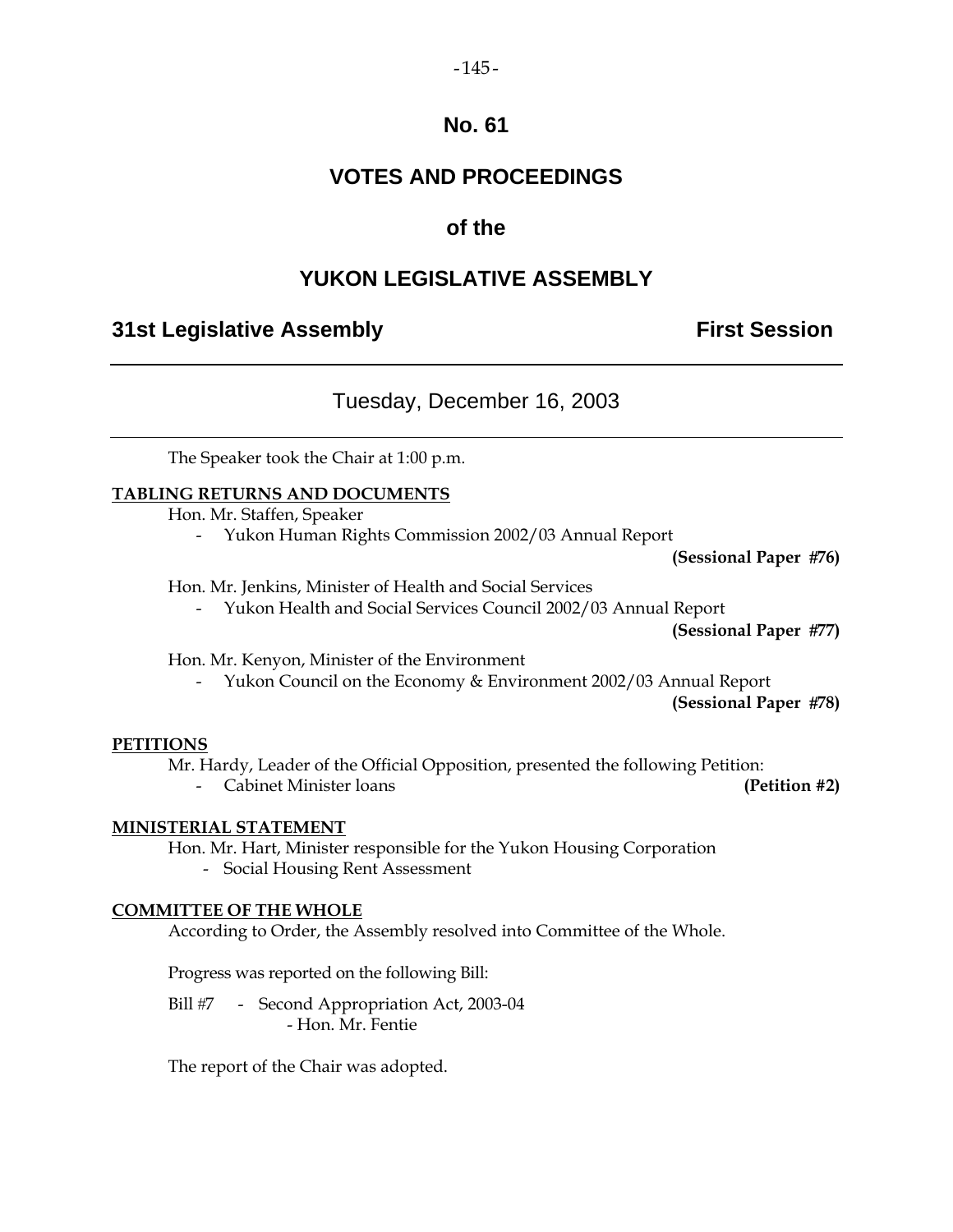#### **GOVERNMENT MOTIONS**

Moved by the Hon. Ms. Taylor, Minister of Justice:

 THAT the Yukon Legislative Assembly, pursuant to section 17(1) of the *Human Rights Act*, appoint Jasbir Randhawa and Brian MacDonald to be members of the Yukon Human Rights Commission. **(Motion #193)** 

The question being put on the motion, it was agreed to.

Moved by the Hon. Ms. Taylor, Minister of Justice:

 THAT the Yukon Legislative Assembly, pursuant to section 22(2) of the *Human Rights Act*, appoint Vicki Wilson and Donna Mercier to the Yukon Human Rights Panel of Adjudicators. **(Motion 194)**

The question being put on the motion, it was agreed to.

#### **COMMITTEE OF THE WHOLE**

According to Order, the Assembly resolved into Committee of the Whole.

#### **Termination of Sitting as per Standing Order 76(1)**

The Chair made the following statement:

"Order please. The time has reached 5:00 p.m. on this the  $24<sup>th</sup>$  day of the 2003 Fall Sitting. Standing Order 76(1) states: 'On the day that the Assembly has reached the maximum number of sitting days allocated for that Sitting pursuant to Standing Order 75, the Chair of the Committee of the Whole, if the Assembly is in Committee of the Whole at the time, shall interrupt proceedings at 5:00 p.m. and, with respect to each Government Bill before Committee that the Government House Leader directs to be called, shall:

- (a) put the question on any amendment then before the Committee;
- (b) put the question, without debate or amendment, on a motion moved by a Minister that the Bill, including all clauses, schedules, title and preamble, be deemed to be read and carried;
- (c ) put the question on a motion moved by a Minister that the Bill be reported to the Assembly; and
- (d) when all Bills have been dealt with, recall the Speaker to the Chair to report on the proceedings of the Committee.

It is the duty of the Chair to now conduct the business of the Committee of the Whole in the manner directed by Standing Order 76(1).

There is only one Bill before the Committee of the Whole, that is, Bill #7, *Second Appropriation Act, 2003-04*, which we are dealing with now. The Chair will now recognize Mr. Fentie as the sponsor of Bill #7 for the purpose of moving a motion pursuant to Standing Order 76(1)(b)."

The following Bill was reported without amendment:

Bill #7 - Second Appropriation Act, 2003-04 - Hon. Mr. Fentie

The report of the Chair was adopted.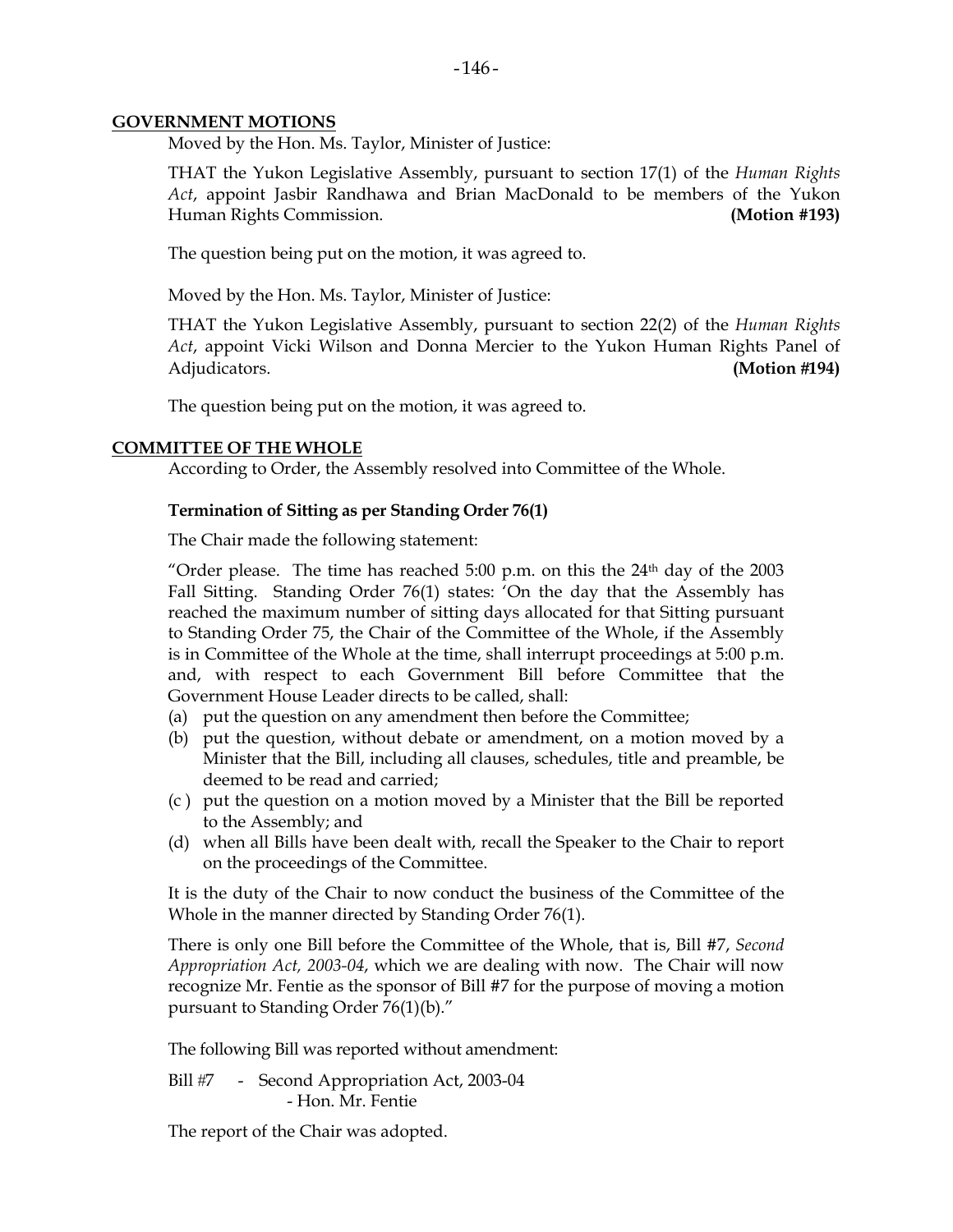## **SPEAKER'S STATEMENT (Re Standing Order 76(2)(d) )**

"Standing Order 76(2) states: 'On the sitting day that the Assembly has reached the maximum number of sitting days allocated for the Sitting pursuant to Standing Order 75, the Speaker of the Assembly, when recalled to the Chair after the House has been in Committee of the Whole, shall:

- (d) with respect to each Government Bill standing on the Order Paper for Third Reading and designated to be called by the Government House Leader,
	- (i) receive a motion for a Third Reading and passage of the Bill, and
	- (ii) put the question, without debate or amendment, on that motion.'

I shall, therefore, ask the Government House Leader to identify which of the Bills now standing at Third Reading, that the Government wishes to be called."

#### **GOVERNMENT BILLS (Third Reading)**

The following Bill was called for Third Reading:

Bill #39 - Decision Making, Support and Protection to Adults Act -Hon. Mr. Jenkins

 The question being put on the motion for Third Reading, it was agreed to on the following recorded Division:  $V<sub>E</sub>$ 

|         | I EA       |            |    |
|---------|------------|------------|----|
| Fentie  | Hart       | McRobb     |    |
| Jenkins | Arntzen    | Fairclough |    |
| Taylor  | Rouble     | Cardiff    | 17 |
| Kenyon  | Hassard    | Peter      |    |
| Edzerza | Cathers    | Duncan     |    |
| Lang    | Hardy      |            |    |
|         | <b>NAY</b> |            |    |
|         |            |            |    |

 Bill #39, entitled *Decision Making, Support and Protection to Adults Act*, accordingly passed the House.

The following Bill was read a third time and passed:

Bill #41 - Health Professions Act -Hon. Mr. Jenkins

The following Bill was called for Third Reading:

Bill #6 - Fourth Appropriation Act, 2002-03 - Hon. Mr. Fentie

 The question being put on the motion for Third Reading, it was agreed to on the following recorded Division: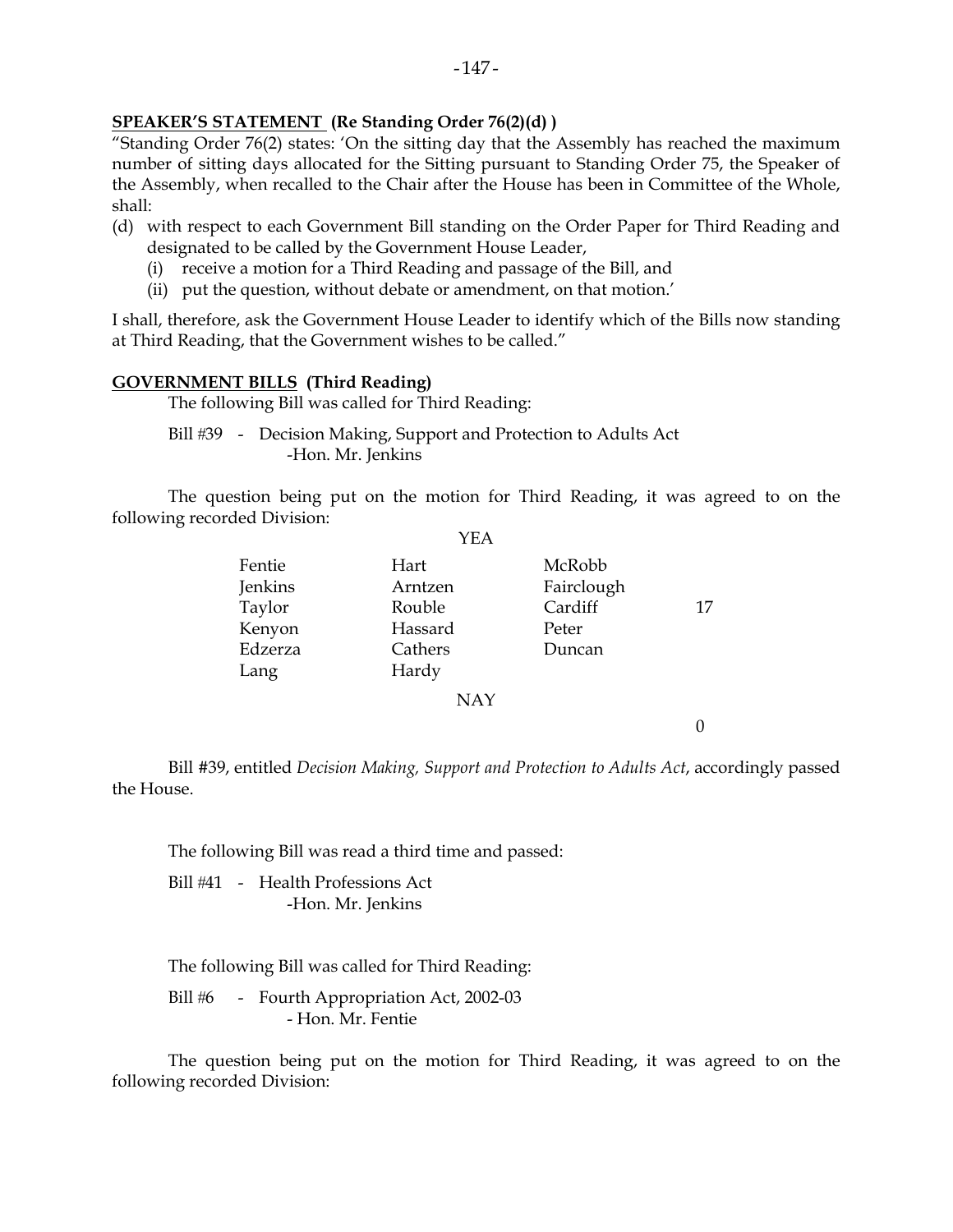|                                       | YEA                                |                              |    |
|---------------------------------------|------------------------------------|------------------------------|----|
| Fentie<br>Jenkins<br>Taylor<br>Kenyon | Edzerza<br>Lang<br>Hart<br>Arntzen | Rouble<br>Hassard<br>Cathers | 11 |
|                                       | <b>NAY</b>                         |                              |    |
| Hardy<br>McRobb                       | Fairclough<br>Cardiff              | Peter<br>Duncan              | h  |

Bill #6, entitled *Fourth Appropriation Act, 2002-03*, accordingly passed the House.

The following Bill was read a third time and passed:

 Bill 42 - Territorial Court Judiciary Pension Plan Act, 2003 -Hon. Ms. Taylor

The following Bill was called for Third Reading:

Bill #36 - Act to Amend the Taxpayer Protection Act - Hon. Mr. Fentie

 The question being put on the motion for Third Reading, it was agreed to on the following recorded Division:  $\cdot$ 

|         | YEA        |         |    |
|---------|------------|---------|----|
| Fentie  | Edzerza    | Rouble  |    |
| Jenkins | Lang       | Hassard | 11 |
| Taylor  | Hart       | Cathers |    |
| Kenyon  | Arntzen    |         |    |
|         | <b>NAY</b> |         |    |
|         |            |         |    |
| Hardy   | Fairclough | Peter   |    |
| McRobb  | Cardiff    | Duncan  | h  |
|         |            |         |    |

Bill #36, entitled *Act to Amend the Taxpayer Protection Act*, accordingly passed the House.

The following Bill was called for Third Reading:

Bill #7 - Second Appropriation Act, 2003-04 - Hon. Mr. Fentie

 The question being put on the motion for Third Reading, it was agreed to on the following recorded Division: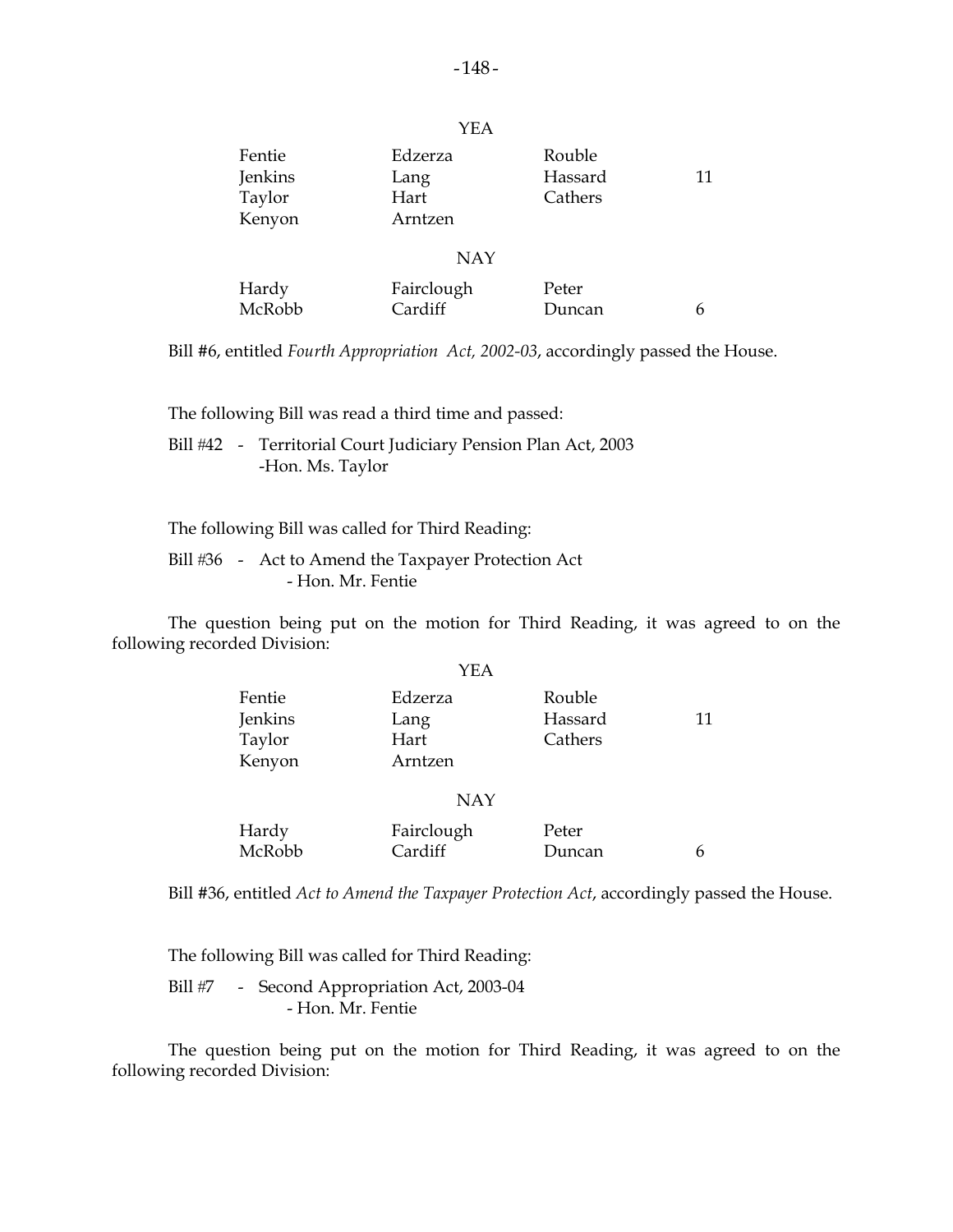| Fentie  | Edzerza    | Rouble  |    |
|---------|------------|---------|----|
| Jenkins | Lang       | Hassard | 11 |
| Taylor  | Hart       | Cathers |    |
| Kenyon  | Arntzen    |         |    |
|         |            |         |    |
|         | <b>NAY</b> |         |    |
| Hardy   | Fairclough | Peter   |    |
| McRobb  | Cardiff    | Duncan  | 6  |

Bill #7, entitled *Second Appropriation Act, 2003-04*, accordingly passed the House.

#### **ASSENT TO BILLS**

 The Assembly received the Commissioner, the Hon. Jack Cable, in his capacity as Lieutenant-Governor, to give Assent to certain Bills passed by the House.

The Commissioner, having entered the Chamber, took his seat in the Speaker's chair.

The Speaker, the Hon. Mr. Staffen, addressed the Commissioner:

 "Mr. Commissioner, the Assembly has, at its present Session, passed certain Bills to which, in the name and on behalf of the Assembly, I respectfully request your Assent."

 The Clerk of the Assembly, Patrick L. Michael, then read the titles of the Bills which had been passed severally as follows:

|  | Bill #39 - Decision Making, Support and Protection to Adults Act<br>-Hon. Mr. Jenkins |
|--|---------------------------------------------------------------------------------------|
|  | Bill #41 - Health Professions Act<br>-Hon. Mr. Jenkins                                |
|  | Bill #6 - Fourth Appropriation Act, 2002-03<br>- Hon, Mr. Fentie                      |
|  | Bill #42 - Territorial Court Judiciary Pension Plan Act, 2003<br>-Hon. Ms. Taylor     |
|  | Bill #36 - Act to Amend the Taxpayer Protection Act<br>- Hon. Mr. Fentie              |
|  | Bill #7 - Second Appropriation Act, 2003-04<br>- Hon, Mr. Fentie                      |
|  |                                                                                       |

The Commissioner assented the Bills:

"I hereby Assent to the Bills as enumerated by the Clerk."

The Commissioner then retired from the Chamber.

YEA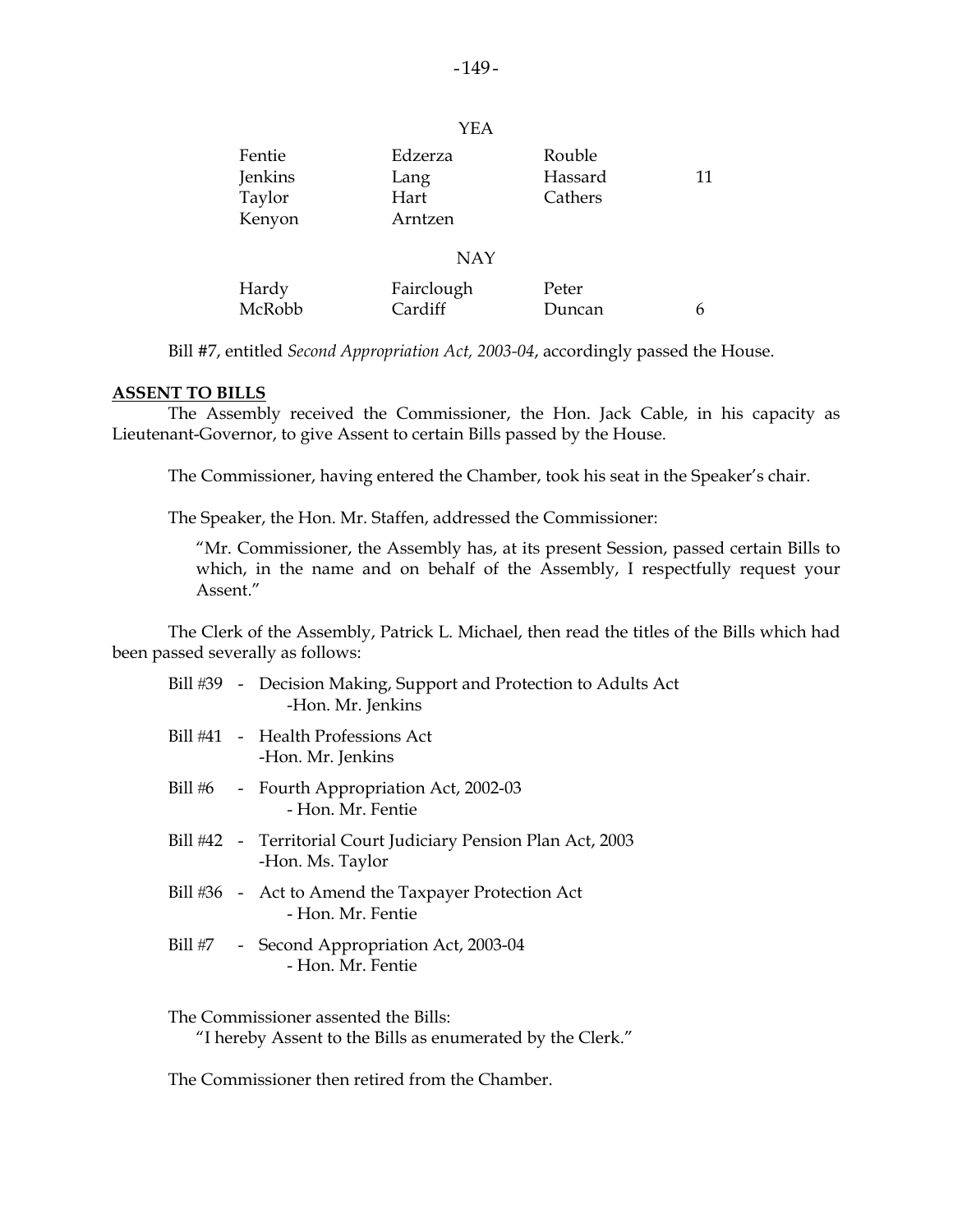## **ADJOURNMENT OF THE HOUSE**

The Speaker stated:

 "As the House has reached the maximum number of days permitted for this fall sitting, as established pursuant to Standing Order 75(3), and the House has completed consideration of the designated legislation, it is the duty of the Chair to declare that this House now stands adjourned."

\_\_\_\_\_\_\_\_\_\_\_\_\_\_\_\_\_\_\_\_\_\_\_\_\_\_\_\_\_\_\_\_\_\_\_\_\_\_\_\_\_

The Assembly adjourned at 5:23 p.m..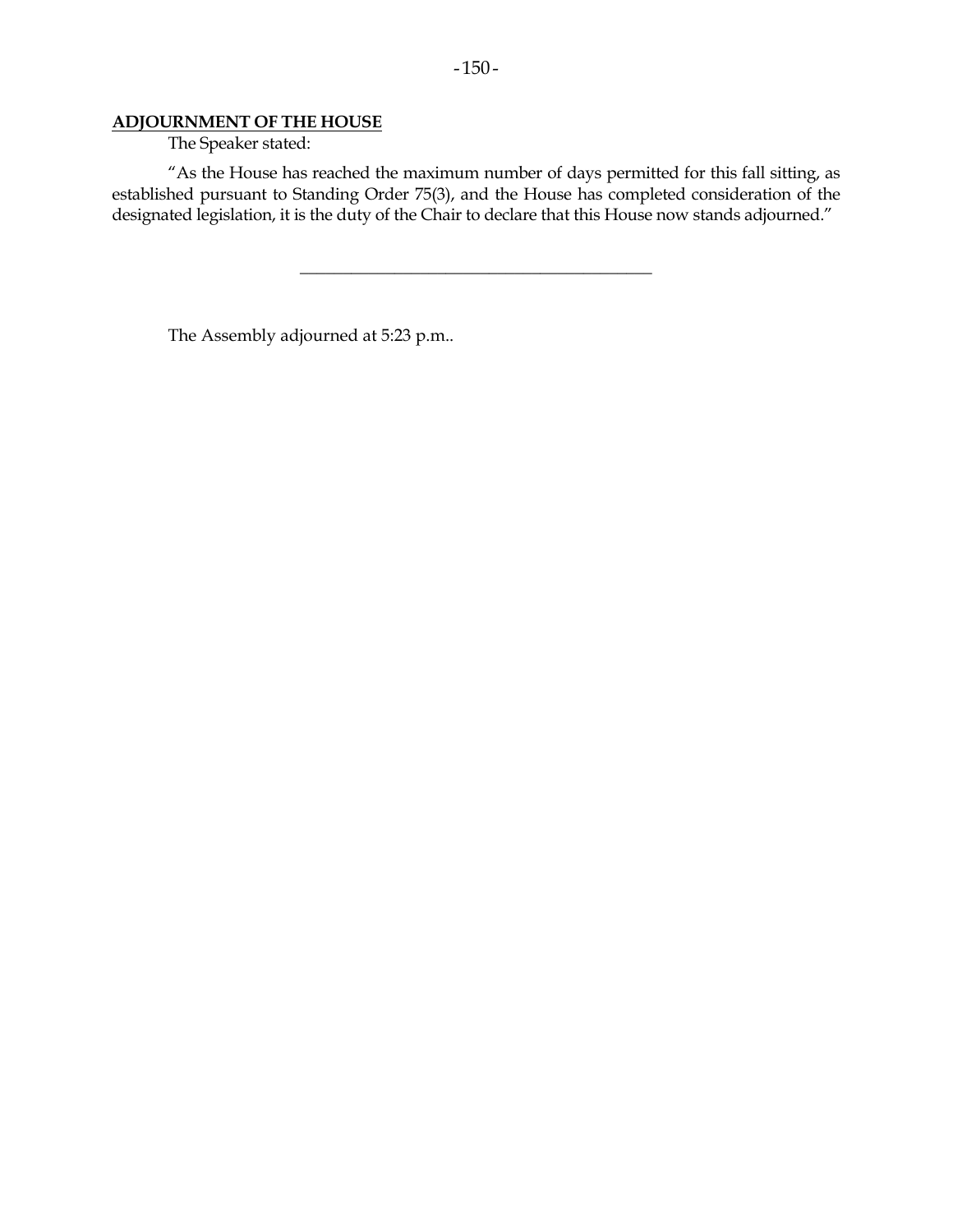# **INDEX TO JOURNALS**

## **First Session Contract Contract Contract Contract Contract Contract Contract Contract Contract Contract Contract Contract Contract Contract Contract Contract Contract Contract Contract Contract Contract Contract Contract**

## **October 30, 2003 – December 16, 2003**

## **YUKON LEGISLATIVE ASSEMBLY**

|                                                  | A                                                        | PAGE              |
|--------------------------------------------------|----------------------------------------------------------|-------------------|
| <b>ADJOURNMENT OF THE HOUSE</b>                  |                                                          |                   |
| <b>ASSENT TO BILLS</b>                           |                                                          |                   |
|                                                  | B                                                        |                   |
|                                                  | <b>Abbreviations</b>                                     |                   |
| <b>1R</b> - First Reading of Bill                | <b>C/W</b> - (Reported out of)<br>Committee of the Whole | P - Passed        |
| 2R - Second Reading<br><b>3R</b> - Third Reading |                                                          | <b>A</b> - Assent |

### **BILLS**

(For Progress of Bills chart see Appendix A)

### **Bills, Government**

| Bill # | <b>Title</b>                                                            | 1R         | 2R             | C/W<br>* with<br>amendment | <b>3R&amp;P</b> | A              |
|--------|-------------------------------------------------------------------------|------------|----------------|----------------------------|-----------------|----------------|
| 40     | Access to Information and<br>Protection of Privacy Act, Act to<br>Amend | $03-10-30$ | $03 - 11 - 03$ | $03 - 11 - 03$             | $03 - 11 - 13$  | $03 - 11 - 17$ |
| 39     | Decision Making, Support and<br>Protection to Adults Act                | $03-11-06$ | $03 - 11 - 17$ | $03 - 11 - 17$             | $03-12-16$      | $03-12-16$     |
| 38     | Employment Standards Act, Act to<br>Amend                               | 03-10-30   | $03 - 11 - 03$ | $03 - 11 - 03$             | $03 - 11 - 13$  | $03 - 11 - 17$ |

(continued)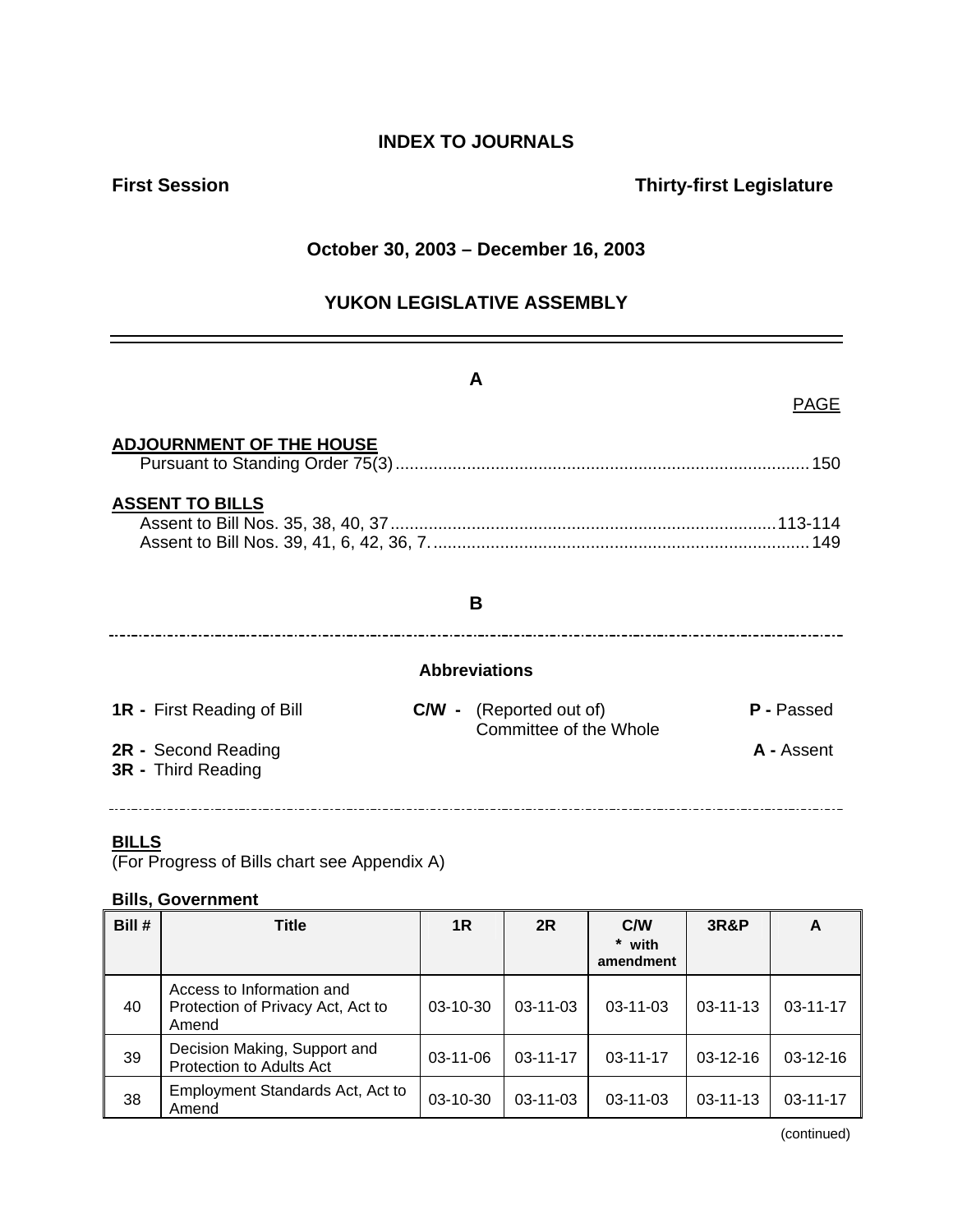| Bill #         | <b>Title</b>                                                        | 1R             | 2R             | C/W<br>* with<br>amendment | <b>3R&amp;P</b> | A              |
|----------------|---------------------------------------------------------------------|----------------|----------------|----------------------------|-----------------|----------------|
| 6              | Fourth Appropriation Act, 2002-03                                   | $03-10-30$     | $03 - 11 - 25$ | $03 - 11 - 25$             | $03 - 12 - 16$  | $03-12-16$     |
| 41             | <b>Health Professions Act</b>                                       | $03-11-05$     | $03 - 11 - 18$ | 03-11-25                   | 03-12-16        | $03-12-16$     |
| 35             | Public Printing Act, Act to Amend                                   | $03-10-30$     | 03-11-03       | $03 - 11 - 03$             | $03 - 11 - 13$  | $03 - 11 - 17$ |
| $\overline{7}$ | Second Appropriation Act, 2003-<br>04                               | $03-11-04$     | $03 - 11 - 13$ | $03 - 12 - 16$             | $03-12-16$      | $03-12-16$     |
| 37             | <b>Statistics Act</b>                                               | $03-10-30$     | $03 - 11 - 03$ | 03-11-03                   | $03 - 11 - 13$  | 03-11-17       |
| 36             | Taxpayer Protection Act, Act to<br>Amend                            | 03-11-05       | $03-11-20$     | $03-12-02$                 | $03-12-16$      | 03-12-16       |
| 42             | <b>Territorial Court Judiciary Pension</b><br><b>Plan Act, 2003</b> | $03 - 11 - 06$ | $03-12-01$     | $03-12-01$                 | $03-12-16$      | $03-12-16$     |

## **Other Than Government**

| Bill # | Title                                        | 1R             | 2R                          | C/W | <b>3R&amp;P</b> |  |
|--------|----------------------------------------------|----------------|-----------------------------|-----|-----------------|--|
| 102    | Employment Standards Act, An<br>Act to Amend | $03 - 11 - 06$ |                             |     |                 |  |
| 101    | Taxpayer Protection Act, An Act to<br>Amend  | 03-03-02       | Negatived<br>$03 - 11 - 19$ |     |                 |  |

# **C**

### **CHAIR, COMMITTEE OF THE WHOLE**

| <b>CHANGES TO ORDER PAPER</b>                                 |  |
|---------------------------------------------------------------|--|
| <b>CLERK OF THE LEGISLATIVE ASSEMBLY (Patrick L. Michael)</b> |  |
| <b>COMMISSIONER (Hon. Jack Cable)</b>                         |  |

## **D**

## **DEBATE**

| Adjourned:                                                              |             |
|-------------------------------------------------------------------------|-------------|
|                                                                         |             |
|                                                                         |             |
|                                                                         |             |
| Motion #27 and amendment - pursuant to Standing Order 2(2) (Taylor) 108 |             |
|                                                                         |             |
|                                                                         |             |
|                                                                         | (continued) |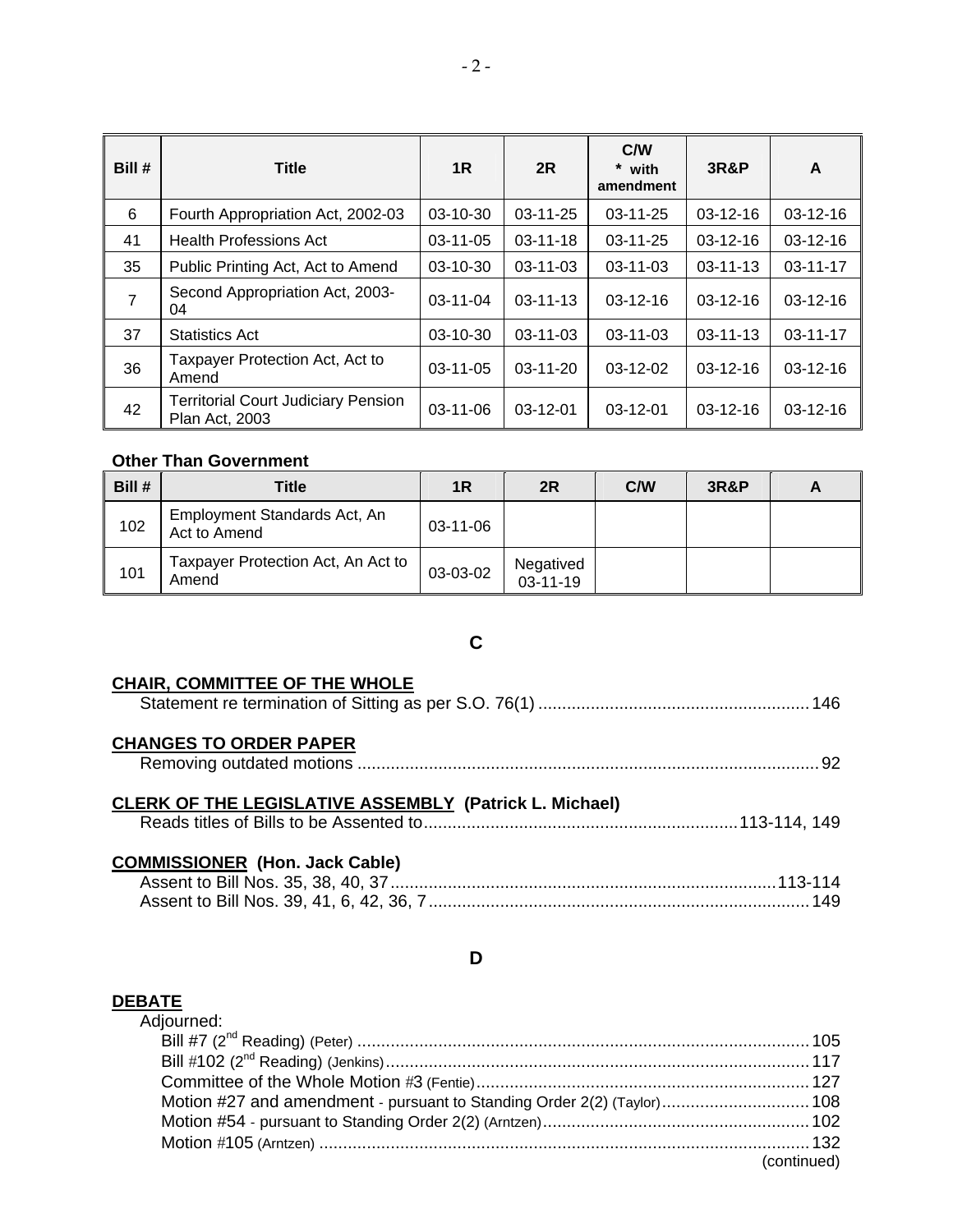## **DEBATE (continued)**

|     | Motion #113 and amendment - pursuant to Standing Order 2(2) (Peter)  124              |  |
|-----|---------------------------------------------------------------------------------------|--|
|     | Motion #186, amendment and sub-amendment - pursuant to Standing                       |  |
| 142 |                                                                                       |  |
|     | Motion for the Production of Papers #18 - pursuant to Standing Order 2(2) (Lang)  133 |  |

## **DIVISION**

# **FILED DOCUMENTS**

## **F**

| Aboriginal Rights, infringement of; letter re: from Chief and Council White<br>River First Nation to all Federal and Territorial Departments and Agencies                                                                    |  |
|------------------------------------------------------------------------------------------------------------------------------------------------------------------------------------------------------------------------------|--|
| Complaint process chart related to Bill #41, Health Professions Act                                                                                                                                                          |  |
| Dawson City supervisor, attendance in Dawson, emails from Scott Colson,<br>CAO Dawson City to Andre Carrel, Dawson City supervisor and from<br>Mr. Carrel to Mr. Colson (both dated Dec. 1, 2003) (03-1-26) (Cardiff) 144    |  |
| Dawson City supervisor, dismissal of: email relating to (03-1-19) (Hardy) 105                                                                                                                                                |  |
| Extended Health Benefits - Medical Travel Rates for Reimbursement<br>(Government of the Northwest Territories) (03-1-24) (Fairclough)  139                                                                                   |  |
| Farmer of the Year Award, letter re: (dated Dec. 3/03) from Wild Blue Yonder                                                                                                                                                 |  |
| Forest Stewardship Council Certification process: Yukon Forest Management<br>Branch comments on the FSC NBS Draft 2.1 (including table of specific<br>comments) from Gary Miltenberger, Director, Forest Management, Energy, |  |
| Government accomplishments, email re (dated December 10, 2003) from<br>Dale Kozmen, Director, Corporate and Communications, Department of<br>Community Services to various departmental employees (03-1-25) (Fairclough) 141 |  |
| Humane Society Dawson: correspondence relating to funding for (03-1-18) (Hardy) 105                                                                                                                                          |  |
|                                                                                                                                                                                                                              |  |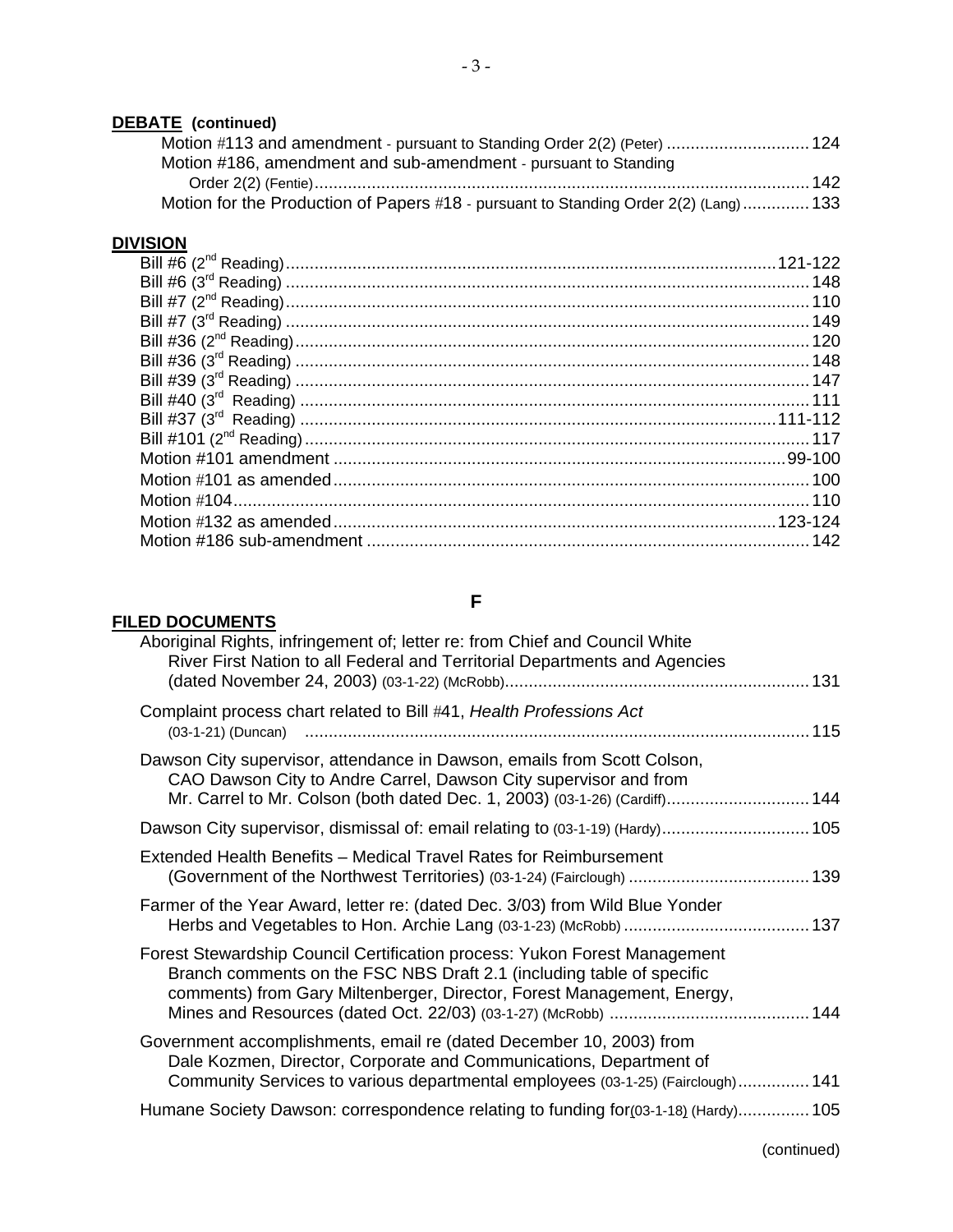#### **FILED DOCUMENTS (continued)**

| Statistics Act. letter (dated October 29, 2003) from Ed Schultz, Grand Chief<br>Council of Yukon First Nations to Premier Dennis Fentie (03-1-16) (Jenkins)  96                                                            |     |
|----------------------------------------------------------------------------------------------------------------------------------------------------------------------------------------------------------------------------|-----|
| Supervisor for the Town of the City of Dawson - Instructions: letter (dated<br>October 23, 2003) from the Hon. Glenn Hart, Minister of Community<br>Services, to Mr. André Carrel, Official Supervisor for the Town of the | -99 |
| Yukon Development Corp., letters re: from Mr. McRobb to Hon. Mr. Lang,<br>Minister responsible for Yukon Development Corporation/Yukon Energy<br>Corporation (dated August 28, 2003) and from Hon. Mr. Lang to             |     |
|                                                                                                                                                                                                                            |     |

#### **I**

#### **INTRODUCTIONS**

## **L**

#### **LEGISLATIVE ASSEMBLY**

## **Sessional Summary**

 Divisions - 15 Filed Documents - 12 Government Bills Introduced this sitting - 10 Government Bills Passed - 10 Legislative Returns - 5 Motions Debated, Government - 5 Motions Passed, Government - 4 Motions Debated, Other than Government - 5 Motions Passed, Other than Government - 1 Petitions - 1 Sessional Papers - 34 Sitting Days - 24 Written Questions - 1

#### **LEGISLATIVE RETURNS**

| Placer Mining Act, Quartz Mining Act, Coal Regulations and the Dredging<br>Regulations : staff requirements for administration of (03-1-19) (Lang)  121 |  |
|---------------------------------------------------------------------------------------------------------------------------------------------------------|--|
| <i>Placer Mining Act:</i> retribution process for unreasonable delay in issuing of                                                                      |  |
| Quartz Mining Act, section 147: information pertaining to Mine reclamation<br>137                                                                       |  |
| Water licenses issuance for government crown corporations or                                                                                            |  |
| Yukon Development Corporation: responses to questions asked on April 28,                                                                                |  |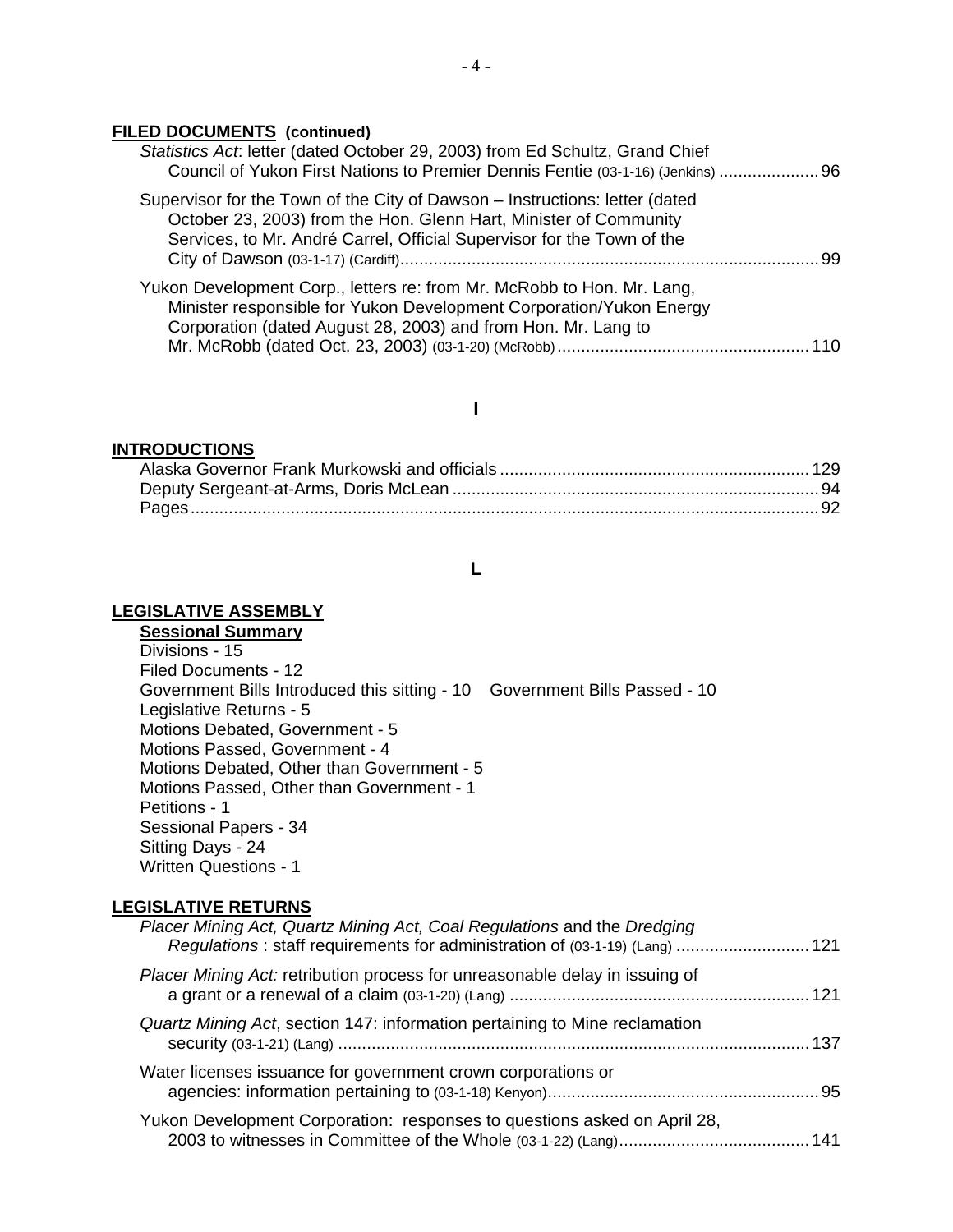**M** 

## **MINISTERIAL STATEMENTS**

| <b>Hart</b><br>(Yukon Housing Corporation)                                                                                                                                   |               |             |                                                                                   |                       |
|------------------------------------------------------------------------------------------------------------------------------------------------------------------------------|---------------|-------------|-----------------------------------------------------------------------------------|-----------------------|
| Kenyon<br>(Environment)                                                                                                                                                      |               |             |                                                                                   |                       |
| <b>MOMENT OF SILENCE</b>                                                                                                                                                     |               |             |                                                                                   |                       |
| <b>MONEY MESSAGE</b>                                                                                                                                                         |               |             |                                                                                   |                       |
| <b>MOTIONS - COMMITTEE OF THE WHOLE</b>                                                                                                                                      | <b>Member</b> | <b>Page</b> | <b>Amendment</b>                                                                  | <b>Disposition</b>    |
| Witnesses to discuss matters relating to Bill<br>#36, Act to Amend the Taxpayer Protection<br>Act $(#3)$                                                                     | Hardy         | 127         |                                                                                   | Adjourned<br>debate   |
| <b>MOTIONS - GOVERNMENT</b>                                                                                                                                                  | <b>Member</b> | Page        | <b>Amendment</b>                                                                  | <b>Disposition</b>    |
| Adjournment of House: be adjourned Nov. 6,<br>2003 to Nov. 12, 2003 and meet on Nov. 14,<br>2003 (#101)                                                                      | Jenkins       | 99-100      | 99-100                                                                            | Carried as<br>amended |
| Government loans: Government to present to<br>the Assembly a permanent resolution to<br>(#186)                                                                               | Fentie        | 141-142     | 141-142<br>sub-amendment<br>142<br>#1<br>Carried<br>#2 142<br>Adjourned<br>debate | Adjourned<br>debate   |
| Yukon aboriginal veterans: urge Government<br>of Canada to recognize and provide with the<br>same benefits as provided to aboriginal<br>veterans resident on reserves (#104) | Jenkins       | 110         |                                                                                   | Carried               |
| Yukon Human Rights Commission: Jasbir<br>Randhawa and Brian MacDonald be<br>appointed (#193)                                                                                 | Taylor        | 146         |                                                                                   | Carried               |
| Yukon Human Rights Panel of Adjudicators:<br>Vicki Wilson and Donna Mercier be appointed<br>(#194)                                                                           | <b>Taylor</b> | 146         |                                                                                   | Carried               |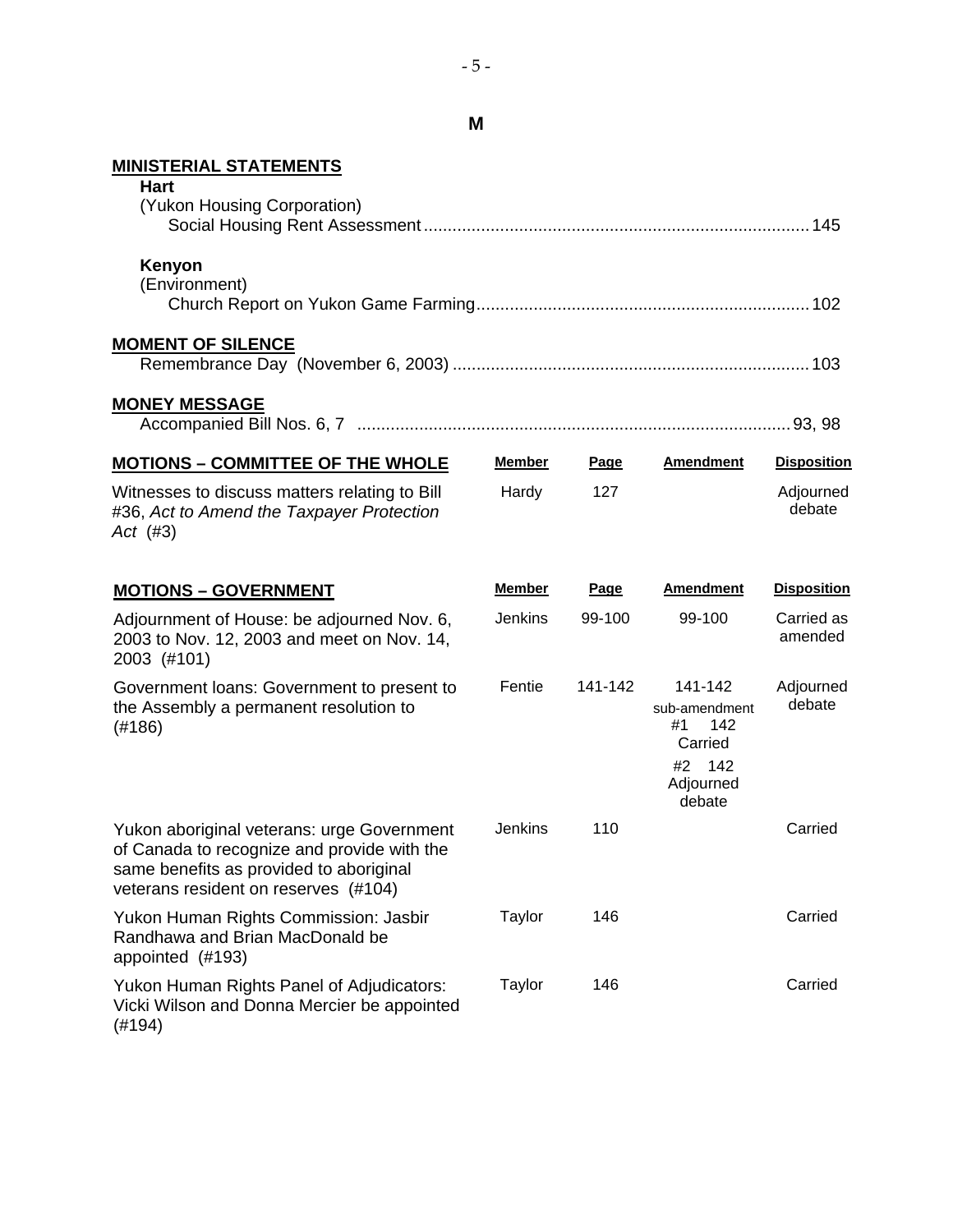| <b>MOTIONS - OTHER THAN GOVERNMENT</b>                                                                                                                                                                                      | <b>Member</b> | Page    | <b>Amendment</b>                       | <b>Disposition</b>    |
|-----------------------------------------------------------------------------------------------------------------------------------------------------------------------------------------------------------------------------|---------------|---------|----------------------------------------|-----------------------|
| Amend the Conflict of Interest (Members and<br>Ministers) Act to prohibit any person from<br>being a Cabinet Minister if more than one year<br>in arrears in payment of any debt owing to the<br>Government of Yukon (#105) | Hardy         | 132     |                                        | Adjourned<br>debate   |
| Arctic National Wildlife Refuge: House<br>supports Vuntut Gwitchin in their efforts to<br>prevent oil and gas exploration within (#27)                                                                                      | Arntzen       | 107-108 | 107-108                                | Adjourned<br>debate   |
| Government to work with other groups to<br>improve the investment climate within the<br>Yukon (#132)                                                                                                                        | Cathers       | 123-124 | 123<br>sub-amendment<br>123<br>Carried | Carried as<br>amended |
| Yukon Party Government to honour its<br>commitment to retain government workforce<br>(#54)                                                                                                                                  | Hardy         | 102     |                                        | Adjourned<br>debate   |
| Yukon schools: government to provide funding<br>for upgrading, including cafeteria upgrade at<br>Porter Creek Secondary School and new<br>Carmacks school (#113)                                                            | Rouble        | 124     | 124<br>adjourned<br>debate             | Adjourned<br>debate   |
| <b>MOTIONS - PRODUCTION OF PAPERS</b>                                                                                                                                                                                       | <b>Member</b> | Page    | <b>Amendment</b>                       | <b>Disposition</b>    |
| Correspondence and legal case surrounding<br>the impoundment and release of tow-truck<br>(#18)                                                                                                                              | Duncan        | 133     |                                        | Adjourned<br>debate   |
|                                                                                                                                                                                                                             | N             |         |                                        |                       |
| NOTICE RE GOVERNMENT PRIVATE MEMBERS' BUSINESS                                                                                                                                                                              |               |         |                                        |                       |

| NOTICE RE OPPOSITION PRIVATE MEMBERS' BUSINESS |  |  |
|------------------------------------------------|--|--|
|                                                |  |  |
|                                                |  |  |

| ٦ |
|---|
| I |
|   |

# **PAGES**

|--|--|--|--|--|--|--|

# **PETITIONS**

| Cabinet Minister Ioans (#2) |  |
|-----------------------------|--|
|                             |  |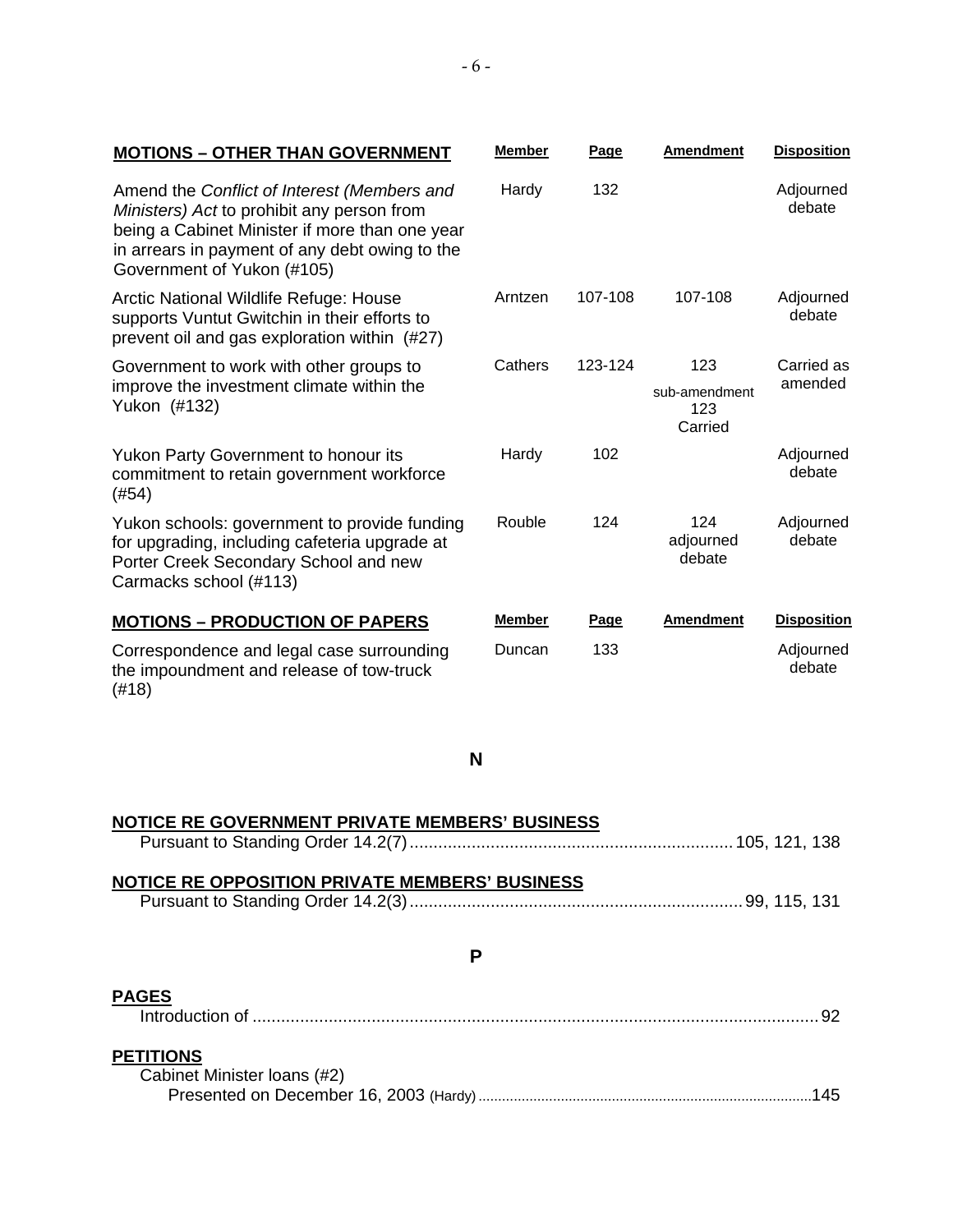## **QUORUM COUNT**

## **S**

## **SESSIONAL PAPERS**

| Accrued Sick Leave, Vacation Leave and Severance Benefits, Accounting for<br>(as at March 31, 2001): Report prepared by Aon Consulting Inc. for the<br>Auditor General of Canada: Report on the Consolidated Financial Statements<br>of the Government of the Yukon Territory for the year ended March 31, 2003<br>Church Report on Game Farming in the Yukon and other related documents<br>Conflict of Interest Commission Annual Report for the period ending March 31,<br>Education, Department of: Public Schools Branch 2002/2003 School Year<br>Election Financing and Other Election Matters, November 2003: Report of the<br>Election Financing and Political Contributions: Report of the Chief Electoral<br><b>Environment Act: Report on the Audit of the Yukon Government's Performance</b><br>under the Environment Act by Government Audit Services (dated<br>Government Contracting Summary Report by Department (April 1, 2003 -<br>Health Care Insurance Programs, Heath Services Branch: Statement of Revenue<br>and Expenditures for the fiscal years 1997/98 to 2002/03 (03-1-61) (Jenkins)  134<br>Insured Benefit and ASO Financial Report (May 1, 2002 to April 30, 2003) for<br>the Government of Yukon by Aon Consulting Inc. (03-1-57) (Premier Fentie)  121<br>Motor Transport Board (Yukon) 2002/2003 Annual Report (03-1-68) (Hart)  138<br>Property Management Agency 2002/2003 Annual Report (03-1-67) (Hart)  137<br>Public Accounts of the Government of Yukon for the year ended March 31, 2003 | Absence of Members from Sittings of the Legislative Assembly and its Committees:<br>Report of the Clerk of the Legislative Assembly (dated October 30, 2003) |  |
|------------------------------------------------------------------------------------------------------------------------------------------------------------------------------------------------------------------------------------------------------------------------------------------------------------------------------------------------------------------------------------------------------------------------------------------------------------------------------------------------------------------------------------------------------------------------------------------------------------------------------------------------------------------------------------------------------------------------------------------------------------------------------------------------------------------------------------------------------------------------------------------------------------------------------------------------------------------------------------------------------------------------------------------------------------------------------------------------------------------------------------------------------------------------------------------------------------------------------------------------------------------------------------------------------------------------------------------------------------------------------------------------------------------------------------------------------------------------------------------------------------------------------------|--------------------------------------------------------------------------------------------------------------------------------------------------------------|--|
|                                                                                                                                                                                                                                                                                                                                                                                                                                                                                                                                                                                                                                                                                                                                                                                                                                                                                                                                                                                                                                                                                                                                                                                                                                                                                                                                                                                                                                                                                                                                    |                                                                                                                                                              |  |
|                                                                                                                                                                                                                                                                                                                                                                                                                                                                                                                                                                                                                                                                                                                                                                                                                                                                                                                                                                                                                                                                                                                                                                                                                                                                                                                                                                                                                                                                                                                                    |                                                                                                                                                              |  |
|                                                                                                                                                                                                                                                                                                                                                                                                                                                                                                                                                                                                                                                                                                                                                                                                                                                                                                                                                                                                                                                                                                                                                                                                                                                                                                                                                                                                                                                                                                                                    |                                                                                                                                                              |  |
|                                                                                                                                                                                                                                                                                                                                                                                                                                                                                                                                                                                                                                                                                                                                                                                                                                                                                                                                                                                                                                                                                                                                                                                                                                                                                                                                                                                                                                                                                                                                    |                                                                                                                                                              |  |
|                                                                                                                                                                                                                                                                                                                                                                                                                                                                                                                                                                                                                                                                                                                                                                                                                                                                                                                                                                                                                                                                                                                                                                                                                                                                                                                                                                                                                                                                                                                                    |                                                                                                                                                              |  |
|                                                                                                                                                                                                                                                                                                                                                                                                                                                                                                                                                                                                                                                                                                                                                                                                                                                                                                                                                                                                                                                                                                                                                                                                                                                                                                                                                                                                                                                                                                                                    |                                                                                                                                                              |  |
|                                                                                                                                                                                                                                                                                                                                                                                                                                                                                                                                                                                                                                                                                                                                                                                                                                                                                                                                                                                                                                                                                                                                                                                                                                                                                                                                                                                                                                                                                                                                    |                                                                                                                                                              |  |
|                                                                                                                                                                                                                                                                                                                                                                                                                                                                                                                                                                                                                                                                                                                                                                                                                                                                                                                                                                                                                                                                                                                                                                                                                                                                                                                                                                                                                                                                                                                                    |                                                                                                                                                              |  |
|                                                                                                                                                                                                                                                                                                                                                                                                                                                                                                                                                                                                                                                                                                                                                                                                                                                                                                                                                                                                                                                                                                                                                                                                                                                                                                                                                                                                                                                                                                                                    |                                                                                                                                                              |  |
|                                                                                                                                                                                                                                                                                                                                                                                                                                                                                                                                                                                                                                                                                                                                                                                                                                                                                                                                                                                                                                                                                                                                                                                                                                                                                                                                                                                                                                                                                                                                    |                                                                                                                                                              |  |
|                                                                                                                                                                                                                                                                                                                                                                                                                                                                                                                                                                                                                                                                                                                                                                                                                                                                                                                                                                                                                                                                                                                                                                                                                                                                                                                                                                                                                                                                                                                                    |                                                                                                                                                              |  |
|                                                                                                                                                                                                                                                                                                                                                                                                                                                                                                                                                                                                                                                                                                                                                                                                                                                                                                                                                                                                                                                                                                                                                                                                                                                                                                                                                                                                                                                                                                                                    |                                                                                                                                                              |  |
|                                                                                                                                                                                                                                                                                                                                                                                                                                                                                                                                                                                                                                                                                                                                                                                                                                                                                                                                                                                                                                                                                                                                                                                                                                                                                                                                                                                                                                                                                                                                    |                                                                                                                                                              |  |
|                                                                                                                                                                                                                                                                                                                                                                                                                                                                                                                                                                                                                                                                                                                                                                                                                                                                                                                                                                                                                                                                                                                                                                                                                                                                                                                                                                                                                                                                                                                                    |                                                                                                                                                              |  |
|                                                                                                                                                                                                                                                                                                                                                                                                                                                                                                                                                                                                                                                                                                                                                                                                                                                                                                                                                                                                                                                                                                                                                                                                                                                                                                                                                                                                                                                                                                                                    |                                                                                                                                                              |  |
|                                                                                                                                                                                                                                                                                                                                                                                                                                                                                                                                                                                                                                                                                                                                                                                                                                                                                                                                                                                                                                                                                                                                                                                                                                                                                                                                                                                                                                                                                                                                    |                                                                                                                                                              |  |

(continued)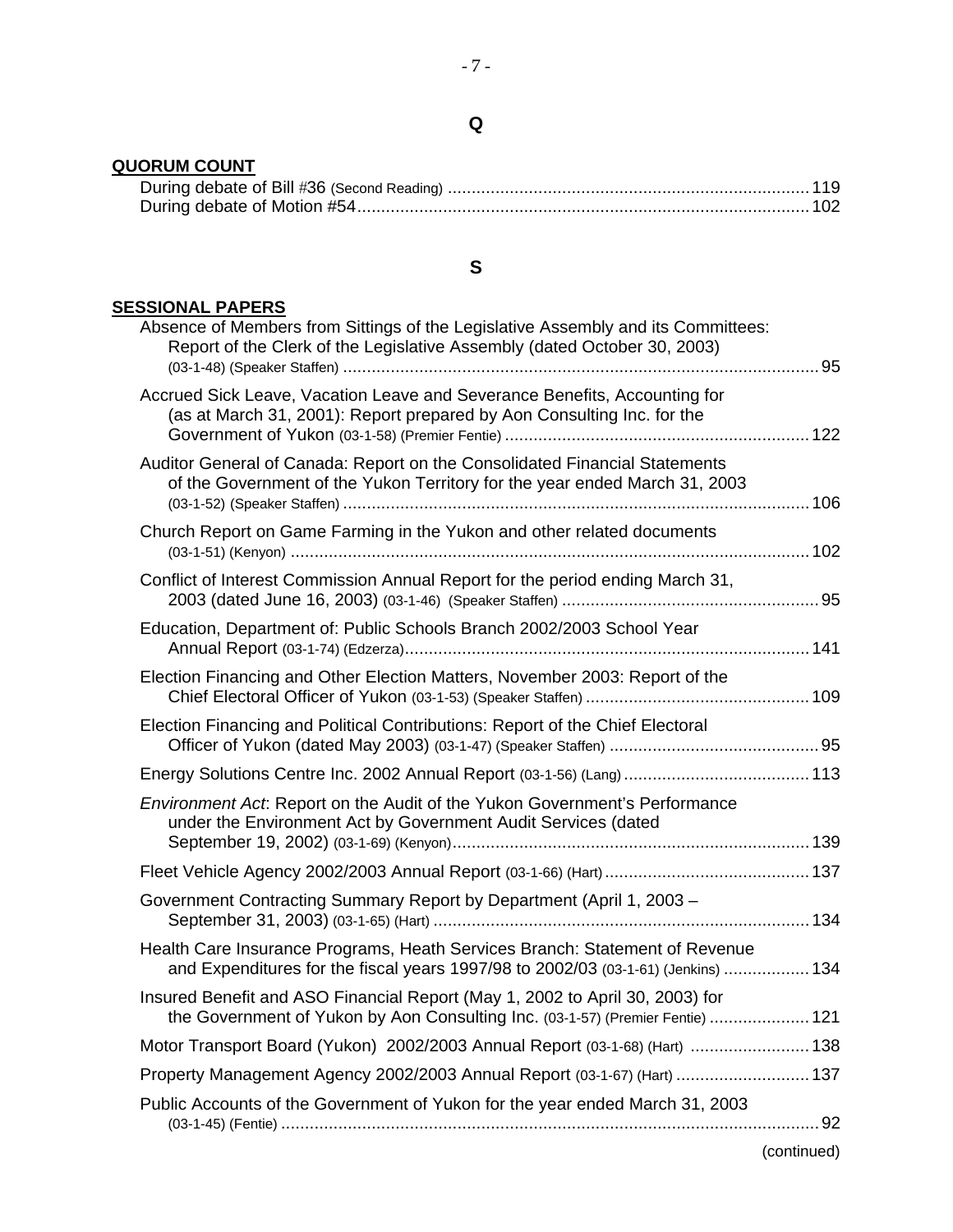## **SESSIONAL PAPERS (continued)**

| "Services for People with Disabilities: A Yukon Guide Book" (03-1-60) (Jenkins) 132  |             |
|--------------------------------------------------------------------------------------|-------------|
| Yukon Advisory Council on Women's Issues 2002/2003 Annual Report                     |             |
| Yukon Arts Centre 2002-2003 Annual Report and Financial Statements for the           |             |
| Yukon Child Care Board 2002/2003 Annual Report (03-1-62) (Jenkins) 134               |             |
| Yukon Council on the Economy & Environment 2002/03 Annual Report                     |             |
| Yukon Development Corporation 2002 Annual Report (03-1-54) (Lang) 113                |             |
|                                                                                      |             |
| Yukon Geographical Place Names Board 2001/2002 Annual Report                         |             |
| Yukon Health and Social Services Council 2001/2002 Annual Report                     |             |
| Yukon Health and Social Services Council 2002/2003 Annual Report                     |             |
| Yukon Heritage Resources Board 2002/2003 Annual Report (03-1-70) (Taylor) 139        |             |
| Yukon Hospital Corporation Financial Statements for the year ended March 31,         |             |
| Yukon Housing Corporation 2002/2003 Annual Report (03-1-75) (Hart) 141               |             |
| Yukon Human Rights Commission 2002/03 Annual Report (03-1-76) (Speaker Staffen)  145 |             |
| Yukon Public Service Staff Relations Board 2002/2003 Annual Report                   |             |
| Yukon Teachers Staff Relations Board 2002/2003 Annual Report                         |             |
|                                                                                      |             |
| <b>SPEAKER (Hon. Ted Staffen)</b>                                                    |             |
|                                                                                      |             |
|                                                                                      |             |
|                                                                                      |             |
| Rulings:                                                                             |             |
|                                                                                      |             |
|                                                                                      |             |
|                                                                                      |             |
|                                                                                      |             |
| Statements:                                                                          |             |
|                                                                                      |             |
|                                                                                      |             |
|                                                                                      | (continued) |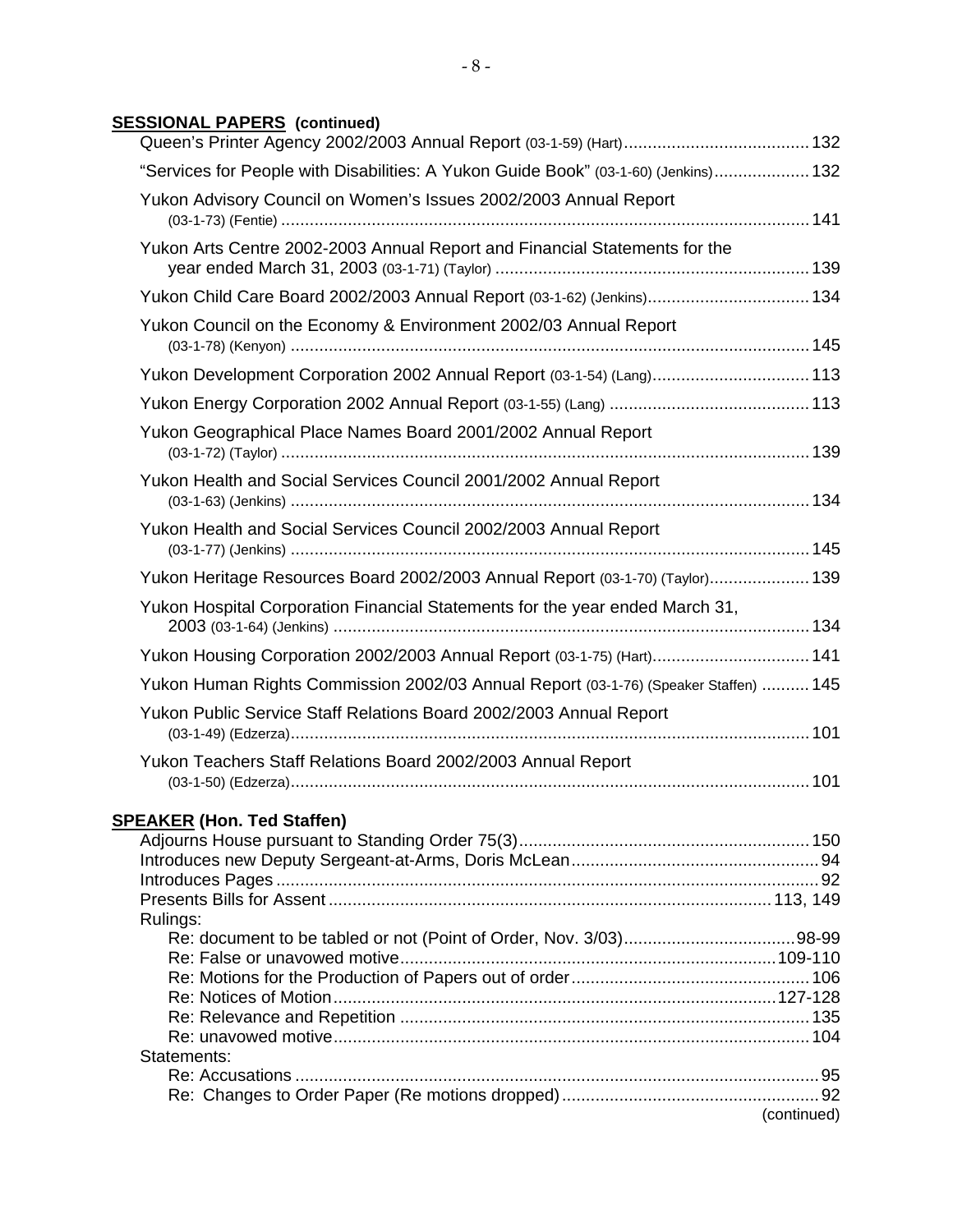## **SPEAKER (Hon. Ted Staffen) (continued)**

| Statements: (continued) |  |
|-------------------------|--|
|                         |  |
|                         |  |
|                         |  |
|                         |  |

## **T**

# **TERMINATION OF SITTING (S.O. 76(1) )**

## **TRIBUTES**

| In recognition of Joyce Hayden receiving Governor General's Award94            |  |
|--------------------------------------------------------------------------------|--|
|                                                                                |  |
| In recognition of Mothers Against Drunk Driving and Red Ribbon Campaign 103    |  |
| In recognition of Sam Johnston being inducted into the Yukon Sports            |  |
|                                                                                |  |
| In recognition of Ted Harrison and the Ted Harrison Artist Retreat Society 119 |  |
|                                                                                |  |
|                                                                                |  |
|                                                                                |  |
|                                                                                |  |
|                                                                                |  |
|                                                                                |  |
|                                                                                |  |
|                                                                                |  |
|                                                                                |  |
|                                                                                |  |
|                                                                                |  |
| National Day of Remembrance and Action on Violence Against Women134            |  |
|                                                                                |  |
| White Ribbon Campaign and the International Day for the Elimination            |  |
|                                                                                |  |
|                                                                                |  |
|                                                                                |  |

## **U**

## **UNANIMOUS CONSENT**

| Pursuant to Standing Order 55(2) to proceed with Second Reading of |  |
|--------------------------------------------------------------------|--|
|                                                                    |  |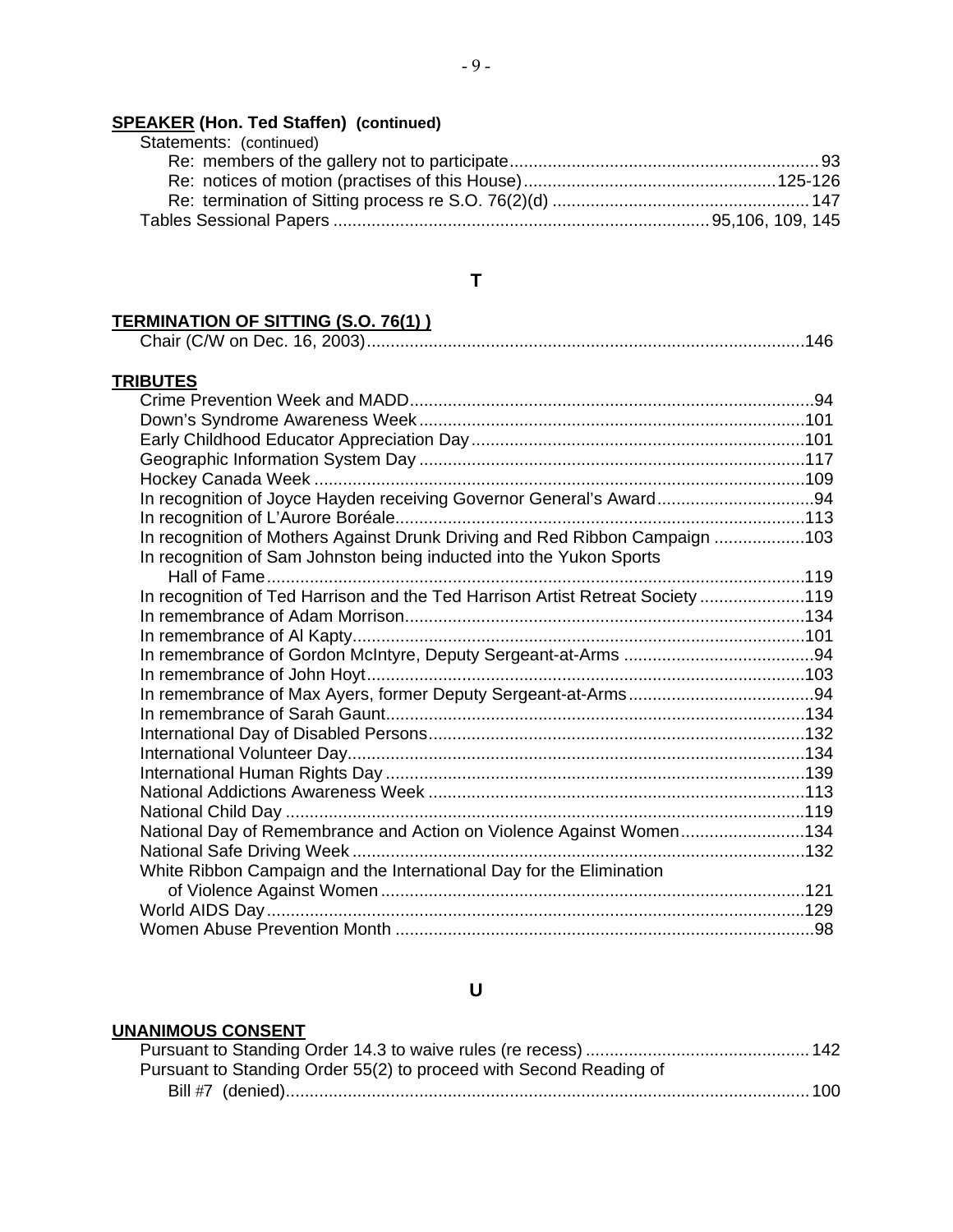## **WITHDRAWAL OF MOTIONS**

| Motion Nos. 88, 23, 45, 58, 35, and 72 outdated and removed from |  |
|------------------------------------------------------------------|--|
|                                                                  |  |

**W**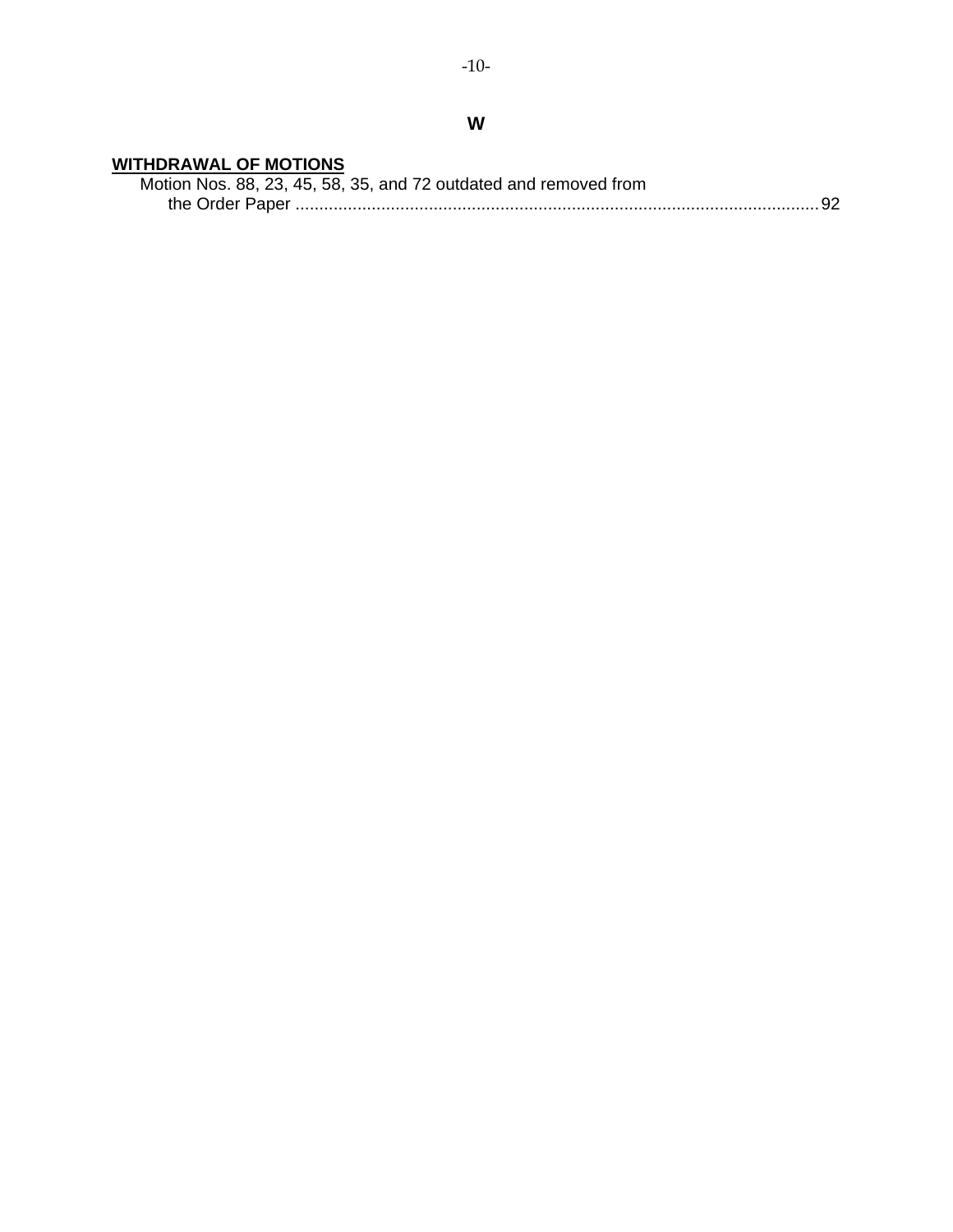# **YUKON LEGISLATIVE ASSEMBLY**

Motions adopted during the continuation of the First Session of the 31st Legislative Assembly

October 30, 2003 – December 16, 2003

 Note: The following is an unofficial consolidation of the substantive motions adopted during the time period noted above. If motions were amended before adoption, the amendment is incorporated in the text and a notation made that the motion was amended.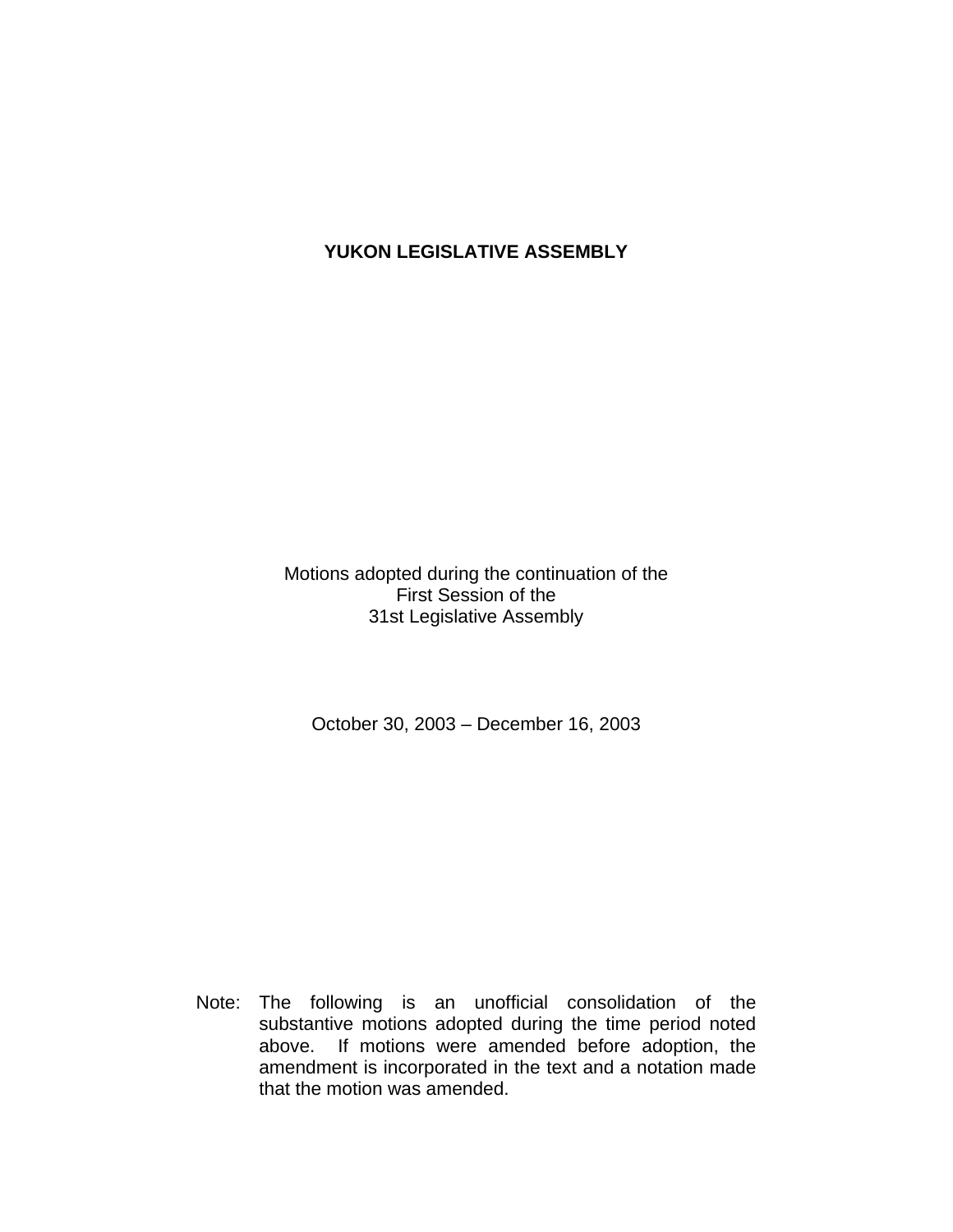#### **Consolidation of Motions adopted during the continuation of the First Session of the 31st Legislative Assembly**

October 30, 2003 – December 16, 2003

# **INDEX**

| <b>SUBSTANTIVE MOTIONS (listed in chronological order)</b><br><b>Subject Matter</b>    | Page |
|----------------------------------------------------------------------------------------|------|
| 1. Adjourning House from November 6, 2003 to November 12, 2003 and                     |      |
| 2. Government of Canada to recognize all aboriginal veterans in the                    |      |
| 3. Government to work with other groups to improve Yukon's investment climate (#132) 1 |      |
|                                                                                        |      |
| 5. Appointments to the Yukon Human Rights Panel of Adjudicators (#194) 1               |      |